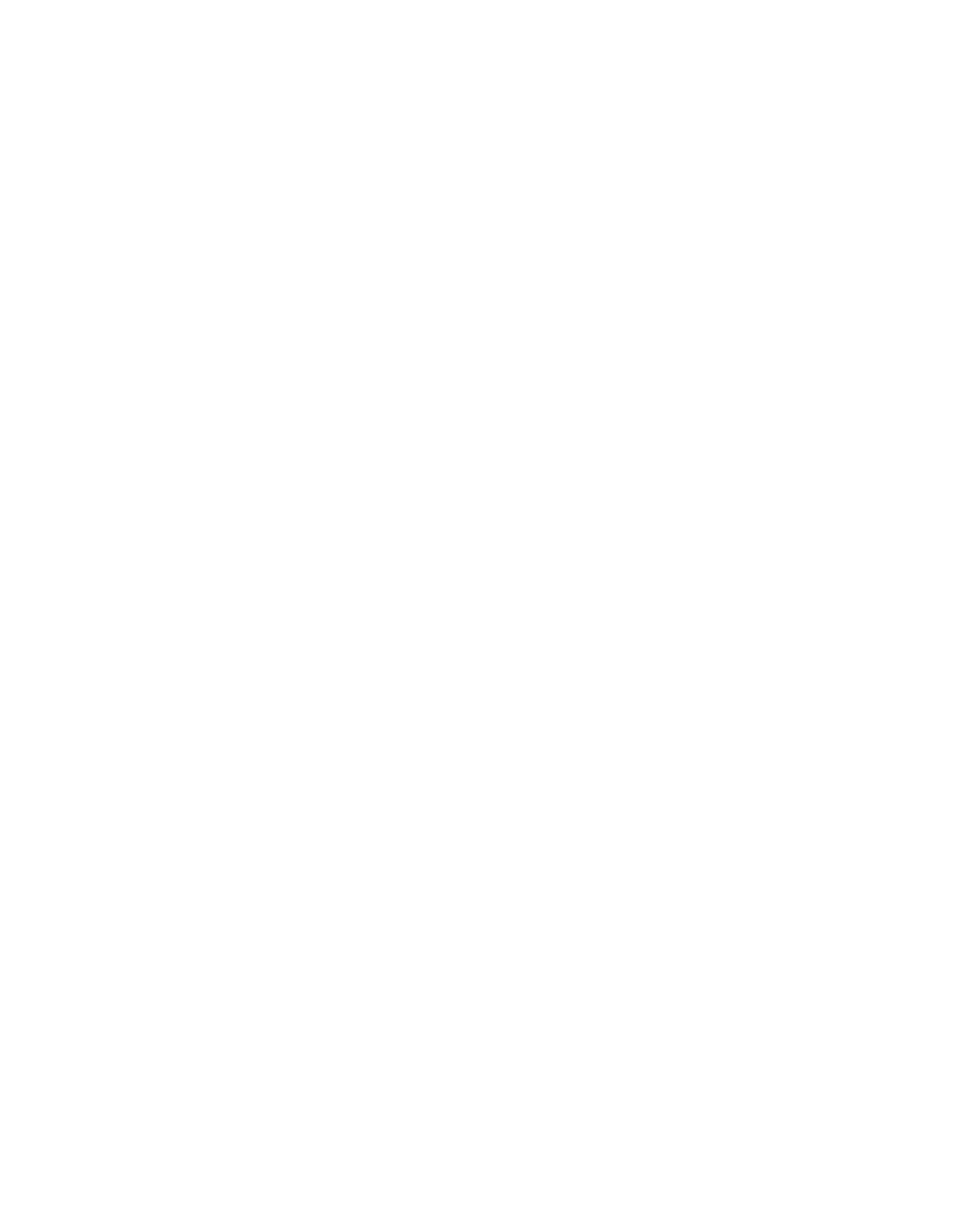# **Preventing & Addressing Sexual Abuse in Tribal Detention Facilities: A POLICY development guide**

### **AUTHOR**

Carrie Abner

#### **PROJECT STAFF**

**American Probation and Parole Association** Carl Wicklund *Executive Director*

> Carrie Abner *Research Associate*

Lisa Ginter *Administrative Assistant*

> John R. Higgins *Design and Layout*

**Bureau of Justice Assistance Project Manager** Julius Dupree Policy Advisor Department of Justice

This project is supported by Award No. 2006-RP-BX-K001, awarded by the Bureau of Justice Assistance, Office of Justice Programs, U.S. Department of Justice. The Bureau of Justice Assistance is a component of the Office of Justice Programs, which also includes the Bureau of Justice Statistics, the National Institute of Justice, the Office of Juvenile Justice and Delinquency Prevention, the Office for Victims of Crime, and the Office of Sex Offender Sentencing, Monitoring, Apprehending, Registering, and Tracking. Points of view in this document are those of the author and do not necessarily represent the official policies of the U.S. Department of Justice.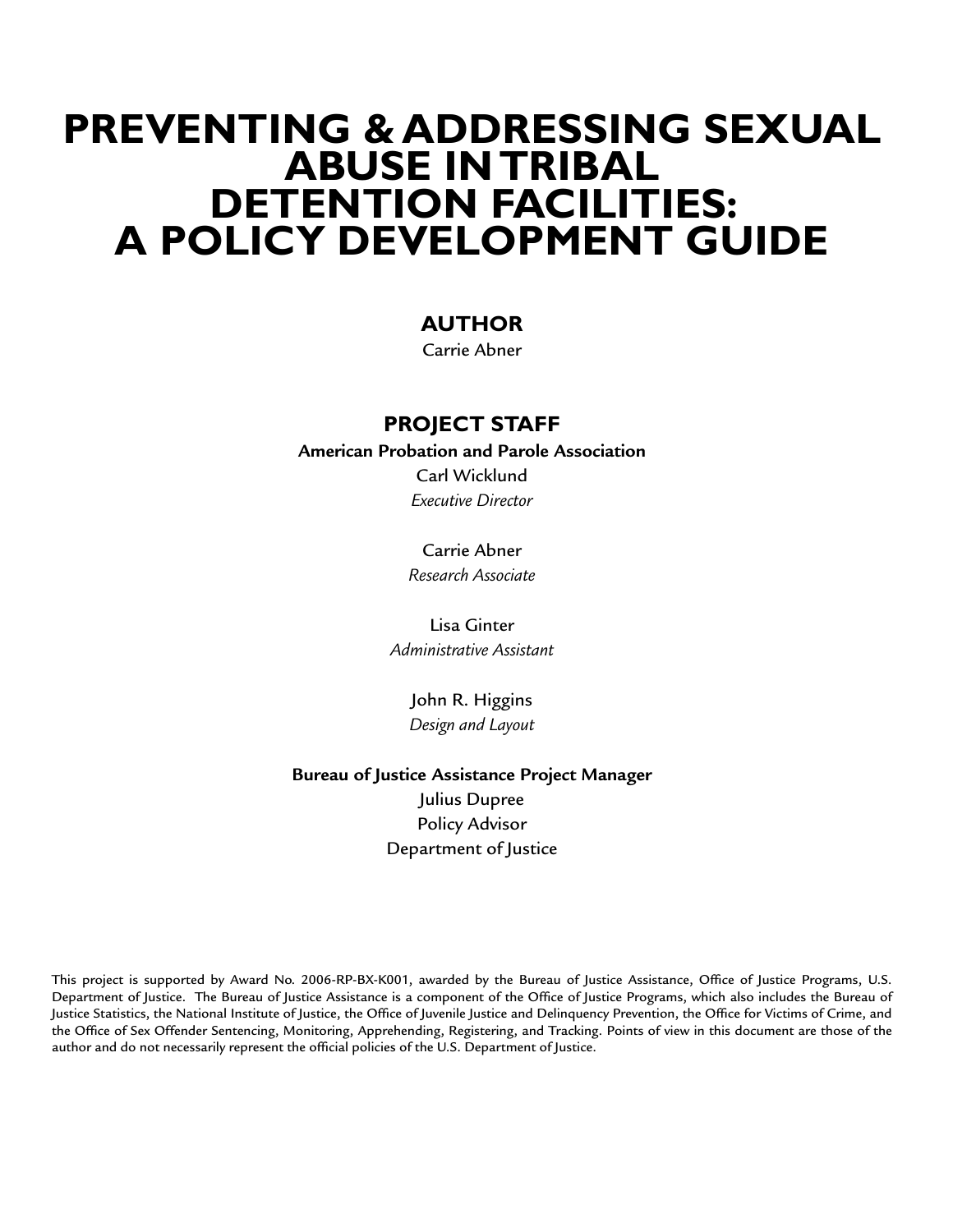# **Acknowledgments**

This publication draws on the ideas and expertise of many individuals across the country who graciously committed their time and efforts to assist in its development. It would be impossible to acknowledge individually all who contributed. The American Probation and Parole Association (APPA) would like to express special appreciation, however, to the members of the Working Group on the Prison Rape Elimination Act in Indian Country, each of whom greatly contributed to the drafting and review of the curriculum, as well as other products supported through this project. Their willingness to share their experience and expertise is gratefully acknowledged and appreciated. The working group members and their organizational affiliation at the time of their service are listed below.

> MS. BONNIE CLAIRMONT Tribal Law and Policy Institute

MS. DELORES GREYEYES Navajo Nation Department of Corrections

SGT. ROMINA MARTIN Tohono O'Odham Adult Detention Facility

MS. SUSAN MCCAMPBELL Center for Innovative Public Policy

### CPL. JEFF SMITH Nisqually Adult Corrections

MR. RANDY TRACY Gila River Department of Rehabilitation and Supervision

Special thanks go to Elizabeth Layman (Price-Layman, Inc.), project consultant, who shared her expertise on the prevention and response to corrections-based sexual abuse as the author of this training curriculum. Her invaluable insights on this challenging topic and thoughtful approach to the creation of this training program are forever appreciated.

Others who provided key input into the development of this guide and related products include Frank Hecht, Corrections Administrator for the Tohono O'Odham Nation, and Darwin Long, Administrator of the Oglala Sioux Tribal Jail.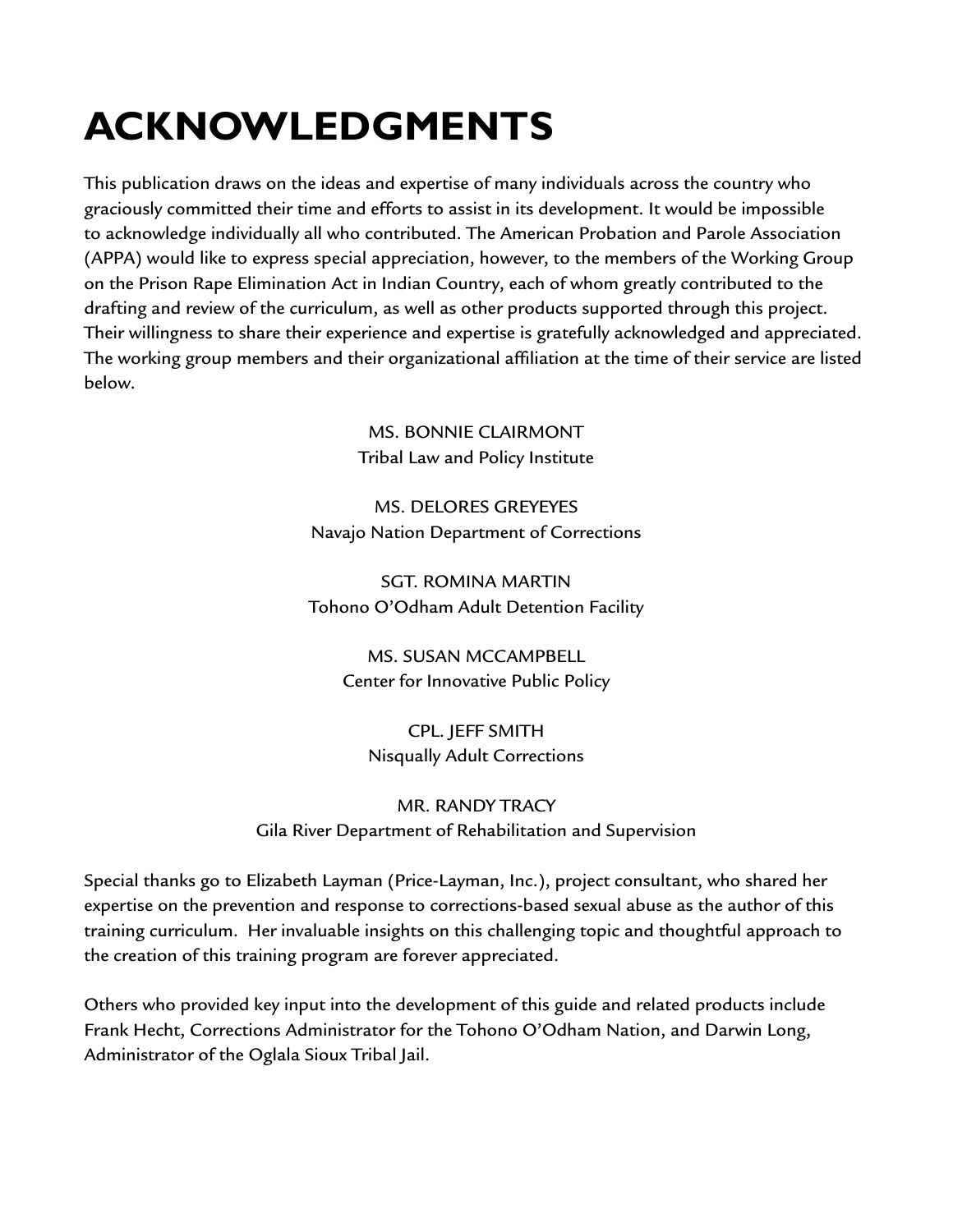Andie Moss (The Moss Group), Brenda Smith and Jaime Yarussi (WCL/Project on Addressing Prison Rape), and Dee Halley (National Institute of Corrections) provided helpful comments, advice, and guidance throughout the project. Their leadership in addressing corrections-based sexual abuse issues has been integral to national efforts to safeguard America's correctional environments.

Project staff is also grateful for the guidance of APPA's Executive Director, Carl Wicklund, during the process of developing this document. In addition, APPA senior research associate Matthew DeMichele provided critical assistance in the initial research that formed the basis for this guide as well as in reviewing final products. Together, their contributions to this project have been invaluable.

Special thanks go to Gary Dennis and Julius Dupree of the Bureau of Justice Assistance for their role in steering the project, and for their assistance to project staff in the preparation and review of this document. Their input was vital to the development of this guide.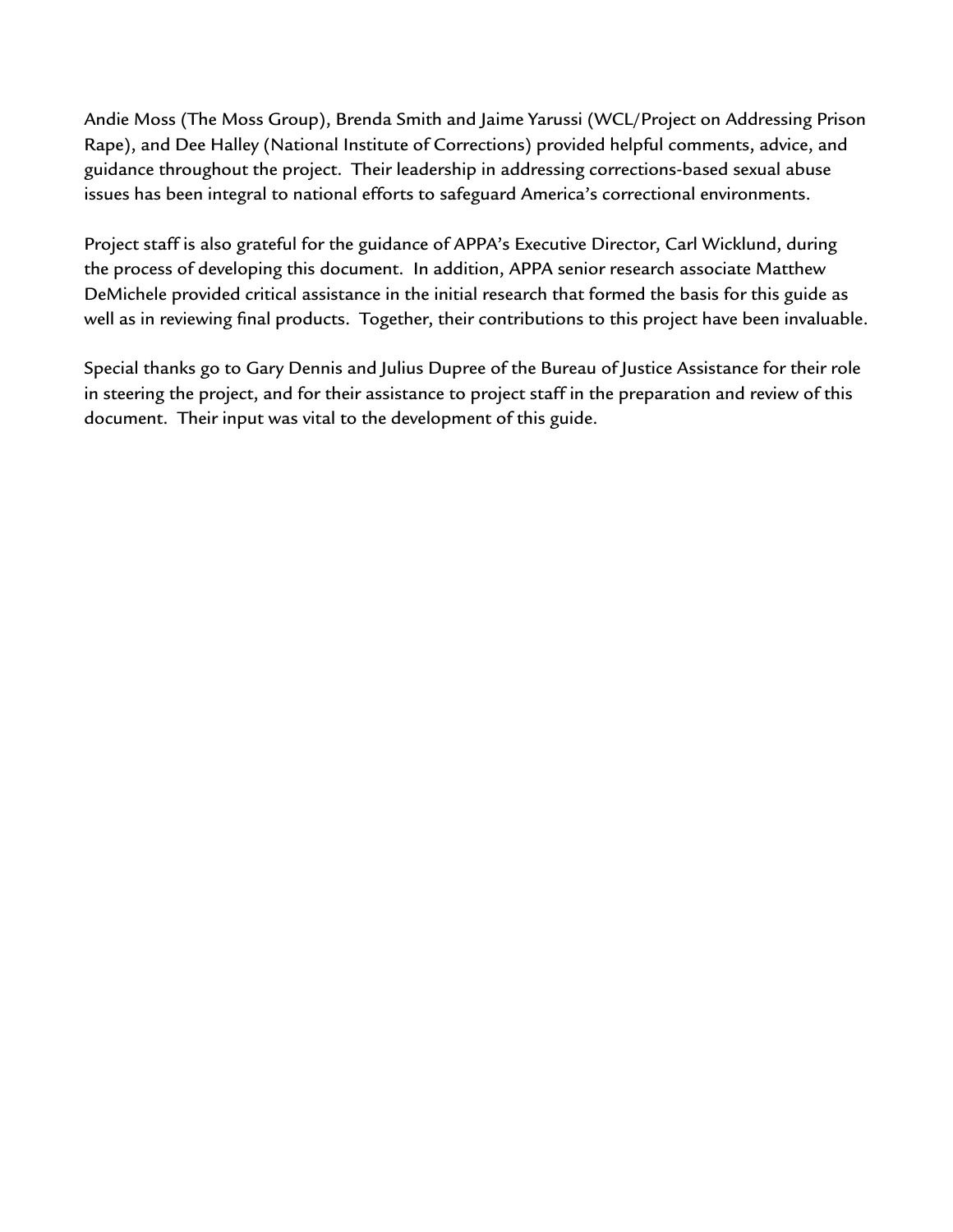# **Foreword**

n September 4, 2003, President George W. Bush signed into law the Prison Rape<br>
Elimination Act (PREA), the first ever federal legislation addressing the issue of<br>
sexual assault in correctional settings. Unfortunately, the Elimination Act (PREA), the first ever federal legislation addressing the issue of sexual assault in correctional settings. Unfortunately, the name of the Act can be misleading—it is not just about prisons, and it is not just about rape. The Act juvenile detention facilities, and community residential settings. Moreover, the Act addresses all types of sexual abuse in which an inmate, detainee, or resident is the victim, including abuse by fellow inmates/detainees/residents as well as sexual misconduct committed by a staff person.

The issue of corrections-based sexual assault is complex and has implications reaching far beyond correctional institutions. In developing the law, Congress found that "prison rape endangers the public safety by making brutalized inmates more likely to commit crimes when they are released as 600,000 inmates are each year… [and that] victims of prison rape suffer severe physical and psychological effects that hinder their ability to integrate into the community and maintain stable employment upon their release from prison."

This document seeks to provide guidance to administrators of tribal detention facilities on the key policy issues for the prevention, reduction, detection, and punishment of sexual abuse perpetrated on those under correctional supervision in Indian Country, including in jails, juvenile detention facilities, and police lock-ups.

Tribal detention professionals face a number of particular challenges: working with a range of criminal defendants/inmates, including violent and nonviolent, adults and juveniles, and men and women; working in facilities that are often underfunded, understaffed and overpopulated; balancing the equally important responsibilities of holding inmates accountable for their crimes and providing needed programs and services to promote their rehabilitation; managing potentially dangerous inmates in settings originally designed for individuals charged or convicted of lower-level offenses; and negotiating complex jurisdictional issues unique to Indian Country criminal justice systems. Without a doubt, working in tribal corrections is a highly stressful profession in which the stakes are incredibly high—for officers, for inmates, and for the community alike.

While at first glance it may appear that a policy development guide on preventing and addressing sexual violence adds to an already overwhelming set of tasks that tribal corrections professionals are to accomplish, the purpose of this guide is rather to demonstrate how administrators can build on existing efforts to protect the safety of inmates and facilities through the enhancement of policies and procedures for the prevention of and response to sexual abuse.

<sup>&</sup>lt;sup>1</sup> The Prison Rape Elimination Act of 2003 [PL-108.79, § 2.7] September 4, 2003.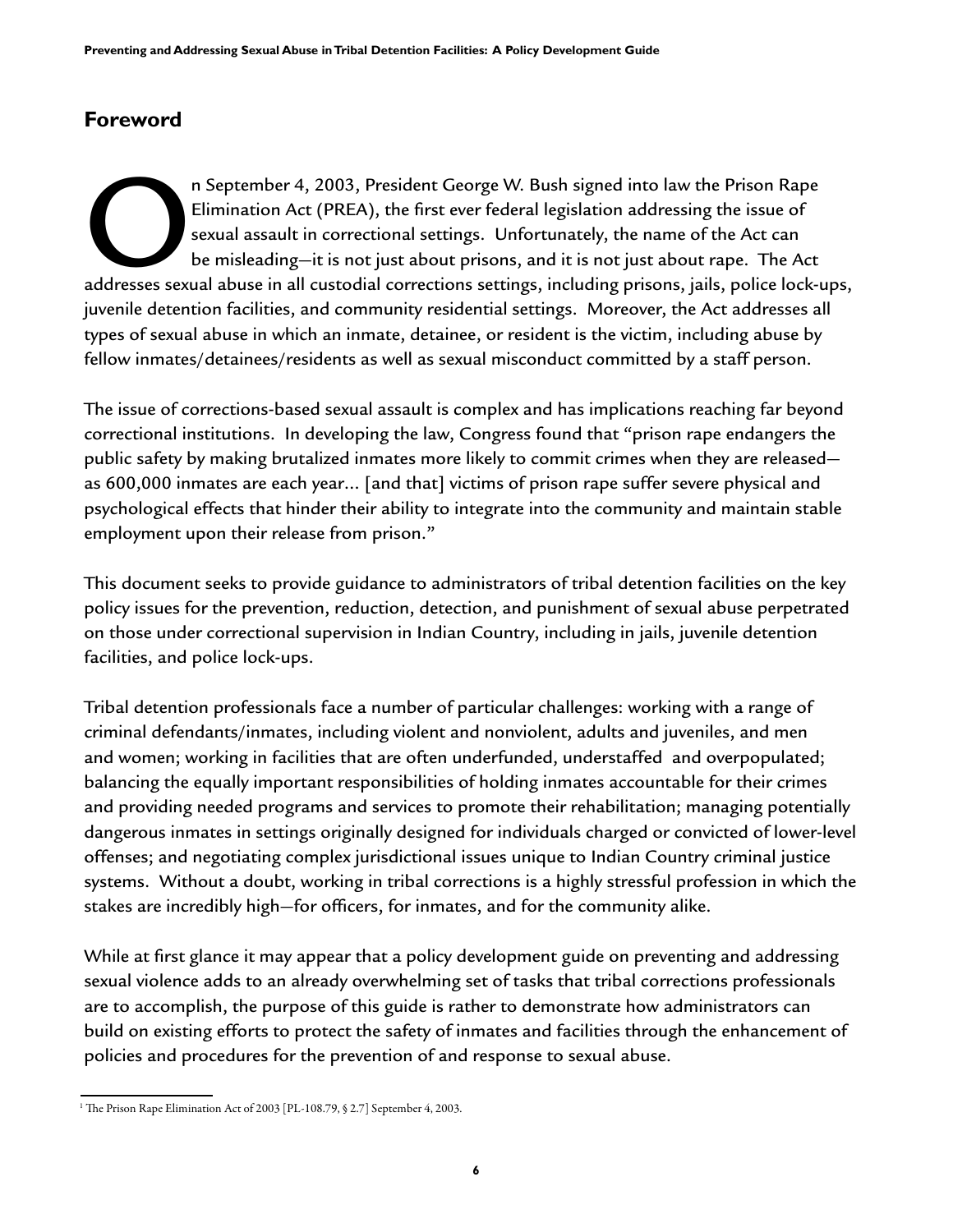# **The process of developing the guide**

In 2006, the Bureau of Justice Assistance (BJA) of the U.S. Department of Justice awarded the American Probation and Parole Association (APPA) with a cooperative agreement to develop guidance for tribal detention staff on implementing the provisions of PREA within their facilities. In this effort, APPA conducted a national request for information among correctional agencies in Indian Country, including facilities managed by the Bureau of Indian Affairs, through which project staff gathered information on existing policies and procedures related to sexual assault issues, as well as the need for additional information and training on the topic.

In addition, APPA conducted site visits to a variety of tribal detention facilities, including facilities operated by the U.S. Department of the Interior's Bureau of Indian Affairs, as well as those owned and operated by individual tribes. These site visits enabled project staff to more fully understand the vast number of challenges facing tribal detention agencies and staffs, as well as the rich resources of policies, procedures, and programs already established that can be built upon to further protect inmates against sexual abuse.

APPA established a working group comprised of representatives from a variety of tribal corrections agencies, as well as national experts on sexual assault victimization in Indian Country and PREA. The working group met over the course of two days in Lexington, Kentucky, during which time they identified a range of topics and issues to be covered in this policy guide, including an overview of sexual violence in correctional environments; sexual abuse prevention planning and response; data collection for incidents of sexual violence; legal considerations; and working with community partners to develop an effective prevention and response plan.

# **The purpose of the guide**

The purpose of this guide is to provide useful information to administrators of tribal jails, lockups, juvenile detention, and other correctional facilities, about corrections-based sexual abuse, the Prison Rape Elimination Act, and their role in addressing this issue through the development of appropriate policies and procedures. This guide is designed to assist administrators and executives of jails, detention facilities, and lock-ups in Indian Country as they review policies and procedures in an effort to safeguard detainees and inmates from sexual abuse. The guide provides background information on the problem of corrections-based sexual assault, the impact of sexual abuse victimization on inmate behavior, and the ways in which existing agency policies can be revised and enhanced to more effectively protect the safety and security of inmates, facilities, and staff.

Since the passage of PREA in 2003, there has been a significant amount of confusion and anxiety among correctional professionals nationwide on how the law will be implemented within corrections systems. In talking with a number of tribal detention staff and administrators, it is clear that many in Indian Country share that sense of confusion and anxiety. One of the most common requests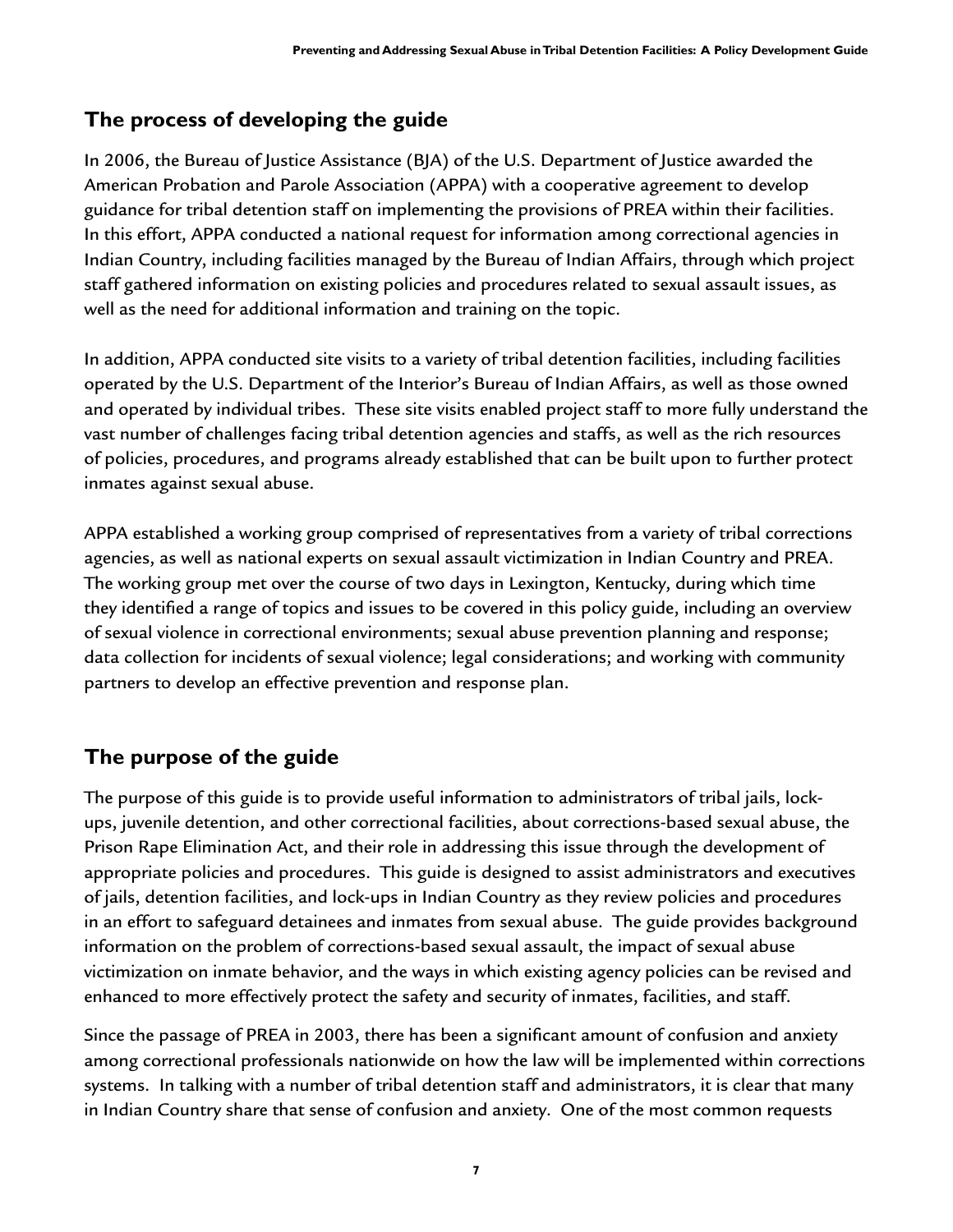that APPA has received is for a "Model Policy" for tribal jail administrators that would highlight the key elements that should be incorporated into any agency policy to cover any PREA requirements. Unfortunately, there is no single "Model Policy," nor could any single policy be effective for every tribal detention facility. Given the vast range of agency cultures that exist among tribal detention agencies and facilities, the differences in the operational methods among tribal jails, and the varying challenges facing individual tribes, no one "policy" template can meet the range of individual needs of detention agencies in Indian Country. Therefore, this guide has been developed to highlight the range of issues and concerns that are common among tribal detention facilities in enhancing efforts to prevent and respond to sexual violence, with illustrations of recommended strategies provided where appropriate. Section Four of the guide, in particular, provides a variety of specific policy recommendations based on the proposed National PREA Standards for Adult Prisons and Jails.

Furthermore, many of the principles inherent in PREA are frequently reflected in extant policies and procedures in jails across the country. That is to say that much of what is required by the law is already in place in most jurisdictions. As such, for the majority of tribal jail administrators, addressing PREA will not require developing a PREA policy from scratch. Rather, administrators should consider assessing the gaps in existing policies and procedures, and strengthen or revise those policies and procedures as appropriate.

This guide has been developed to assist tribal detention executives in assessing the facility's existing policies and procedures to determine needed changes related to the prevention of and response to sexual abuse in jail settings. Many facilities may not have any reported incidents of sexual abuse or violence; this should not be considered an indication that existing policies and procedures are adequate. Rather, sexual abuse and misconduct unfortunately occur in nearly all facilities; however, research indicates that such abuses often go unreported. The lack of official reports of such incidents, therefore, more likely highlight the need for additional policies, procedures, and practices to promote and support the safety of inmates as well as staff members in reporting such abuses.

This guide should not be used in isolation. On the contrary, the guide is meant to be used as a companion piece to a variety of resources available through APPA, BJA, the National Institute of Corrections (NIC), and other agencies and organizations that have developed resources to assist correctional agencies in preventing and responding to corrections-based sexual abuse. Moreover, while the development and enhancement of policies and procedures should serve as the foundation of agency efforts to address the issue of sexual violence, training of staff is of equal importance. Through support from BJA, APPA has also developed a training curriculum on Preventing and Addressing Sexual Abuse in Tribal Detention Facilities: The Impact of the Prison Rape Elimination Act. This one-day training program (curriculum available online) is designed for delivery to front line staff and supervisors in tribal detention facilities (including jails, lock-ups, and other tribal correctional facilities) and should be used in tandem with this policy guide.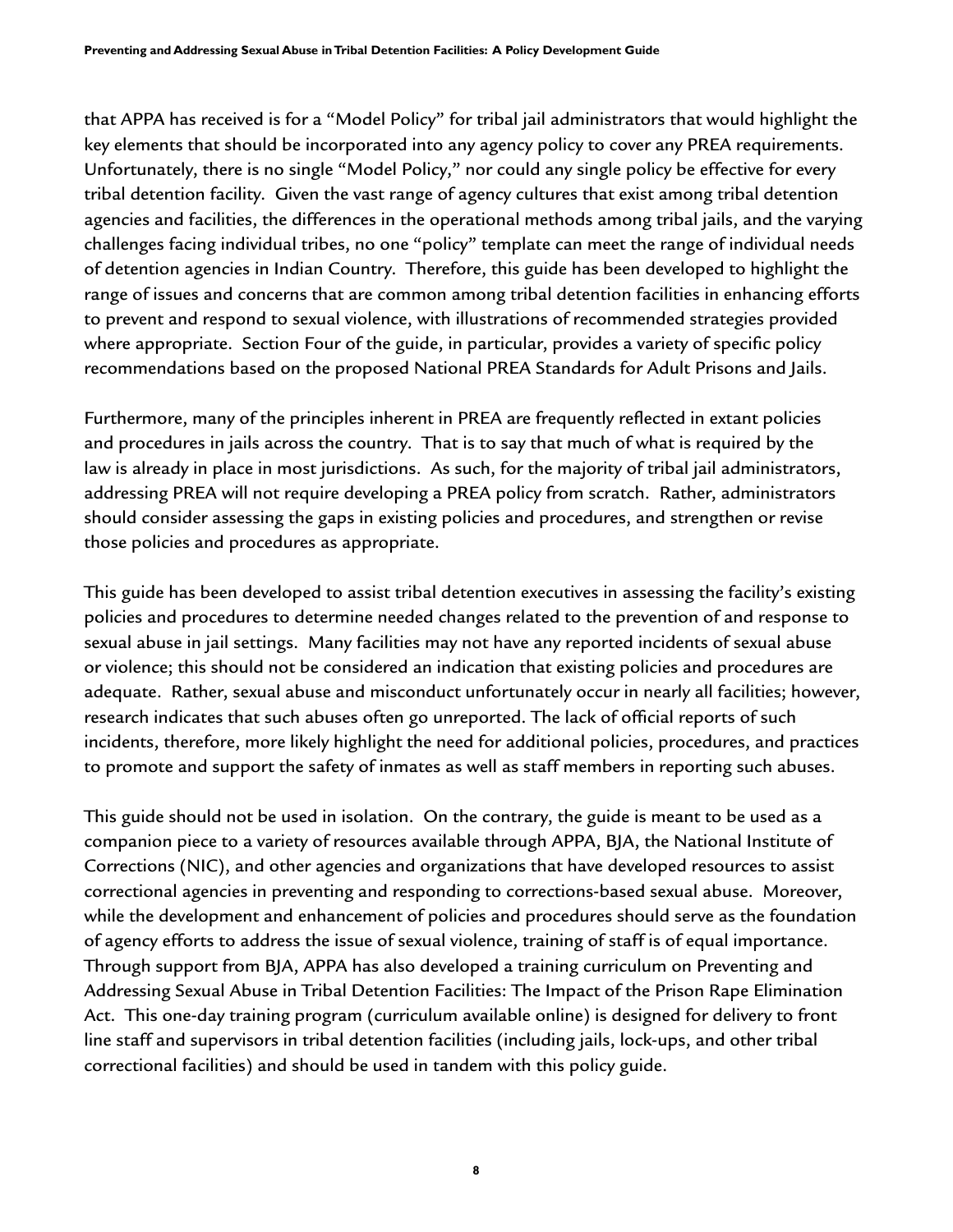# **Table of Contents**

| THE PRISON RAPE ELIMINATION ACT: IMPLICATIONS FOR INDIAN COUNTRY10       |
|--------------------------------------------------------------------------|
| SEXUALITY, VIOLENCE, AND THE CORRECTIONAL ENVIRONMENT 17                 |
| PREVENTING AND ADDRESSING SEXUAL ABUSE IN TRIBAL DETENTION FACILITIES 34 |
| PUTTING PREA INTO PRACTICE: GUIDELINES FOR POLICY DEVELOPMENT 44         |
|                                                                          |
|                                                                          |
|                                                                          |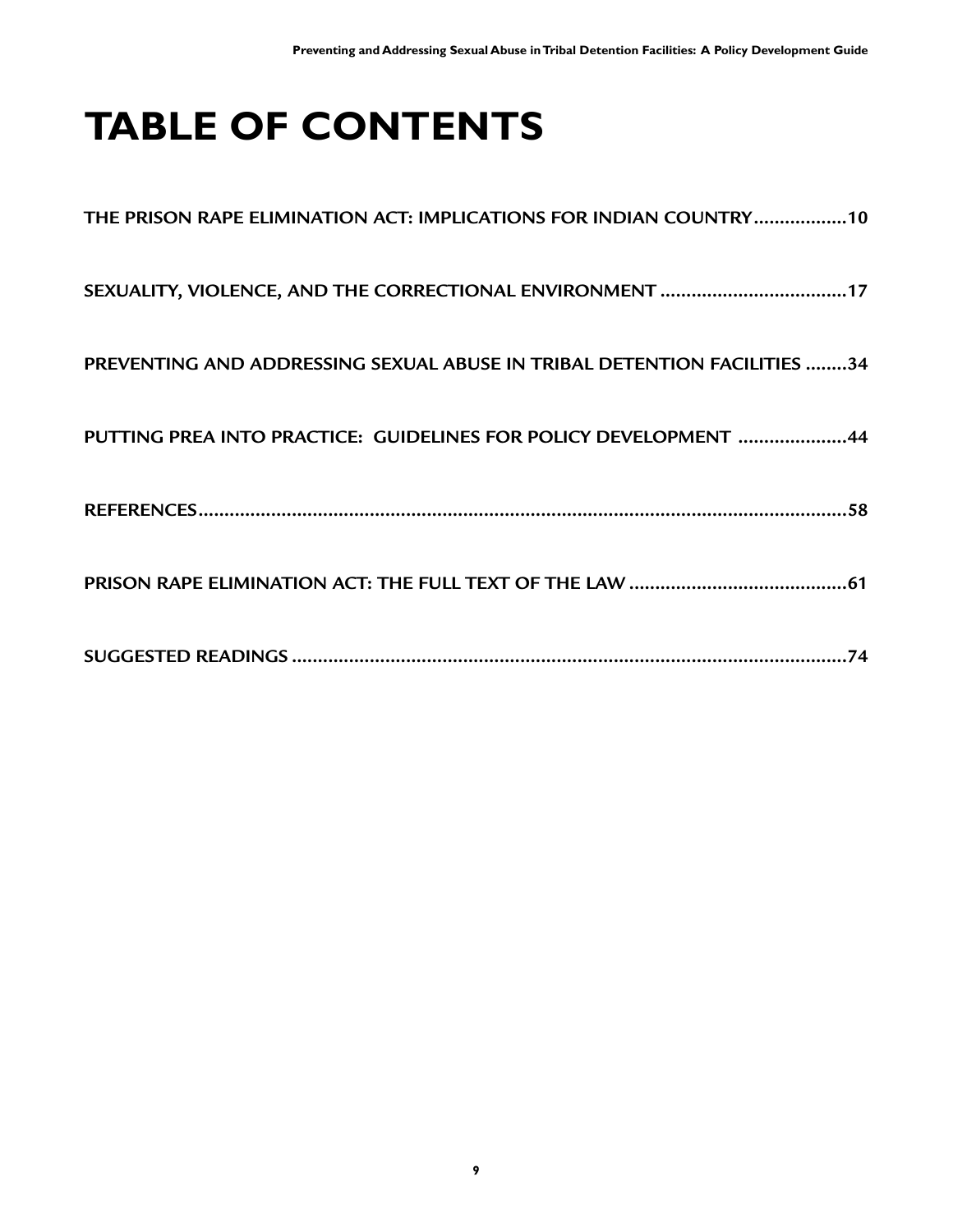# <span id="page-9-0"></span>**The Prison Rape Elimination Act: Implications for Indian Country**

#### **Introduction**

In 2002, a male detention officer at a tribal juvenile facility in Montana raped a 17-year-old female inmate while he was supposed to be transporting her for medical treatment. Following an investigation into the event, it was discovered that the officer had a criminal record, but that an "appropriate background check" was not conducted prior to his hiring. The officer was later convicted for the crime (U.S. Department of the Interior, Office of Inspector General, 2004).

In 1997, a youth being held at an adult detention facility in Indian Country was raped by an inmate. According to a detention officer at the jail, "It was due to understaffing, and the guard was not certified. The boy was 13…the boy should not have been there," (U.S. Department of the Interior, Office of Inspector General, 2004, p. 49). The youth was being held at the jail for social services.

In July 2010, a former corrections officer with the Bureau of Indian Affairs (BIA) pled guilty in federal court to sexual abuse of a ward. The officer served at a BIA detention facility in North Dakota, where he engaged in a sexual act with an inmate. The inmate's cellmate reported the incident to authorities. The officer was sentenced to time served and 5 years of supervised release, including 5 months of home confinement. He will be required to register as a sex offender (U.S. Department of Justice, Office of U.S. Attorney Timothy Q. Purdon, 2010).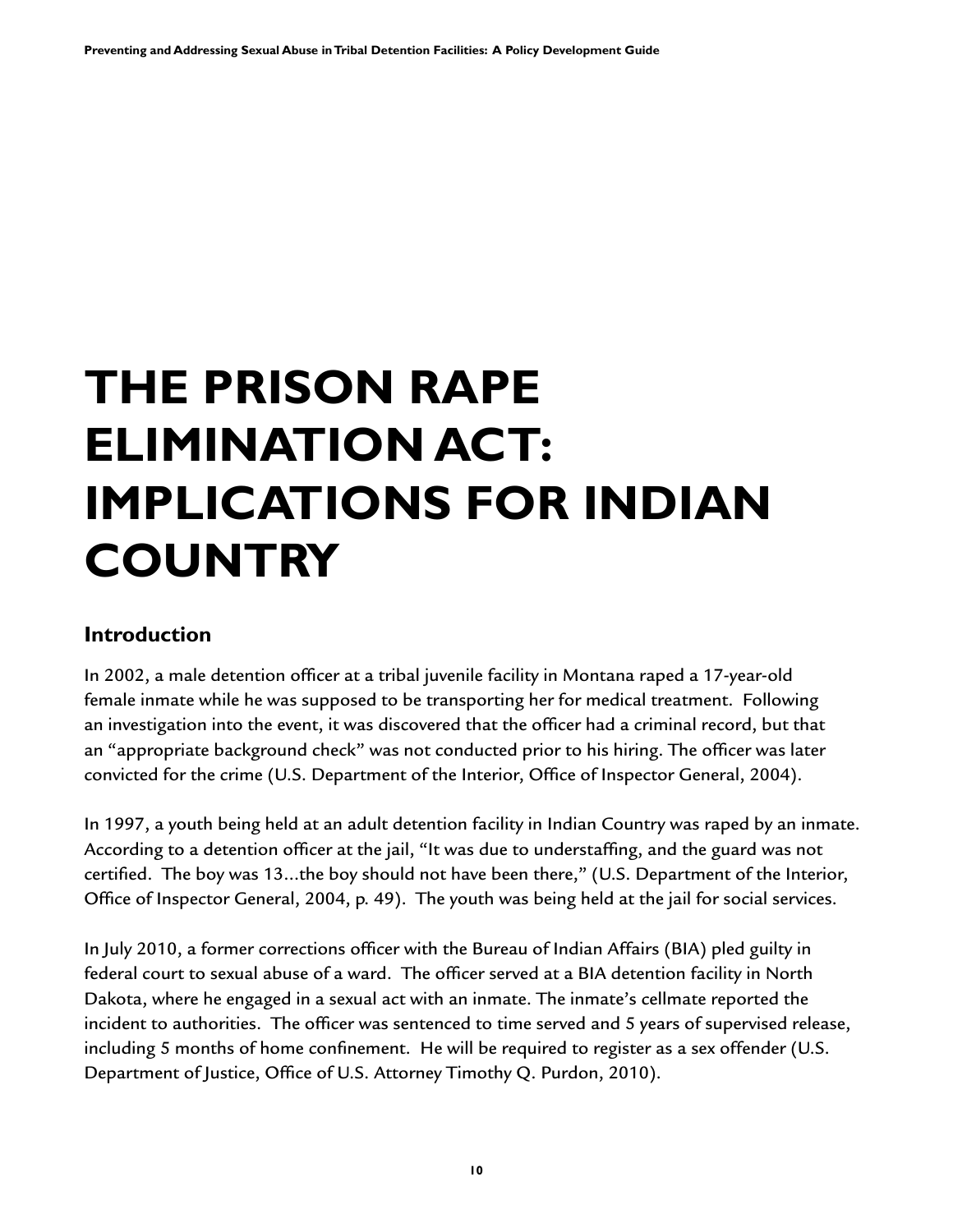### **Why discuss corrections-based sexual abuse now?**

Recent incidents of sexual violence within America's corrections systems have brought this matter to the foreground among public policymakers, researchers, and corrections professionals, resulting in growing attention to and activities surrounding the issue.

The 1996 Human Rights Watch Report, *All Too Familiar: Sexual Abuse of Women in U.S. State Prisons*, revealed the extent of sexual assault of female inmates, predominantly by male correctional staff, in California, Georgia, Illinois, Michigan, New York, and the District of Columbia. This report fostered new discussions and actions to better prevent and address staff sexual misconduct in correctional

# **FIGURE 1**

Critical Terminology: Inmates, Detainees, and Arrestees

There are several categories of individuals, both adult and juvenile, who come in contact with the corrections field, including inmates in prisons, jails, and lockup settings; juveniles adjudicated and confined in detention settings; offenders sentenced to—or released under—community supervision; and defendants who may be detained or released under supervision pretrial. It is important to note that those who have not been convicted of current charges are legally referred to as defendants, which distinguishes them from other inmates detained in correctional institutions. For ease of reference, however, in this document, the term inmate is used to refer generally to all categories of individuals who are in detained in a detention or jail facility, police lock-up or holding facility, or other custodial corrections environment. Meanwhile, when issues specific to pretrial defendants are discussed, the terms detainee or arrestee will be used.

### **Correctional Setting or Environment**

Given the breadth of the environments covered by PREA—prisons, jails, lock-ups, juvenile detention centers, and community corrections settings—the terms correctional settings or correctional environments are used to describe any or all of these.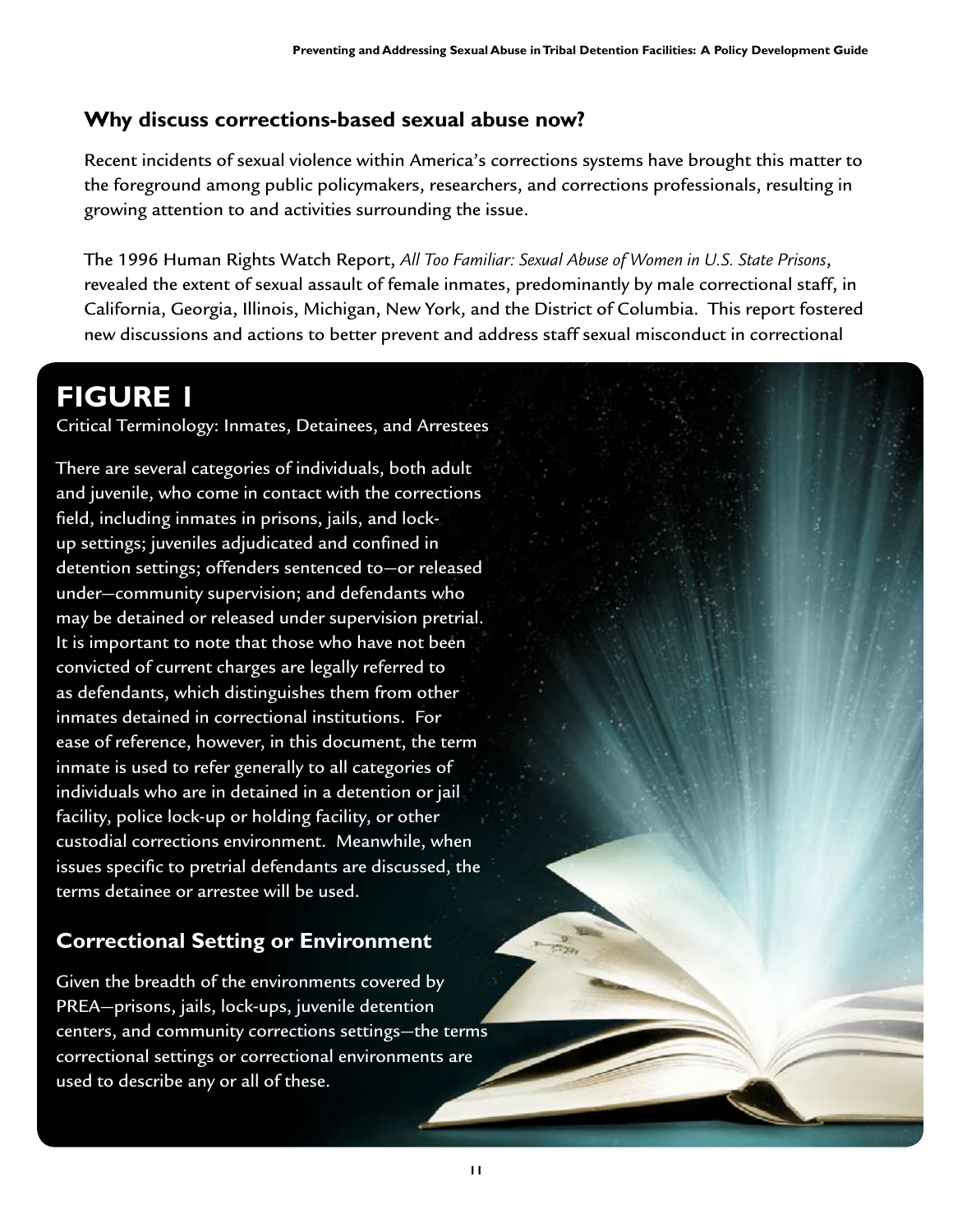# **FIGURE 2**

#### The Prison Rape Elimination Act of 2003

The Prison Rape Elimination Act of 2003 (PREA) was passed by the U.S. Congress and signed into law by President George W. Bush on September 4, 2003, and supports the elimination, reduction, and prevention of sexual assault and rape within America's correctional settings. PREA applies to all federal, state, and local prisons; jails; police lock-ups; private institutional facilities; and community residential facilities.

PREA establishes a zero tolerance standard for the incidence of sexual assault in correctional facilities and makes the prevention of prison rape a top priority for all corrections systems. Through the Act, the Bureau of Justice Statistics is directed to carry out, on an annual basis, a comprehensive statistical review and analysis of the incidence and effects of prison rape in federal, state, county, and municipal prisons.

PREA further establishes a national clearinghouse for the provision of information, assistance, and training to federal, state, and local authorities responsible for the prevention, investigation, and punishment of prison rape, and authorizes the provision of grant funding to assist jurisdictions in protecting inmates and safeguarding communities against sexual assault in corrections systems.

The Act has also established the National Prison Rape Elimination Commission, comprising members appointed by Congress and the President. The Commission was charged with undertaking a comprehensive study of prison rape and its impacts on government institutions as well as on communities and social institutions. The Commission was also tasked with the development of recommended national standards to enhance the detection, prevention, reduction, and punishment of prison rape.

The Commission released its final report and recommended standards on June 23, 2009. Based on consideration and review of the Commission's recommended standards, the U.S. Attorney General released, for public review and comment, proposed National Standards to Prevent, Detect, and Respond to Prison Rape. Following a public comment period and subsequent revisions, the Department of Justice will publish a final rule adopting national standards for the detection, prevention, reduction, and punishment of prison rape in 2011. Upon adoption, the standards will be applied immediately to the Federal Bureau of Prisons. In addition, PREA mandates a 5 percent reduction in federal grant funding designated for prisons in states that fail to adopt and comply with the standards. Further, the Act prohibits the receipt of any federal grants by penal accreditation organizations that fail to adopt accreditation standards for the detection, prevention, reduction, and punishment of prison rape.

facilities at the state and national levels. These and other incidents of staff sexual misconduct across the country prompted a series of lawsuits against state departments of corrections (DOCs).

These high-profile cases also spurred legislative action across the country to better prevent and respond to staff sexual misconduct. While only 16 states and the District of Columbia had laws in place prohibiting sexual misconduct with inmates in 1990, today all 50 states, the District of Columbia, Puerto Rico, and Guam have statutes criminalizing staff sexual misconduct (Smithand Yarussi, 2007).

More recently, the U.S. Congress passed the Prison Rape Elimination Act (PREA) of 2003, which supports the detection, prevention, reduction, and punishment of sexual assault, including abuse by correctional staff and by inmates, in federal, state, and local prisons, jails, lock-ups, private facilities, and community residential facilities. Passed unanimously by Congress and signed into law by President George W. Bush, PREA established a zero tolerance policy for sexual assault in America's correctional settings. Once fully implemented, PREA will:

- Establish national standards for the detection, reduction, prevention, and punishment of prison rape;
- Provide for data collection and information dissemination on the incidence of prison rape; and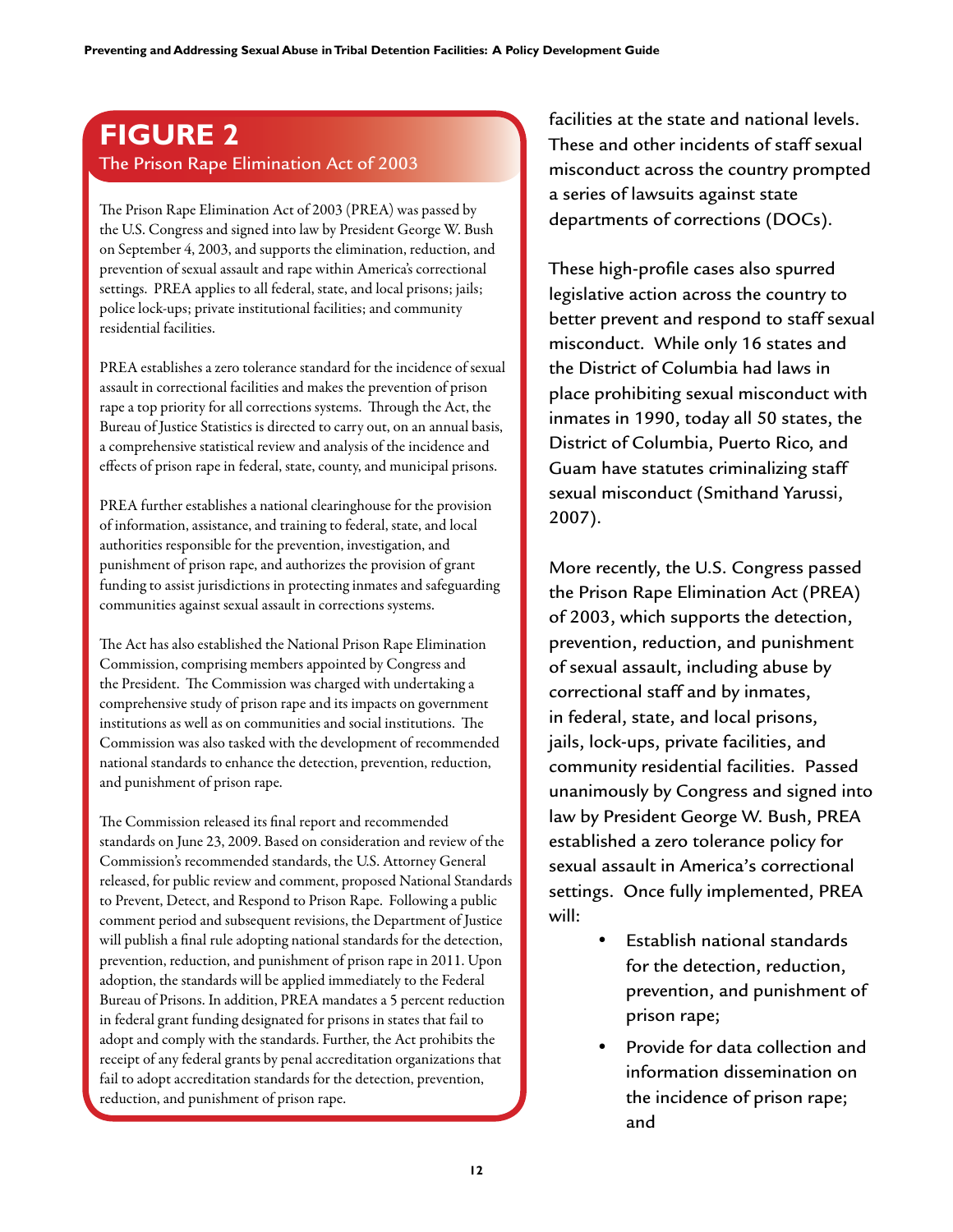• Provide training, technical assistance, and grant funding to assist states and localities to reduce and prevent the incidence of sexual violence.

Failure to implement the national standards, once they are fully developed, may result in a 5 percent reduction in federal funds for prison programs.

While legal and jurisdictional questions pertaining to the application of PREA to detention facilities in Indian Country remain, national standards to prevent, detect, and respond to prison rape will likely result in increased civil liabilities for correctional facilities—for native and non-native facilities, alike. With the enhancement of standard corrections practices that will occur through the implementation of PREA standards, detention facilities across the country will certainly be held to a higher legal standard for the prevention of and response to sexual abuse, and could potentially face increased civil penalties if they fail to do so.

Already, inmates in Indian Country benefit from the protections provided by the Indian Civil Rights Act (ICRA), which applies the 8th Amendment of the U.S. Constitution (preserving the right against cruel and unusual punishment) to tribal nations. More importantly, however, the premise behind the Prison Rape Elimination Act—providing a safe and secure environment in which those in correctional custody can serve their sentence—should serve as the foundation for any correctional setting. Much of the work that corrections professionals do—whether under the rubric of PREA or not—already contributes to the ultimate goal of the law.

# **Why should Indian Country jail professionals care about the PREA?**

One of the biggest challenges for incorporating the principles of PREA in the policy and practice of community corrections lies in the name of the law itself—the Prison Rape Elimination Act. Unfortunately, since its passage, PREA has been widely misunderstood as being relevant only to America's prisons, with many jail and juvenile detention professionals wondering, "What does PREA have to do with me?" It is important to note, however, that PREA applies to all custodial corrections settings including prisons, jails, juvenile detention centers, police lock-ups, private facilities, and even community-based confinement facilities.

Moreover, the entire corrections field has an important role to play in ensuring the prevention of and response to corrections-based sexual assault as asserted in PREA. In developing the law, Congress found that "prison rape endangers the public safety by making brutalized inmates more likely to commit crimes when they are released—as 600,000 inmates are each year… [and that] victims of prison rape suffer severe physical and psychological effects that hinder their ability to integrate into the community and maintain stable employment upon their release" (PREA, 2003). Inmates who have been victimized while incarcerated bring the trauma of their assaults with them back to the community. If not properly addressed, their victimization may make it more difficult for them to transition back into community life successfully, leading to additional criminal behavior, re-arrest,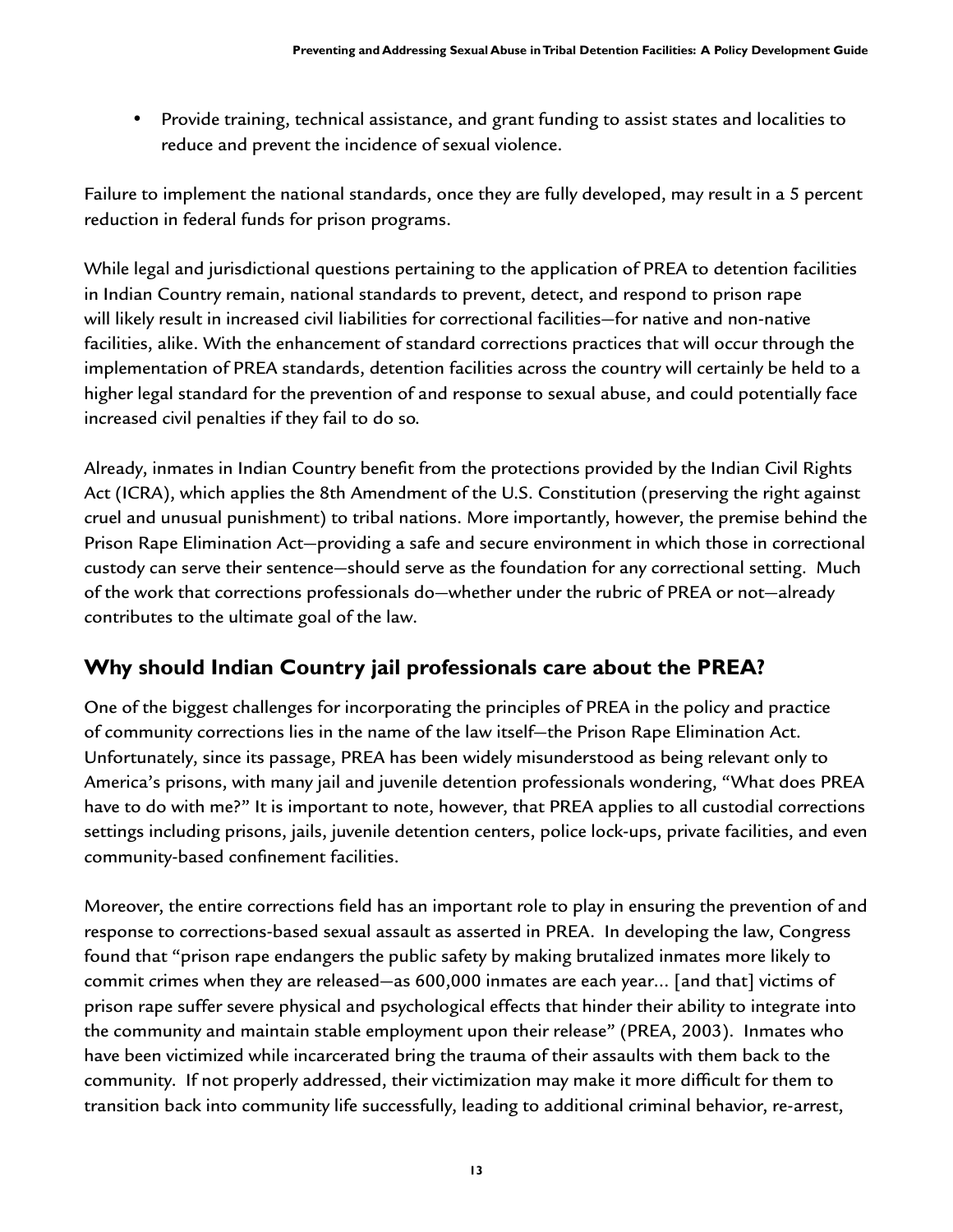and re-incarceration, further contributing to the revolving door phenomenon that so commonly plagues our correctional systems.

Corrections-based sexual assault also poses a significant public health risk. According to the Bureau of Justice Statistics (BJS), 1.3 percent of inmates in local jails across the country in 2002 either had been infected with the human immunodeficiency virus (HIV) or had acquired immune deficiency syndrome (AIDS) (Maruschak, 2006). By contrast, the Centers for Disease Control reported that the rate of HIV infection among the U.S. household population at yearend 2006 was .45 percent (2008). In other words, jail inmates suffer from HIV/AIDS infection at a rate of nearly three times that of the general population.

The estimated prevalence of other communicable diseases, including sexually transmitted diseases, hepatitis B and C, and tuberculosis, is also significantly higher among American jail inmates than in the general U.S. population. According to the National Commission on Correctional Health Care, the estimated rate of inmates infected with hepatitis C in 1997 was between 9 and 10 times higher than the estimated rate of cases among the total U.S. population. Likewise, the prevalence of tuberculosis among inmates was estimated to be between 4 and 17 times higher than among the total U.S. population in 1996 (Hammett et al., 2002).

In addition to the risks posed by inmate-to-inmate sexual abuse, staff sexual misconduct has significant implications for corrections facilities. Staff sexual misconduct jeopardizes the safety of staff and inmates and erodes trust in and respect for the field of corrections (Smith and Yarussi, 2007). Correctional staff members who engage in sexual misconduct with inmates put the safety of their colleagues, other inmates, and the larger community at risk, in addition to harming the victim, by compromising the system of power and authority necessary to hold inmates accountable and to ensure public safety. Meanwhile, inappropriate relationships between staff and inmates delegitimize the work of corrections, putting undue strain on the already challenging task of promoting offender accountability and rehabilitation.

# **What is prison rape? Defining corrections-based sexual abuse**

There are a variety of definitions for corrections-based sexual assault. BJS defines a range of sexually abusive or violent acts in corrections settings that may occur between inmates or between inmates and corrections staff (Beck et al., 2010):

- Sexual victimization—all types of sexual activity, e.g., oral, anal, or vaginal penetration; hand jobs; touching of the inmate's buttocks, thighs, penis, breasts, or vagina in a sexual way; abusive sexual contacts; and both willing and unwilling sexual activity with staff.
- Nonconsensual sexual acts—unwanted contacts with another inmate or any contacts with staff that involved touching of the inmate's buttocks, thigh, penis, breasts, or vagina in a sexual way.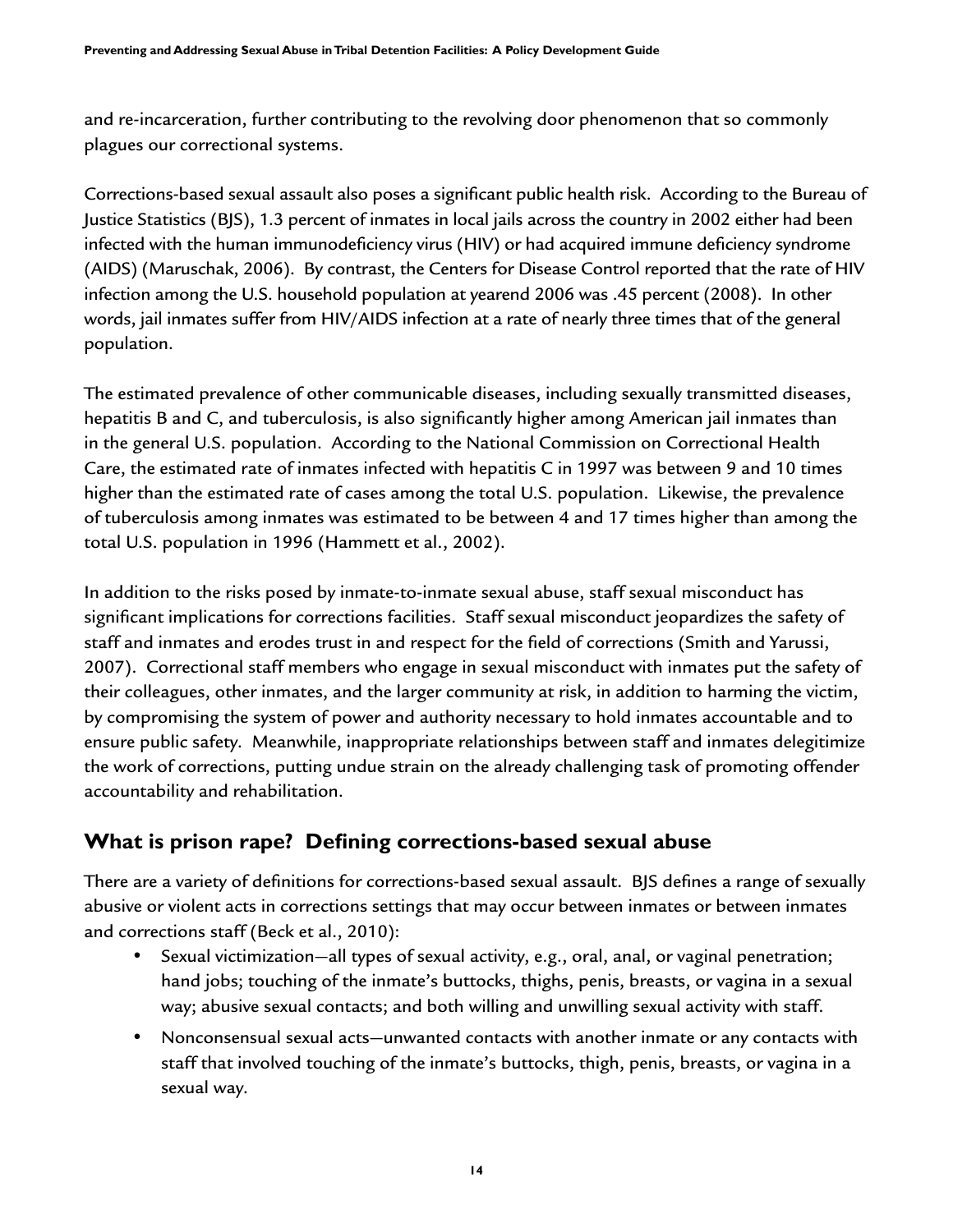- Unwilling activity—incidents of unwanted sexual contacts with another inmate or staff.
- Willing activity—incidents of willing sexual contacts with staff. These contacts are characterized by the reporting inmates as willing; however, all sexual contacts between inmates and staff are legally nonconsensual.
- Staff sexual misconduct—includes all incidents of willing and unwilling sexual contact with facility staff and all incidents of sexual activity that involved oral, anal, vaginal penetration, hand jobs, blow jobs, and other sexual acts with facility staff (Beck et al., 2010, p. 7).

In January 2011, the U.S. Attorney General's Office released a set of proposed National Standards to Prevent, Detect, and Respond to Prison Rape, which includes the following definitions of sexually abusive acts as they pertain to the proposed Standards for Adult Prisons and Jails.

Sexual abuse includes:

- (1) Sexual abuse by another inmate, detainee, or resident, and
- (2) Sexual abuse of an inmate by a staff member, contractor, or volunteer.

Sexual abuse by another inmate, detainee, or resident includes any of the following acts, if the victim does not consent, is coerced into such act by overt or implied threats of violence, or is unable to consent or refuse:

- (1) Contact between the penis and the vulva or the penis and the anus, including penetration, however slight;
- (2) Contact between the mouth and the penis, vulva, or anus;
- (3) Penetration of the anal or genital opening of another person, however slight, by a hand, finger, object, or other instrument; and
- (4) Any other intentional touching, either directly or through the clothing, of the genitalia, anus, groin, breast, inner thigh, or the buttocks of another person, excluding incidents in which the intent of the sexual contact is solely to harm or debilitate rather than to sexually exploit.

Sexual abuse by a staff member, contractor, or volunteer includes

- (1) Sexual touching by a staff member, contractor, or volunteer;
- (2) Any attempted, threatened, or requested sexual touching by a staff member, contractor, or volunteer;
- (3) Indecent exposure by a staff member, contractor, or volunteer;
- (4) Voyeurism by a staff member, contractor, or volunteer.

Sexual touching by a staff member, contractor, or volunteer includes any of the following acts with or without consent;

- (1) Contact between the penis and the vulva or the penis and the anus, including penetration, however slight;
- (2) Contact between the mouth and the penis, vulva, or anus;
- (3) Penetration of the anal or genital opening of another person, however slight, by a hand,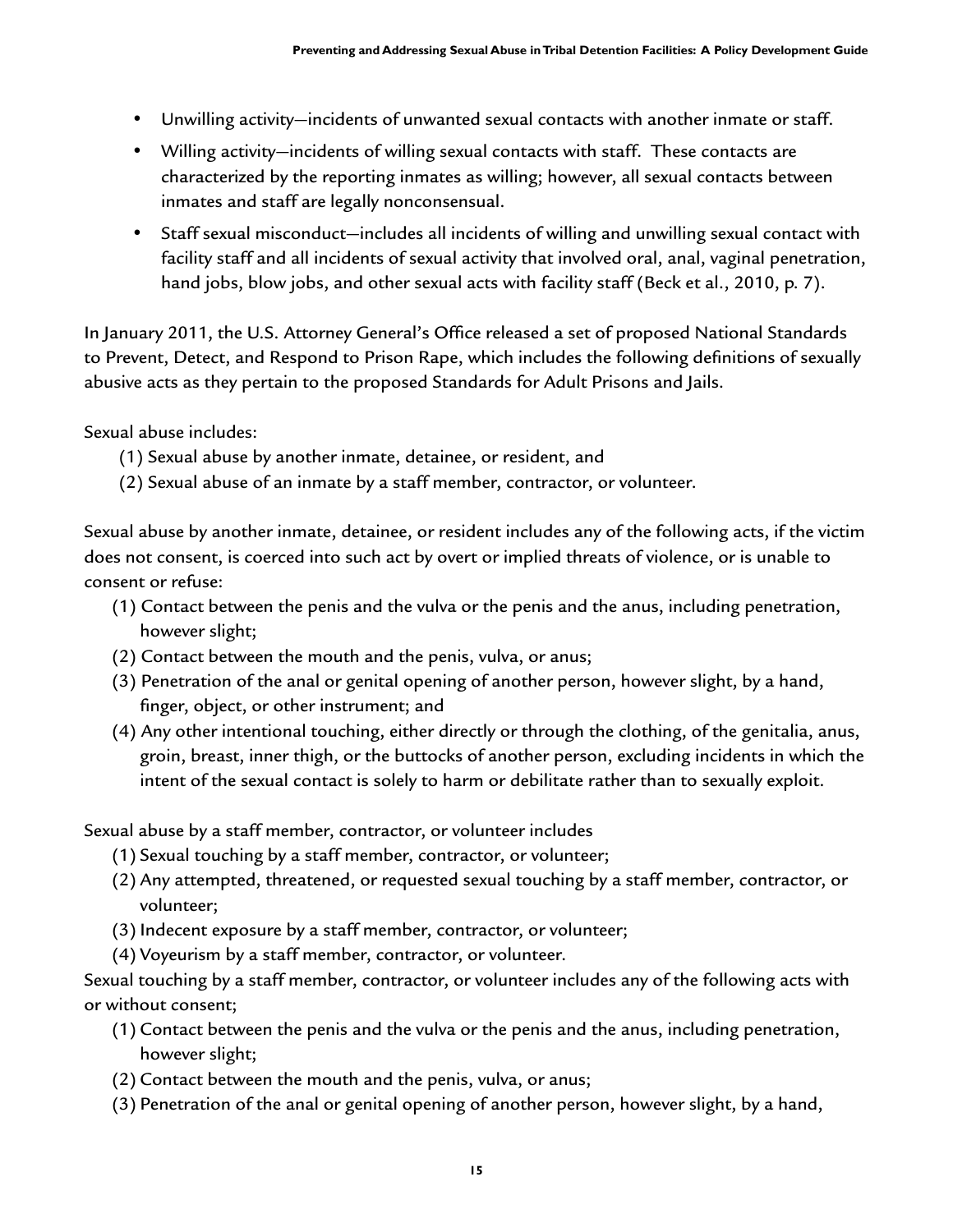finger, object, or other instrument; and

(4) Any other intentional touching, either directly or through the clothing, of the genitalia, anus, groin, breast, inner thigh, or the buttocks of another person, excluding incidents in which the intent to abuse, arouse, or gratify sexual desire.

Indecent exposure by a staff member, contractor, or volunteer means the display by a staff member, contractor, or volunteer of his or her uncovered genitalia, buttocks, or breast in the presence of an inmate.

Sexual harassment includes:

- (1) Repeated and unwelcome sexual advances, requests for sexual favors, or verbal comments, gestures, or actions of a derogatory or offensive sexual nature by one inmate, detainee, or resident directed toward another; and
- (2) Repeated verbal comments or gestures of a sexual nature to an inmate, detainee, or resident by a staff member, contractor, or volunteer, including demeaning references to gender, sexually suggestive or derogatory comments about body or clothing, or obscene language or gestures.

Voyeurism by a staff member, contractor, or volunteer means an invasion of an inmate's privacy by staff for reasons unrelated to official duties, such as peering at an inmate who is using a toilet in his or her cell to perform bodily functions; requiring an inmate to expose his or her buttocks, genitals, or breasts; or taking images of all or part of an inmate's naked body or of an inmate performing bodily functions and distributing or publishing them.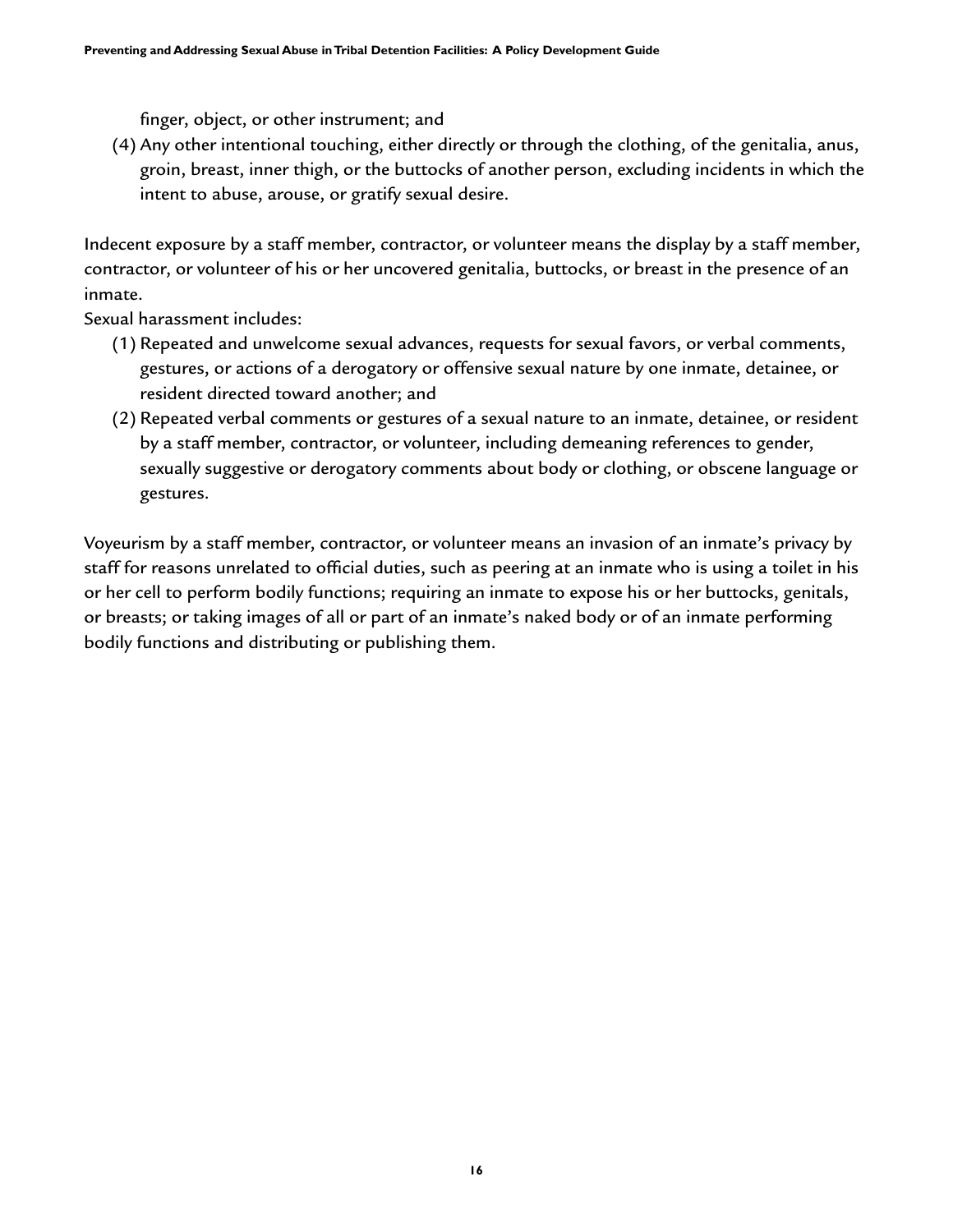# <span id="page-16-0"></span>**Sexuality, Violence, and the Correctional Environment**

Despite widespread public familiarity with the phenomenon of prison rape, the true extent of the problem is largely unknown. Previous studies on the incidence of sexual coercion and assault in prisons across the country have been largely inconclusive (Saum et al., 1995), ranging from less than 1 percent (Tewksbury, 1989) to as much as 22 percent (Struckman-Johnson et al., 1996) of inmates reporting being victimized during their incarceration.

As a direct result of the passage of PREA, the U.S. Department of Justice now collects data on the incidence of sexual violence in American correctional facilities, including jails in Indian Country. Results from a recent survey of inmates in federal, state, and local correctional facilities suggest that as many as 4.4 percent had experienced sexual abuse during their incarceration whether at the hands of other inmates or by correctional staff (Beck et al., 2010). See Figure 1 on page18 for more information.

Measuring the incidence of sexual abuse among the general population is difficult, and additional challenges are added when determining its incidence within correctional environments. In order to better understand the obstacles inherent in studying the extent of corrections-based sexual assault, it is necessary to take a closer look the sexual culture of correctional environments more generally. This section will provide an overview of sexuality and sexual violence in correctional contexts, the characteristics of victims of sexual abuse in correctional environments, and the implications of abuse for victims.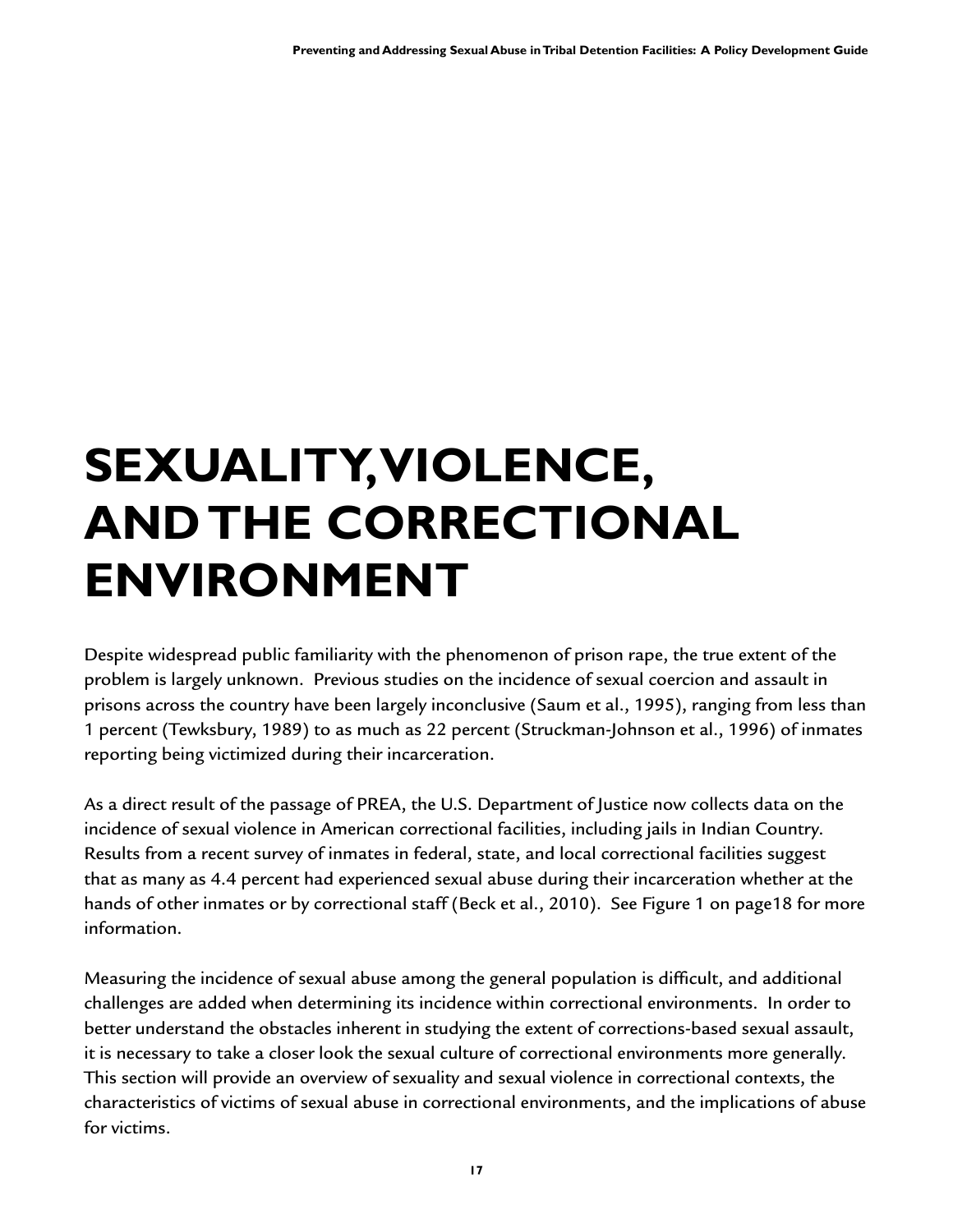#### **Sexuality and sexual violence in correctional environments**

Sexual assault is one of the least reported crimes in America. According to official statistics, fewer than 40 percent of all rapes and sexual assaults were reported to police in 2005 (Catalano, 2006). Research indicates that victims of rape and sexual assault in the community are reluctant to report these crimes to police due to shame and humiliation about the incident, fear that others (including family) will find out about the rape or assault, and/or fear that they will not be believed (Kilpatrick et al., 1992). As a result, measuring the prevalence of rape and sexual assault in the community is a difficult task.

# **FIGURE 1**

#### Key Facts: Sexual Victimization ins U.S. Jails

As a direct result of the passage of the Prison Rape Elimination Act of 2003 (PREA), the Bureau of Justice Statistics (BJS), U.S. Department of Justice, was tasked with carrying out a comprehensive statistical review and analysis of the incidence and impacts of prison rape. In August 2010, BJS published *Sexual Victimization in Prisons and Jails Reported by Inmates, 2008 – 09*, the results of a national survey of inmates in state and federal prisons, local jails, and a variety of special confinement facilities including correctional facilities in Indian Country. The survey was administered to 81,566 inmates ages 18 or older, including 32,029 inmates within state and federal prisons, 48,066 jail inmates, 957 detainees in Immigration and Customs Enforcement (ICE) facilities, 399 in U.S. military facilities, and 115 in Indian country jails. The survey enabled participants to report sexual victimization anonymously through an interactive computer-assisted questionnaire using audio instructions and a computer touch-screen to select responses. Following are some of the key findings from the survey (Beck et al., 2010).

- An estimated 3.1 percent of jail inmates reported experiencing at least one incident of sexual victimization by another inmate or facility staff within the last 12 months.
- Approximately 1.5 percent of jail inmates reported an incident that involved another inmate, while 2 percent of jail inmates reported having had sexual contact with a facility staff member. Of those inmates who reported experiencing staff sexual misconduct, at least half reported that they willingly engaged in the encounter with staff.
- Female jail inmates (3.1 percent) were twice as likely to report abuse by another inmate as were male jail inmates (1.3 percent).
- Male inmates in jails (2.1 percent) were more likely than female inmates (1.5 percent) to report sexual contact with facility staff.
- Approximately 64 percent of male victims of staff sexual misconduct in jails were victimized by female staff.
- Among male jail inmates who reported abuse by a fellow inmate, nearly 20 percent reported that they were victimized within 24 hours after admission.
- Nearly one-third of male victims of staff sexual misconduct in jails reported being victimized within 24 hours of their admission to the facility, as compared to only 4 percent of female victims of staff sexual misconduct in jails.

**18**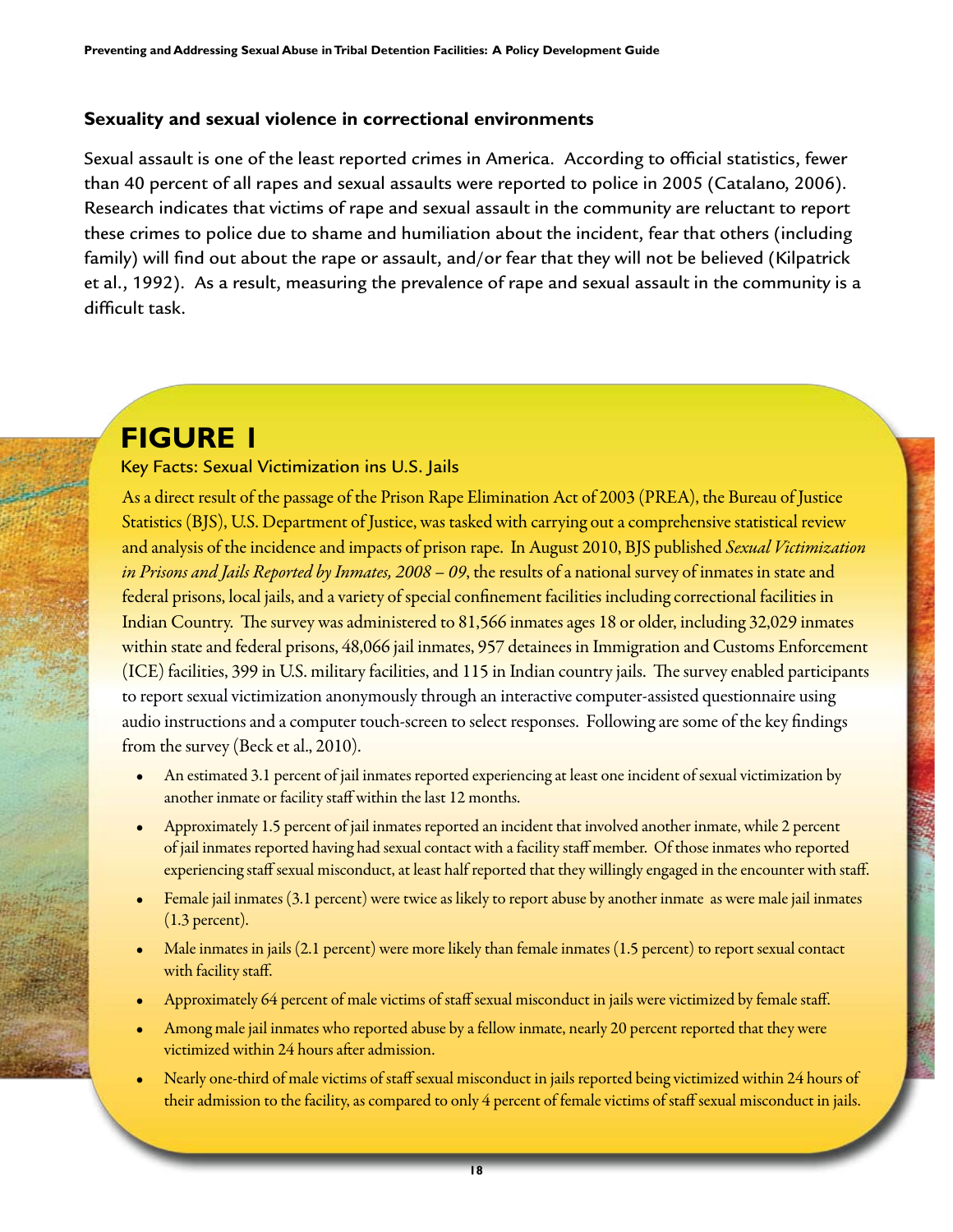Likewise, experts suggest that discrepancies in the results of sexual assault prevalence studies in correctional environments likely stem from underreporting by victims, including both reporting of assaults to authorities as well as disclosure of sexual abuse for academic research purposes. While sexual assault victims in correctional environments face many of the same obstacles that prevent victims in the community from reporting, the harsh realities of the correctional—and particularly the custodial—environment may compound these reporting barriers. For instance, male inmates may be too ashamed to admit that they have been victimized, particularly in an environment often ruled by machismo and where physical strength means power. Victims may also fear reprisal attacks. Considering their status as inmates, lack of reporting may be

# **FIGURE 2**

Incarceration in Indian Country: Key Statistics

- While Native Americans comprise only 1 percent of the total U.S. population, they represent 1.3 percent of those incarcerated across the country.
- The incarceration rate of Native Americans and Alaska Natives is 25 percent higher than the overall national incarceration rate.
- At mid-year 2009, a total of 2,176 Native Americans were confined in the nation's 82 jails operating in Indian Country, including jails, detention centers, lock-ups and other confinement facilities.
- Approximately 37 percent of inmates in tribal jails are in custody for violent offenses, including domestic violence (12 percent) and simple/aggravated assault (15 percent), unspecified violent offenses (8 percent), and rape or sexual assault (2 percent) (Minton, 2011).

additionally compounded by a fear that corrections officials will not believe their reports, nor act upon them appropriately.

Even anonymous reporting of corrections-based sexual assault for research purposes may be problematic, as disclosures of sexual abuse are influenced by the way in which questions are asked and by whom. For instance, surveys may be conducted in a written format and inmates who have limited reading or writing skills may, therefore, not answer questions accurately. Moreover, some inmates may be hesitant to disclose sexual abuse victimization during a face-to-face interview given the stigma and humiliation often associated with these types of assaults. As researchers studying the prevalence of corrections-based sexual assault have attested, "available statistics must be regarded as very conservative at best, since discovery and documentation of this behavior are compromised by the nature of prison conditions, inmate codes and subculture and staff attitudes," (Cotton and Groth, 1982, p. 48).

Adding to this challenge is the nature of prison and jail sexuality itself. While sex among inmates is largely prohibited by correctional systems and sex between staff and inmates is prohibited by law in all 50 states, it has been well documented that sexual activity among inmates, and between staff and inmates, occurs within facilities. Not all sex among inmates and between staff and inmates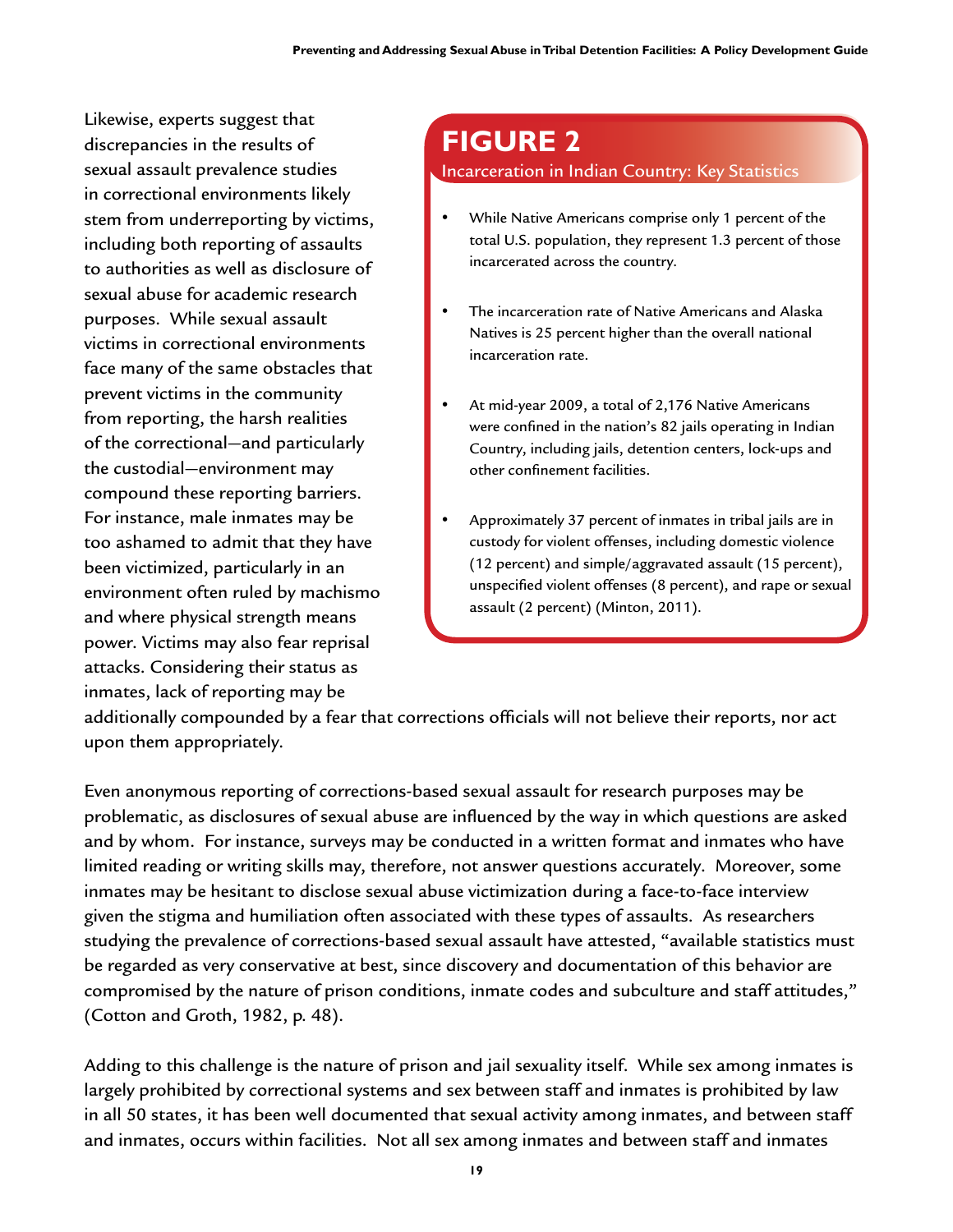is the same, however. Recognizing the various manifestations of prison sex is critical to fully understanding the dynamics of corrections-based sexual assault.

#### **Sexual activity among inmates**

Despite the fact that most prisons and jails prohibit inmates from engaging in sexual activities, sex among inmates is not uncommon. In fact, researchers have documented sexual activity among incarcerated individuals for decades (Fishman, 1934; Sykes, 1958; Kirkham, 1971; Lockwood, 1980; Wooden and Parker, 1982; Donaldson, 1993), and have analyzed the various reasons for which prisoners engage in sex as well as the different manifestations of sexual activity that occur, including the following:

- **Consensual sex among inmates.** Researchers and corrections professionals have long recognized that consensual sex occurs, even where prohibited, among inmates in jails and prisons. Inmates who are homosexual or bisexual may engage in sexual acts with other inmates of the same sex, just as they may in the community. Consensual sex may also occur between otherwise heterosexual inmates and inmates of the same sex, in a phenomenon researchers call "situational homosexuality."
- y *Coercive sex among inmates.* In addition to consensual sex, inmates may engage in sexual activity with other inmates through a variety of coercive means. Inmates may agree to engage in sex as a result of threats, intimidation, or bribery by another inmate. In other cases, inmates may resort to carrying out sexual acts with other inmates as a way to pay off debts for protection, for commissary items, or other goods or services. For instance, young inmates who are naïve to the ways of prison may accept "gifts" in the forms of snacks, protection, or friendship from a more seasoned inmate, only to face demands to repay the inmate for such gifts through sexual favors.

While the threat of physical violence is often used to coerce inmates into sexual activity, this is not always the case. As a result, incidents of coercive sex may not be properly identified as abuse. Discerning coercive sex from consensual sex is often difficult for corrections professionals, who may incorrectly assume that both parties are consenting to the activity. In addition, a victim of coercive sex may not sustain the types of physical injuries that are common in cases of violent sexual assault; he or she may not be identified as a victim of abuse by health care providers and others trained to detect signs of sexual assault. Inmates who have been subjected to coerced sex may not consider themselves to be sexual abuse victims given the lack of physical force used in the incident, but they may experience intense levels of shame and humiliation, as well as possible sexual identity crises, as a result of "consenting" to homosexual relations in these cases.

• Violent sexual assault among inmates. On the opposite extreme of the prison sex continuum from consensual sex is violent sexual assault, characterized by the use of physical force and/or violence against the victim. Violent sexual assault may occur between two inmates—the aggressor and the victim—or among multiple inmates, i.e., a gang rape. While victims of violent sexual assault may self-identify as either homosexual or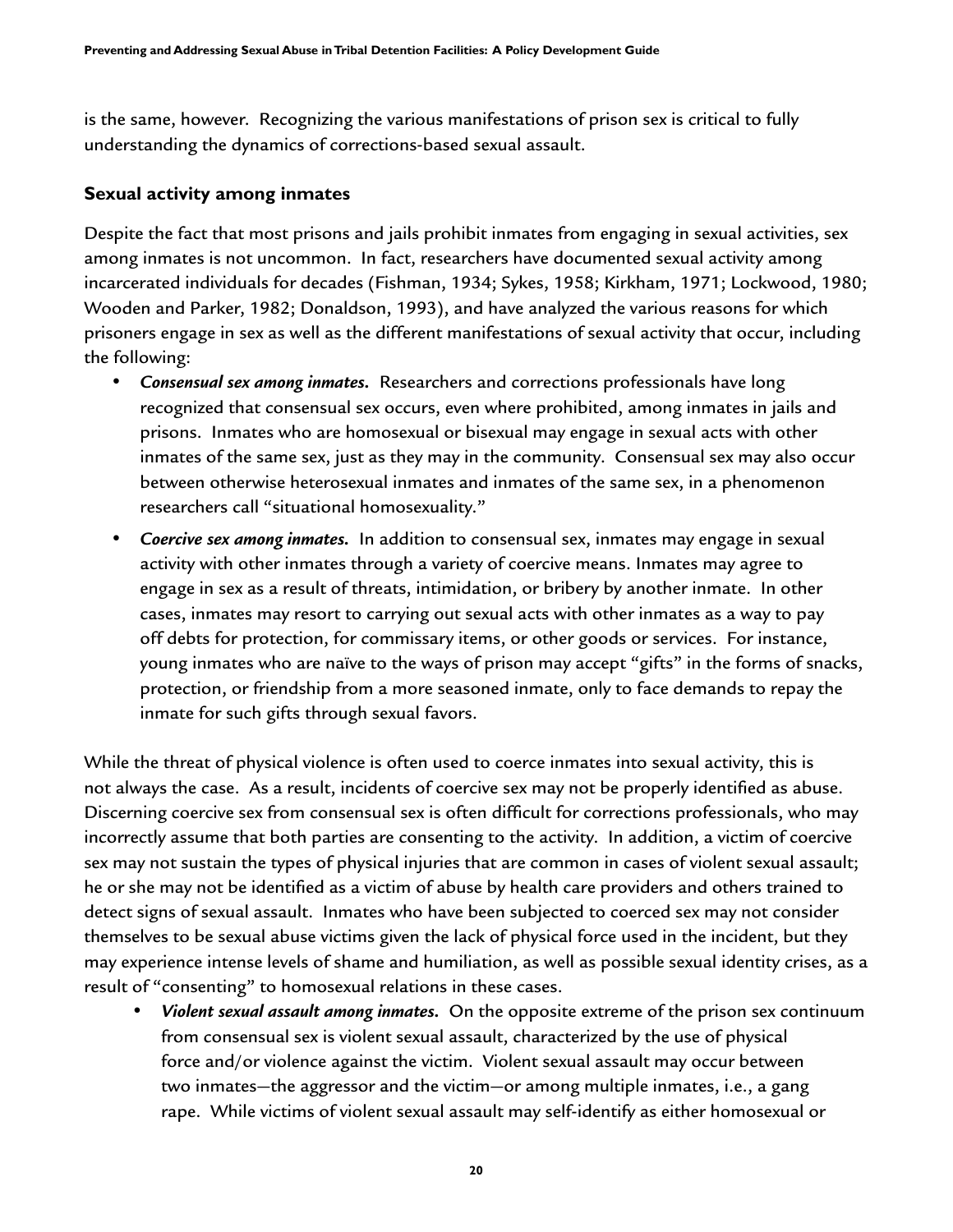heterosexual, aggressors are typically heterosexual. Despite engaging in sexual relations with an individual of the same sex, an aggressor is often able to maintain his or her heterosexual status through the use of force. Heterosexual victims of violent prison sexual assault, however, are often referred to as "punks" or "turnouts" following an attack.

# **The Code of Silence**



The "Code of Silence," as it is commonly known, is an unspoken rule that exists among many corrections employees to maintain loyalty to one another in an environment that often pits corrections personnel against the inmate population, as well as against facility administrators. As a result, corrections personnel may refuse to report the unethical, even illegal, behaviors of their colleagues, including sexual misconduct. Moreover, given the "us against them" mentality that often fosters the development of a code of silence, corrections staff may view inmates as unworthy given their crimes and may therefore believe that any maltreatment they experience—either at the hands of other inmates or by corrections officers—is deserved.

Such a mentality puts the safety and security of the entire detention facility setting in danger while also jeopardizing the reputation and legitimacy of the entire corrections profession. Former Massachusetts Corrections Commissioner Kathleen Dennehy has argued, "Left unchecked and unchallenged, an established code of silence results in an increase in violence and in the dangerousness of our prisons." She adds, "We know that many offenders go through life believing that the rules and laws do not apply to them. If the system in which they are incarcerated lacks integrity and moral order, their notions regarding law and order are reinforced," (Dennehy and Nantel, 2006, p. 177).

Unfortunately, the code of silence undermines efforts to effectively address the issue of corrections-based sexual assault, as it encourages corrections professionals to turn a blind eye to sexual misconduct and abuse committed by staff and inmates alike. While not present in all correctional settings, the code remains a pervasive factor in a number of systems and facilities. While building and maintaining loyalty and camaraderie among staff is critical in such difficult workplaces as correctional settings, it must not come at the cost of providing a safe, secure environment in which inmates are able to live and successfully be rehabilitated.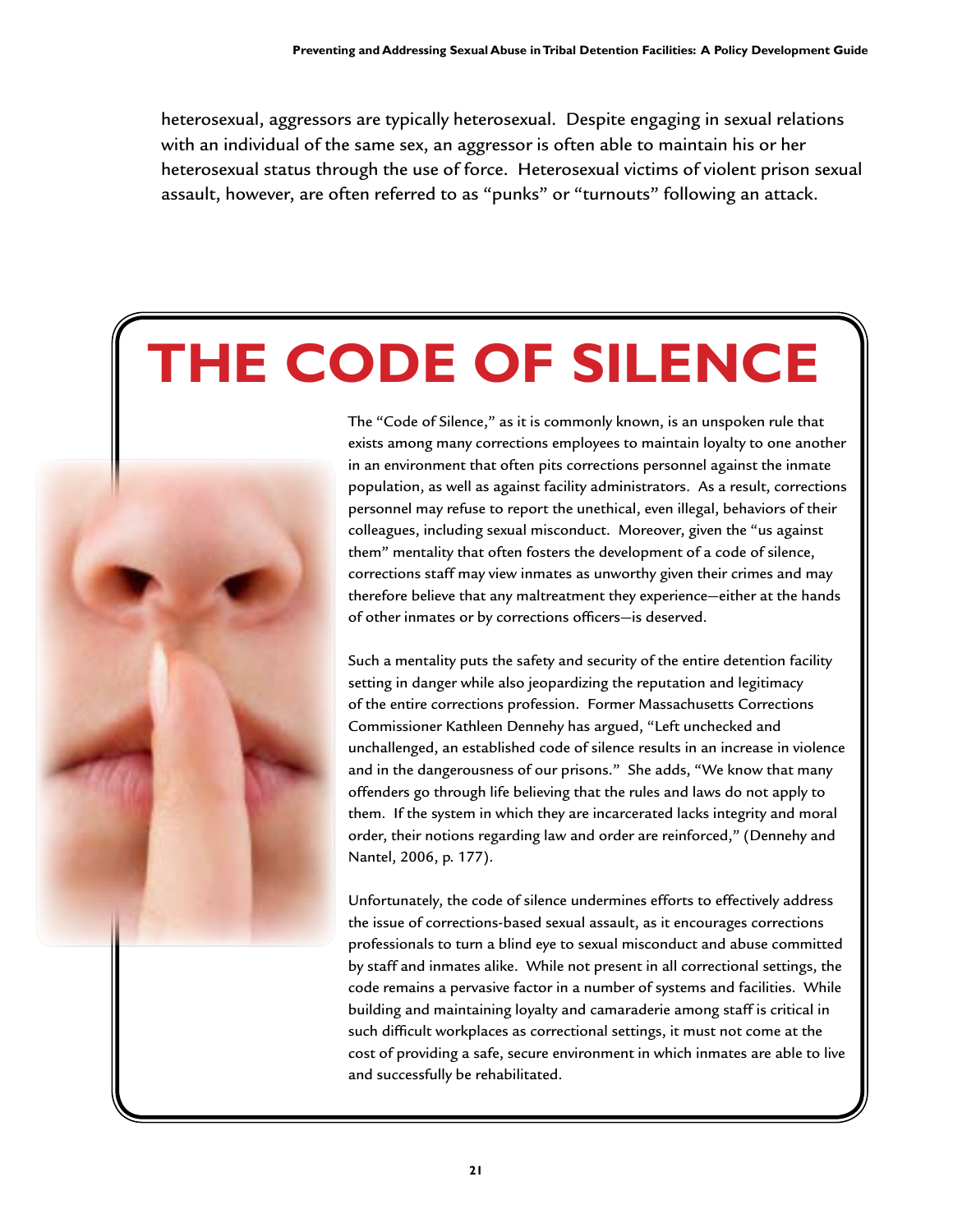#### **Sexual activity between corrections staff and inmates**

In contrast to sexual behaviors among inmates in correctional settings, no sexual activity between staff and inmates can be considered consensual in nature. Rather, given the authority that corrections staff have over the inmates in custody, there is an unequal power dynamic that exists between the two parties. Inmates may feel powerless to deny a staff member's flirtations or requests for an intimate relationship. On the other hand, an inmate may use a sexual relationship he or she has developed with a staff member in order to gain power or access to special privileges within the correctional environment, which may lead to such outcomes as the manipulation of compliance reports or the failure to act on violations. Because of the unequal power dynamics that exist between staff and inmates, sexual relationships that develop between the two parties put at grave risk the safety and security of the agency, facility, other staff members, and inmates. As a result, all 50 states, the District of Columbia, and the U.S. territories of Puerto Rico and Guam have developed and passed laws criminalizing sexual relations between corrections staff and inmates, otherwise known as staff sexual misconduct (SSM).

In addition to state laws prohibiting staff sexual misconduct, many corrections agencies have developed internal agency policies prohibiting conduct of a sexual nature between staff and inmates. These policies typically define prohibited behavior and relationships between staff and inmates, identify the requirements of staff to report existing abuses, and outline disciplinary measures, including termination, for staff determined to be engaged in misconduct.

# **FIGURE 4 Defining—and Changing— Agency Culture**

According to A.T. Wall, Director of the Rhode Island Department of Corrections, the culture of a correctional facility can be defined as the "way of life… [t]he sum of the attitudes or the norms, the values, the beliefs, of those people who live and work in it." While all members of an organization contribute to *agency c*ulture, readership plays, perhaps, the most critical role in determining the "way of life" in an agency.



evolves and changes over time with changes in leadership, staff, and inmate population. Agency cultures can also change with the insertion of new ideas by leaders who are passionate about making positive changes in their organizations. In testifying to the National Prison Rape Elimination Commission, Commissioner of the New York City Department of Corrections, Martin Horn, asserted that culture change "has to start at the top, and you have to talk about it. And if we don't talk about it, the people under us won't . . . culture is passed by word of mouth and by behavior. You have to walk the walk and talk the talk. You have to do it consistently."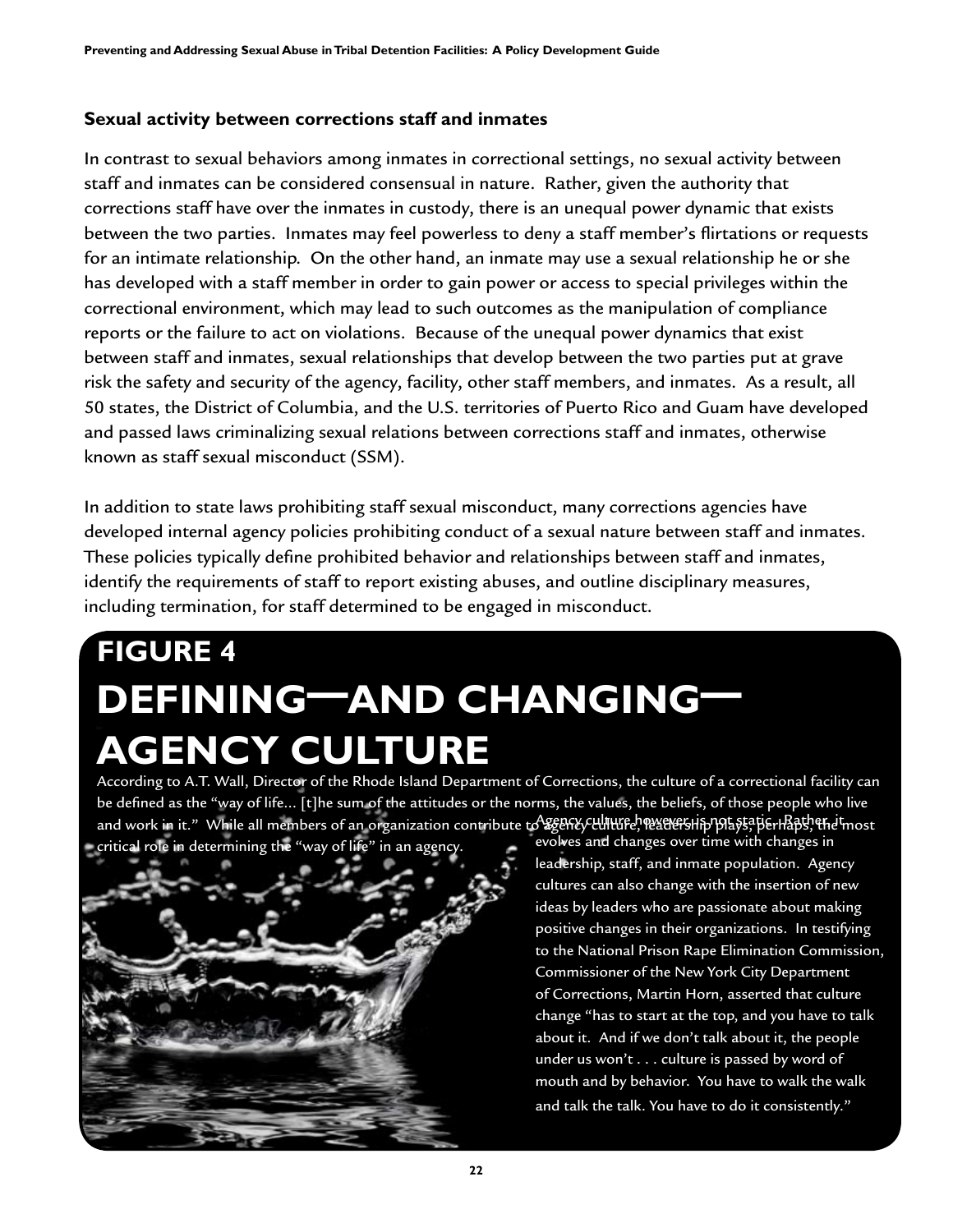### **Who's at risk? The "typical" victim of corrections-based sexual abuse**

While all inmates are at risk of sexual abuse and violence within correctional settings, research indicates that certain categories of inmates are victimized at higher rates (Beck et al., 2010; Hensley et al., 2005; Hensley et al., 2003; Dumond, 2000; Dumond, 2003). These include:

- Young inmates
- Inmates who are inexperienced, naïve, or lack "street sense"
- Mentally ill or developmentally challenged inmates
- Inmates who are not affiliated with a gang
- y Gay, lesbian, bisexual, transsexual, or intersex (GLBTI) inmates
- First-time offenders
- Inmates convicted of sexually-based crimes
- "Snitches," "rats," and inmates who break the code of silence
- Inmates who have previously been victimized

A 2008-09 survey of inmates in federal and state prisons, jails, and other correctional facilities conducted by the Bureau of Justice Statistics (BJS) suggests that sexual orientation can be an important predictor of sexual victimization among inmates, with large disparities in victimization rates between heterosexual inmates and inmates with a sexual orientation other than heterosexual (including bisexual, homosexual, gay or lesbian, or other). Approximately 1.1 percent of heterosexual jail inmates reported inmate-on-inmate victimization, while 1.9 percent reported experiencing staff sexual misconduct. In contrast, among non-heterosexual jail inmates, 7.2 percent reported sexual abuse by another inmate and 3.5 percent reported victimization by staff (Beck et al, 2010).

Perhaps the most striking predictor of sexual abuse victimization in jails, however, is a history of prior sexual victimization, according to results from the BJS survey. Among jail inmates reporting sexual victimization before their current sentence, 7.4 percent reported being sexually assaulted by an inmate while incarcerated, and another 6.1 percent reported sexual activity with a staff member (Beck et al., 2010).

While understanding the types of inmates who may be at greater risk of sexual assault victimization is critical, it should also be noted that no one is immune to abuse. *Anyone can become a victim of sexual violence within a correctional environment.*

#### **Crime and victimization in Indian Country**

According to the U.S. Census Bureau, Native Americans and Alaska Natives accounted for 1 percent of the total U.S. population in 2009 (2010). Despite comprising a small percentage of the overall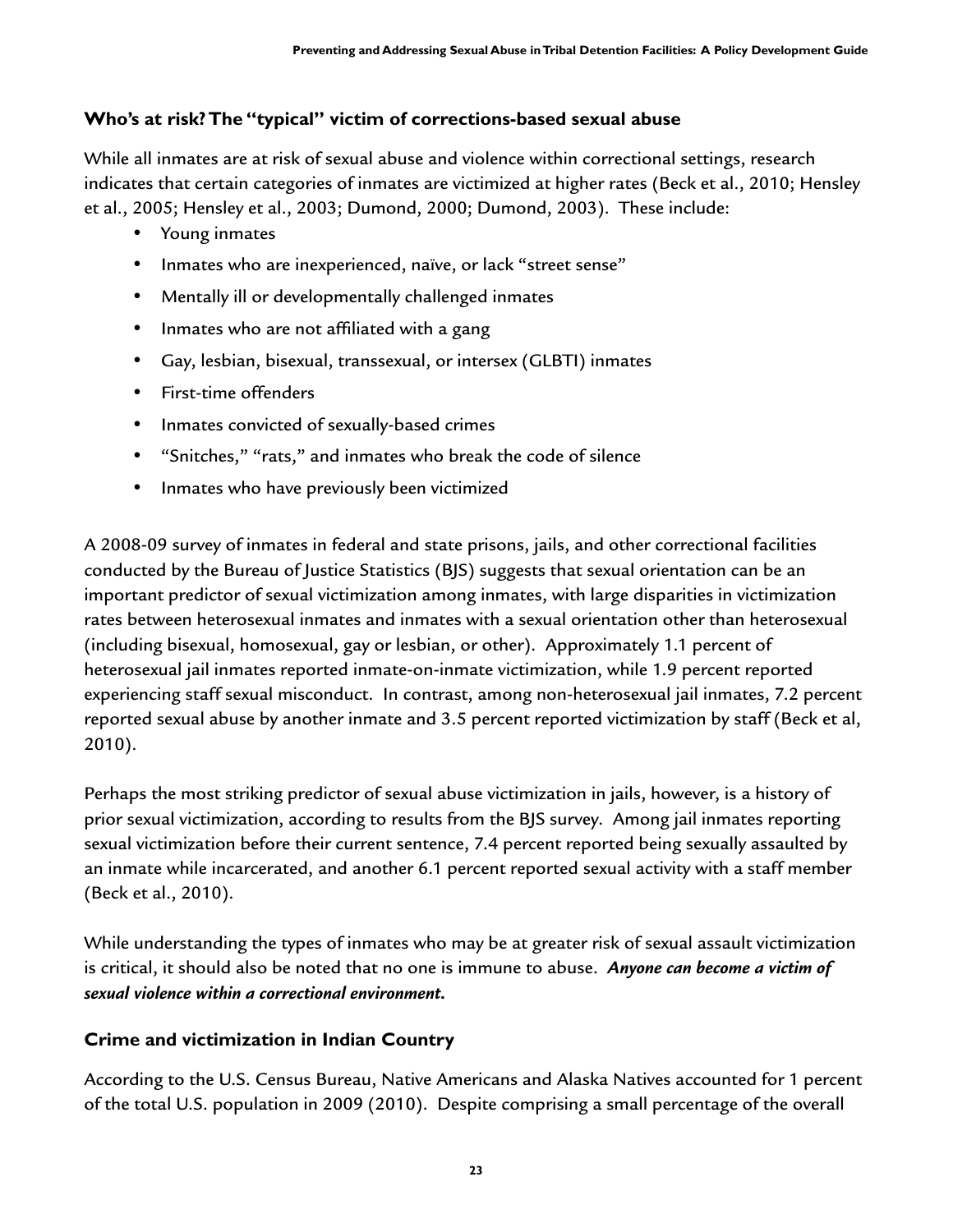U.S. population, Native Americans experience a significant proportion of the nation's violent crimes. Federal crime victimization statistics suggest that the rate of violent crime victimization among Native Americans between 1992 and 2001 was 2.5 times the national rate. In comparison to other ethnic/racial groups, Native Americans are victimized by violent crime at rates that are twice that of African Americans, 2.5 times that of Caucasians, and 4.5 times that for Asians (Perry, 2004).

Statistics for sexual assault victimization among Native Americans and Alaska Natives are equally



#### NOTE:

Teena Farmon, a former warden and a national expert on staff sexual misconduct initially developed this questionnaire for correctional staff to use as a daily self-test.

# **FIGURE 5 The Daily Dozen**

It is important to ensure that correctional employees maintain healthy professional boundaries with the inmates they supervise. The following selfcheck questions were designed to assist correctional staff in assessing their own behavior with inmates and identifying areas in which professional and ethical boundaries are at risk of being crossed.

- Do you look forward to seeing a particular offender when you come to work?
- Have you done anything with an offender that you would not want your family or your supervisor to know about?
- y Would you be reluctant to have a co-worker observe your behavior for an entire day?
- Do you talk about your personal matters with offenders?
- Do you believe that you can ask an offender to do personal favors for you?
- Have you ever received personal advice from an offender?
- Have you said anything to an offender that you would not want tape recorded?
- Do you have thoughts or fantasies of touching a particular offender? Does this extend to planning how you can be alone with that offender?
- Do you think you have the right to touch an offender whenever and wherever you want to?
- Do you look forward to sharing good/bad news with a particular offender?
- Do you think offenders are not allowed to say "no" to you, no matter what you ask?
- Have you ever allowed an offender to talk to you about sexual experiences or sexual fantasies, or to tell sexual jokes in your presence? Have you ever shared these things with an offender?

This checklist can be a helpful tool for detention officers in self-evaluating the manner in which they interact with inmates. Responses of "yes" to any of the above questions may indicate that an officer is at risk of crossing professional boundaries with an inmate.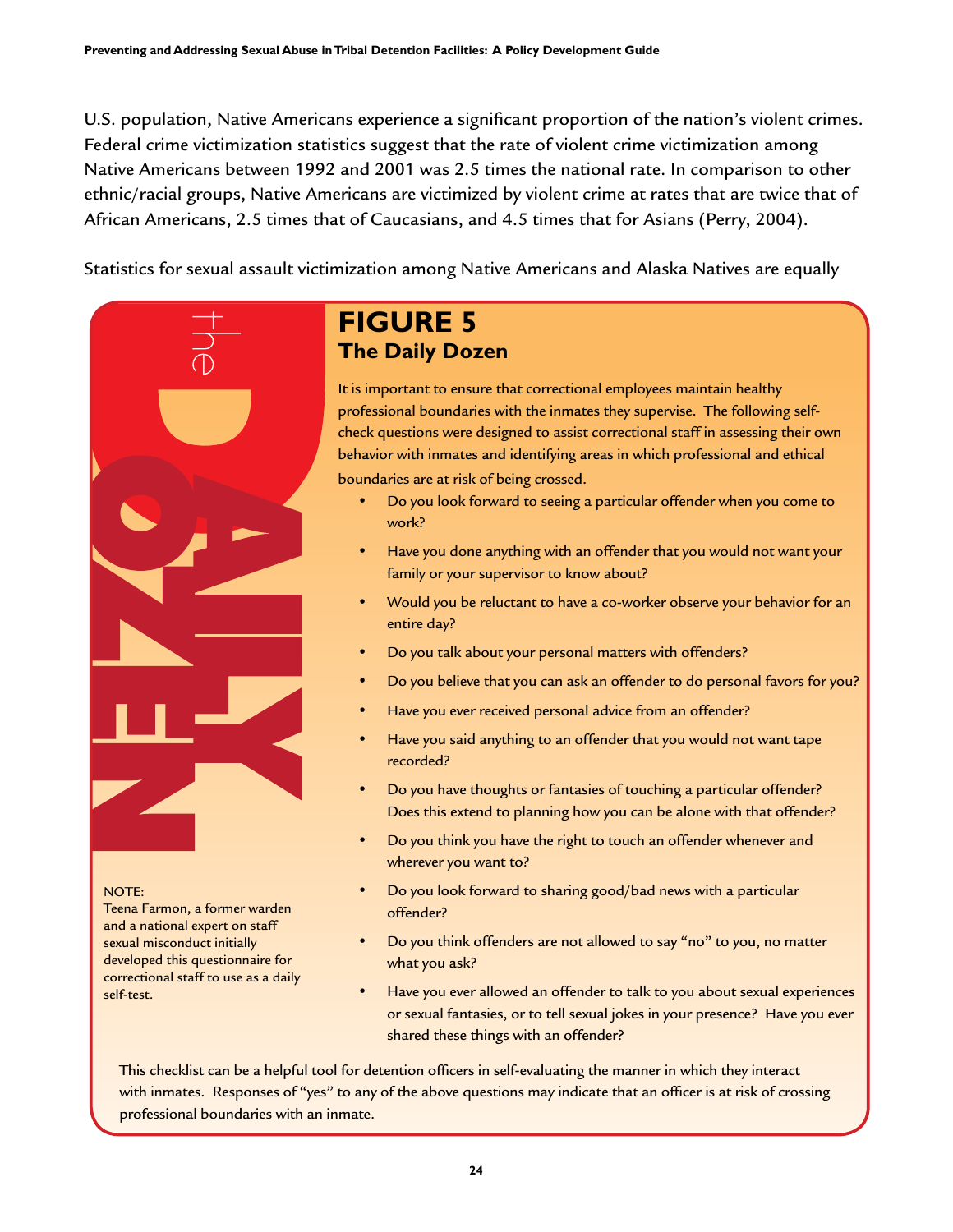alarming. National crime victimization data suggest that American Indians are twice as likely to experience sexual assault as compared to non-natives (Perry, 2004), and native women are particularly at risk of being sexually assaulted. Data indicate that indigenous women experience sexual violence at rates that are 2.5 times that of non-native women. It is estimated that more than one in three native women will be raped at some point in their lifetime (Amnesty International, 2007); although some studies suggest that an even greater percentage of Native American women may experience sexual violence (Malcoe and Duran, 2004). Given that prior sexual abuse is one of the primary predictors of corrections-based sexual abuse, women inmates in tribal jails may be particularly at risk of victimization during incarceration.

#### **The impacts of sexual assault on victims**

Sexual abuse and violence have severe and long-lasting effects on victims, including physical, emotional, and behavioral consequences. Experiencing a sexual assault can be life-changing for an individual, and even a single event can result in a variety of immediate, short-term, and long-term effects on the victim (Dumond, 2006).

Studies have revealed a number of immediate, short-term, and long-term consequences of sexual assault victimization, although the majority of this research has focused primarily on female victims in the community. Immediately following an assault, victims often express feelings of loss of control. In addition, victims may experience physical pain and injuries, as well as an intense fear of further harm or death. Other symptoms often described by victims immediately following an attack include shock and disbelief.

Short-term effects of sexual assault may include a variety of psychological problems, including posttraumatic stress disorder (PTSD), rape trauma syndrome (RTS), anxiety, depression, and suicidal tendencies. Research indicates that a significant proportion of rape victims in the community experience PTSD as a result of their assaults, ranging from nearly one-third of victims (Kilpatrick et al., 1992) to as much as 49 percent (Littleton and Breitkopf, 2006). Typical symptoms exhibited by PTSD sufferers include chronic anxiety, depression, and flashbacks. In addition, contraction of HIV/ AIDS, tuberculosis, hepatitis B and C, and other sexually transmitted infections (STIs), as well as pregnancy may result in the short term.

In the long-term, victims may abuse alcohol and other substances in an effort to forget the attack or to dull the emotional and physical impact of the rape. Victims may also exhibit sexually promiscuous behaviors following an attack, begin to victimize others, or become more violent or aggressive in their behavior (Dumond, 2006).

The following is a list of physical, emotional, and behavioral effects that are typical among sexual assault victims. Each individual deals with sexual assault victimization in his or her own way, and responses and coping strategies can vary widely depending on a range of variables, including the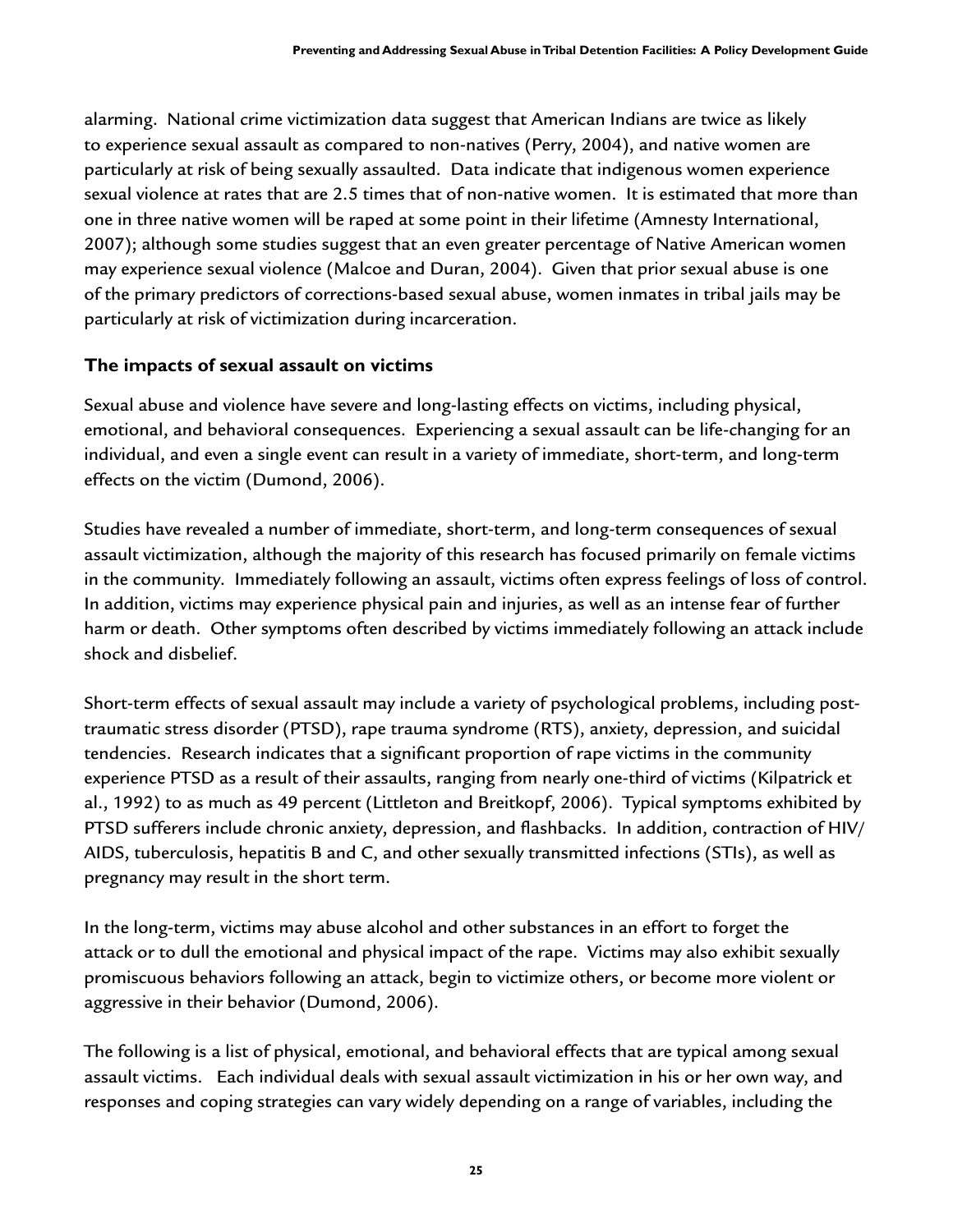age of a victim, the victim's gender, available support networks, a victim's relationship with the perpetrator, and the quality of responses by law enforcement, medical, and other community service providers. While the responses listed below represent typical reactions to sexual assault, they are not meant to be an exhaustive list of ways in which individuals may respond to an assault.

#### *Possible Physical Effects of Sexual Assault*

- $\bullet$  Pain
- Injuries
- **Nausea**
- Vomiting
- Headaches
- Changes in sleep patterns
- Sudden sweating or heart palpitations

#### *Possible Emotional/Psychological Effects of Sexual Assault*

- Shock/denial
- Irritability/anger
- Depression
- Social withdrawal
- Numbing/apathy (detachment, loss of caring)
- Restricted affect (i.e., reduced ability to express emotions)
- Nightmares/flashbacks
- Difficulty concentrating
- Diminished interest in activities
- Loss of self-esteem
- Loss of security/loss of trust in others
- y Guilt/shame/embarrassment
- Impaired memory
- Loss of appetite
- Suicidal thoughts
- Substance abuse
- Psychological disorders
- Sudden mood swings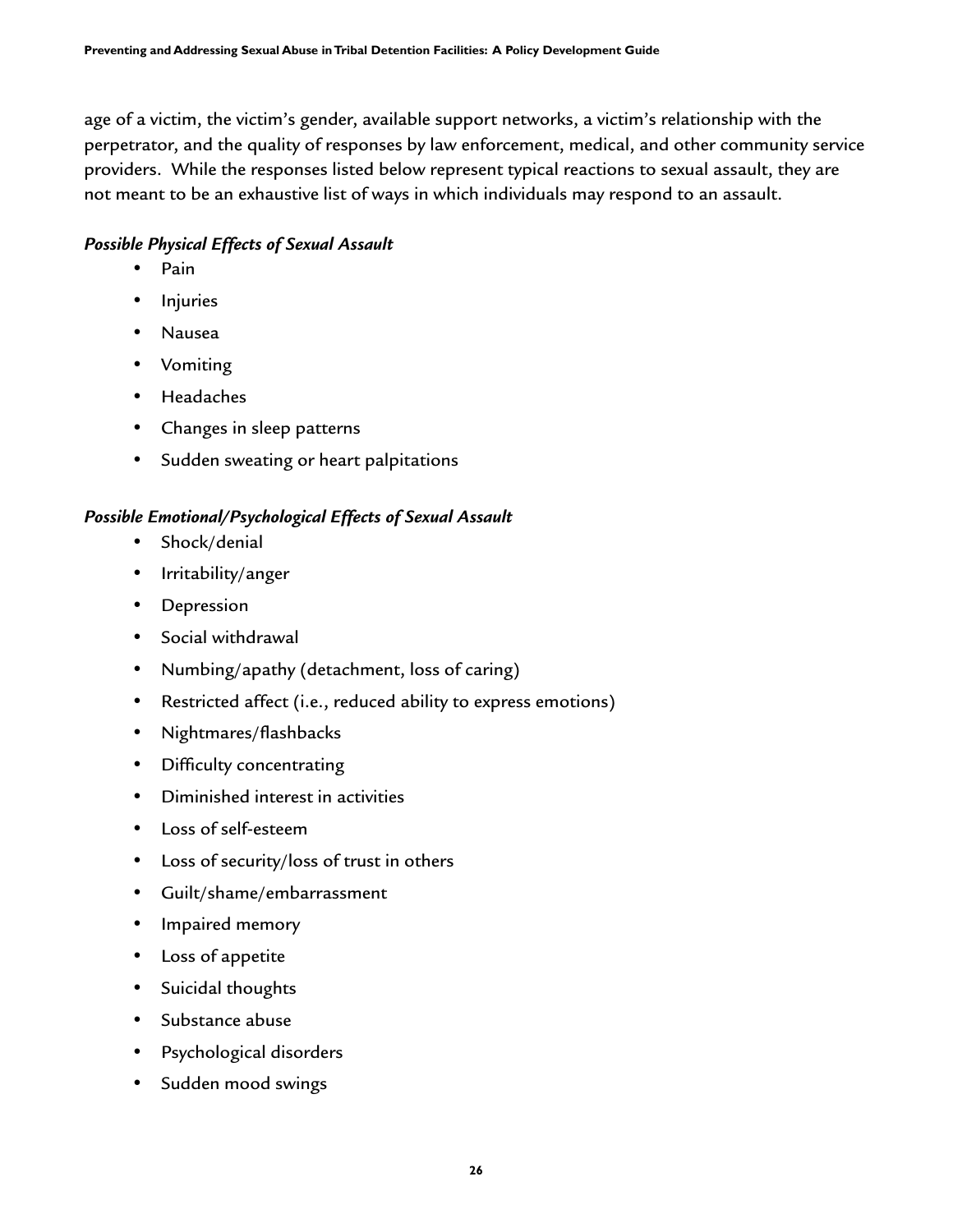- Feelings of helplessness and loss of control
- Feelings of extreme anger and hostility (particularly among male victims)
- Minimization of the assault
- Feelings of self-blame, guilt
- Feeling "dirty"

#### *Possible Behavioral Effects of Sexual Assault*

- Hypervigilance
- Insomnia
- Exaggerated startle response/jumpiness
- Panic attacks
- Eating disorders
- Self-mutilation
- Exaggerated feelings/responses to stimuli
- Increased use of violence and aggressive behavior

#### **The impact of corrections-based sexual abuse on victims**

Offenders are often viewed as unsympathetic individuals who, because of their crimes, deserve all aspects of their experiences under correctional supervision, even when they include abuse. In May 1994, the Boston Globe reported on a poll of 400 registered voters in Massachusetts in which half of the participants agreed that "society accepts prison rape as part of the price criminals pay for their wrongdoing" (Sennott, 1994).

For many correctional personnel, it may be difficult to recognize that inmates can also be victims. In reality, however, many criminal offenders have also been victimized at some point in their lives. According to BJS, 16 percent of jail inmates and probationers reported being abused prior to their current sentence (Harlow, 1999). The study further revealed that nearly half of the women in correctional populations and a tenth of the men report prior abuse.

For inmates under correctional supervision, the effects of a sexual assault often mirror those experienced by rape victims in the community. In many cases, however, the physical, social, emotional, and behavioral impacts of sexual assault can be exacerbated when the assault occurs within the correctional environment.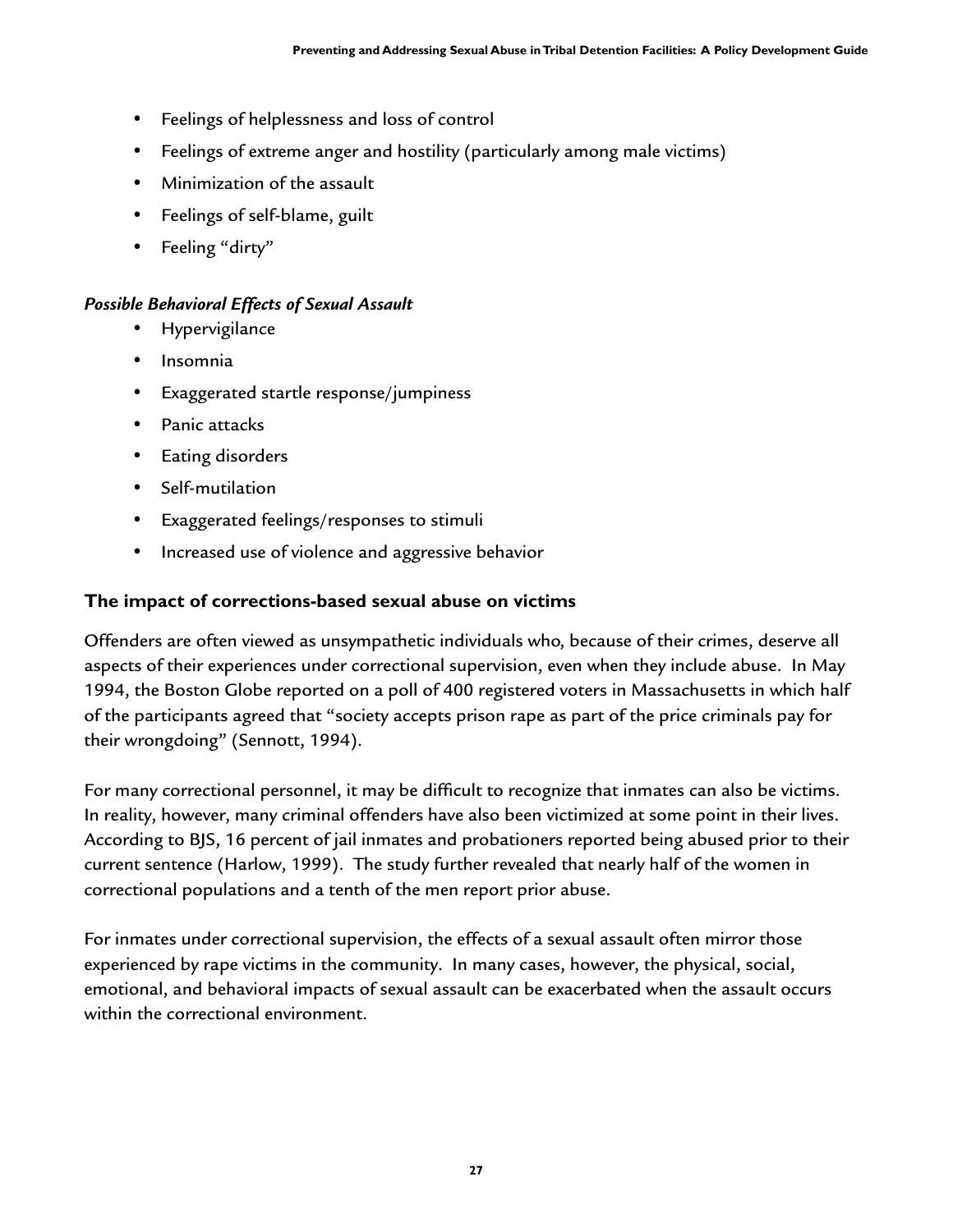# **FIGURE 6 Post-Traumatic Stress Disorder and Rape Trauma Syndrome**

While victims of sexual abuse respond in their own way to an assault, many victims develop post-traumatic stress disorder (PTSD), an anxiety disorder characterized by a series of symptoms following a highly traumatic event involving actual or threatened death or injury to themselves or others. Sufferers of PTSD may experience a sense of intense helplessness or fear, flashbacks, and nightmares. Some individuals with PTSD may also avoid stimuli associated with the trauma and may startle easily (Trauma Information Pages, 2008).

Other victims of sexual abuse and assault may develop Rape Trauma Syndrome (RTS), a variant of PTSD. Survivors of sexual assault who develop RTS typically go through two distinct phases. In the initial, or acute, phase, victims may display a range of emotions. He or she may cry, shout, laugh, or remain completely silent. Generally, victim responses during this phase can be categorized as either expressed or controlled.

Victims demonstrating the expressed style of response tend to display their emotions openly. They may appear agitated, talk a lot, cry or laugh, or exhibit a range of these behaviors. Individuals using the controlled style of response typically contain their emotions and may appear to be perfectly calm and composed, even numb. They may

#### **Physical impacts of corrections-based sexual abuse**

The physical consequences of sexual assault victimization can be significantly more dangerous in an institutional setting. Inmates who experience sexual abuse are much more likely to be physically assaulted during attacks, and often experience multiple incidents of abuse (Dumond, 2006). According to a Human Rights Watch report, "rape in prison can be almost unimaginably vicious and brutal. Gang assaults are not uncommon, and victims may be left beaten, bloody and, in most extreme cases, dead" (Human Rights Watch, 2001, Rape Scenarios Section V, para. 2).

Inmate victims of sexual assault also have a heightened risk of contracting HIV/AIDS and other sexually transmitted infections as a result of their victimization. HIV/AIDS, hepatitis B and C, tuberculosis, and other communicable diseases are more prevalent among prison and jail populations than within the general public. This, added to the fact that inmate victims often experience multiple attacks by multiple perpetrators, increases the risk of inmate infection due to sexual assault (Robertson, 2003).

Women inmates victimized by male correctional staff have also been impregnated, creating a host of both physical and emotional concerns for the victim.

#### **Social impacts of corrections-based sexual abuse**

Male victims of prison rape may suffer serious social stigmatization within the rigid hierarchy of the correctional environment. Heterosexual victims of prison rape are often deemed "punks" following a completed sexual assault, which compromises their sense of masculinity as well as their social standing within the institutional system.

Moreover, available options for recourse are limited and may be equally as damaging to the victim. Following an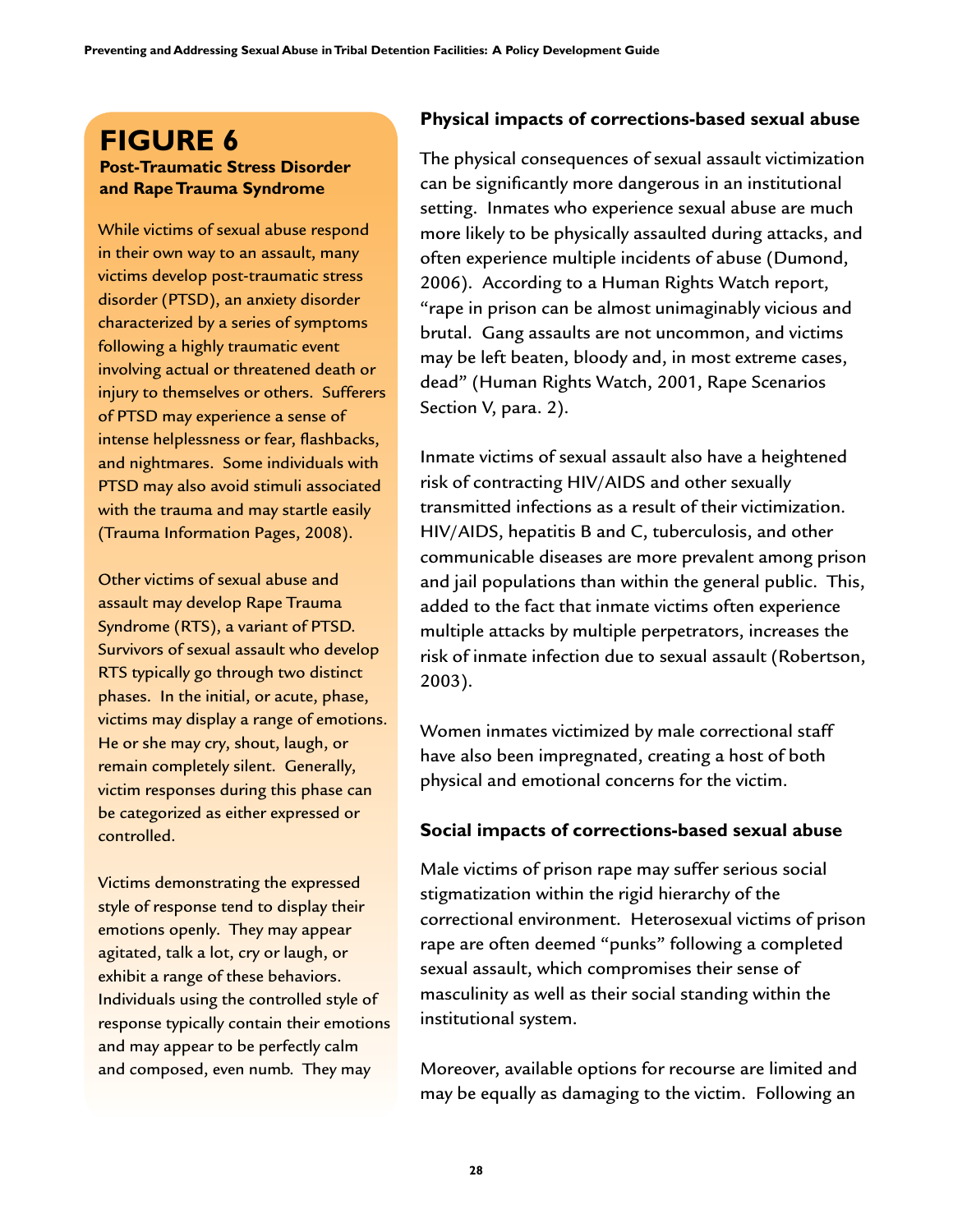attack, a victim may become aggressive, either against the perpetrator or against other inmates, in an attempt to regain his sense of masculinity and social standing. In doing so, however, he risks being penalized for violent behavior by correctional staff. Alternatively, the victim may choose to "hook up" with a sexual partner in exchange for protection against other inmates. While this type of behavior is usually adopted as a survival mechanism to avoid violent attacks from other inmates, it is often perceived as consensual in nature by correctional staff (Robertson, 2003). The victim's perception of the relationship may also be skewed; entering into such protective partnerships may cause the victim to question his own sexuality and blame himself for the abuse.

For many inmates, reporting an assault to correctional staff may be the last resort in an effort to avoid further abuse, as this option can pose serious risks to the inmate's safety and well-being. On one hand, those who report their victimization may face disbelief by authorities, compounding the shame and humiliation already endured as a result of the assault. On the other hand, should their reports be taken seriously and result in their placement in protective custody, they risk being labeled a "snitch" or "rat" by other inmates, the lowest ranking in the prison or jail social hierarchy. In addition, the victim may have few opportunities to engage in programs, services, and activities available to inmates in the general population; in effect, the victim may feel further victimized by a term of solitary confinement.

### **Emotional impacts of corrections-based sexual abuse**

All victims of sexual assault endure serious emotional consequences as a result of their abuse, but the emotional trauma experienced by an individual assaulted while under correctional supervision can be particularly intense. In confinement settings, such as prisons and jails, inmates may not be able to escape their attackers

seem detached and minimize both their emotions and the gravity of the incident.

Both styles of responses are normal and appropriate in the days immediately following an assault. Initially, victims may experience severe shock and disbelief that the abuse occurred. After the initial shock, victims may feel a range of emotions, including anger, humiliation, shame, sadness, or fear.

In the second, or reorganization, phase, victims of sexual assault learn to cope with their experiences through a variety of coping mechanisms, including minimization, dramatization, suppression, explanation, and flight. While the victim may still express many of the emotions displayed during the acute phase, he or she may be more willing to seek assistance in addressing the trauma (Rape Victim Advocates, 2008; RAINN, 2008).

While many victims of sexual abuse and assault may develop PTSD or RTS, it is imperative to understand that each individual deals with trauma in a unique way. No two victims will respond in the same way. While the symptoms and behaviors described above are typical among sexual assault victims, they are not exhaustive. Individuals may adopt different or additional responses and coping mechanisms than those listed above.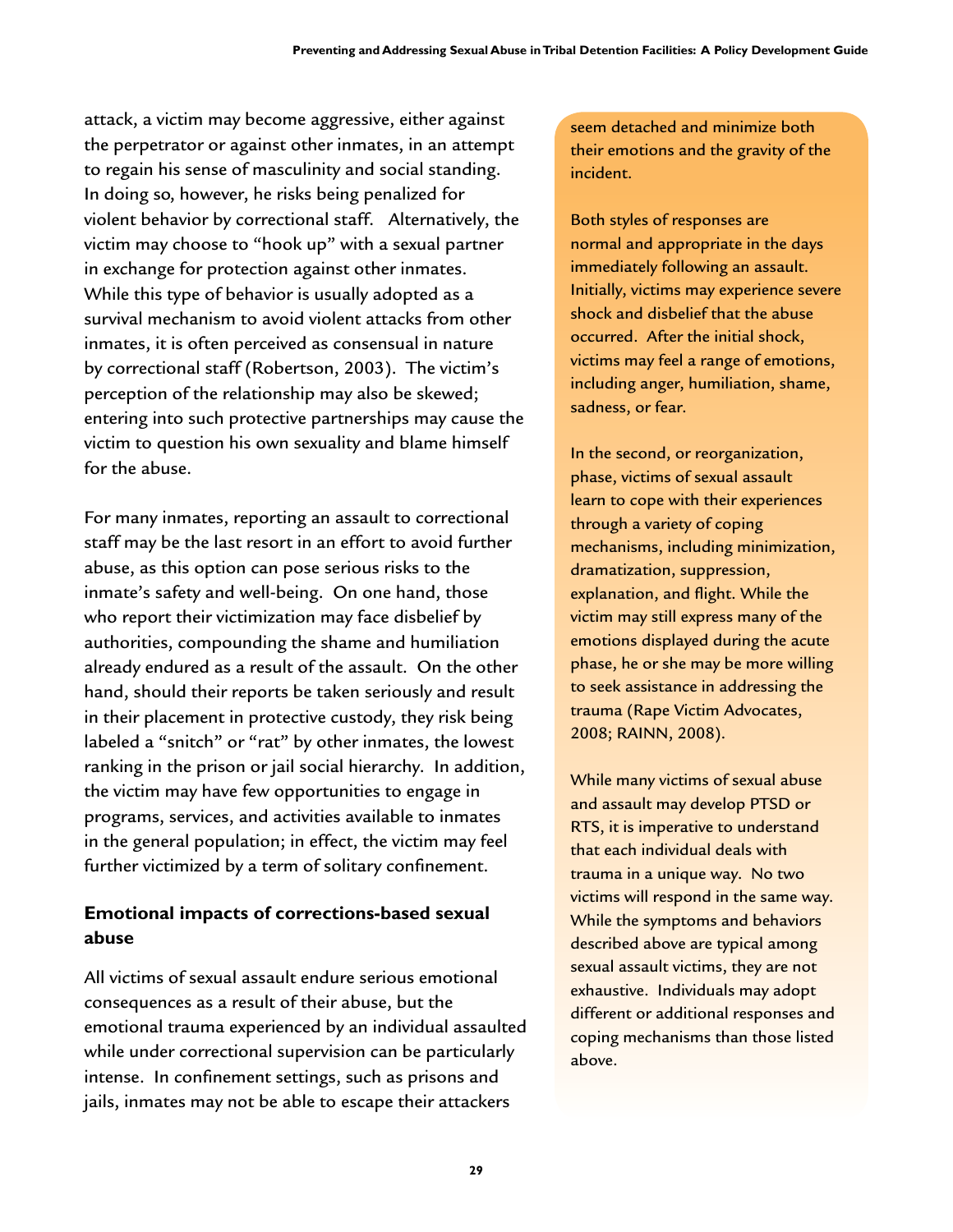and often face multiple incidents of abuse. Furthermore, it is not uncommon for victims of sexual assault to report feeling a loss of control as a result of their victimization. This feeling can be compounded when it occurs within a correctional environment in which inmates have very limited control over their everyday lives; victims of corrections-based sexual abuse may experience a sexual assault as the complete loss of control over every aspect of their lives, including their own sexuality. As a result, victims endure a prolonged sense of fear, terror, and helplessness, which may exacerbate their trauma (Dumond, 2006).

Both male and female inmates report higher rates of prior physical and sexual abuse than individuals in the general U.S. population (Harlow, 1999). A significant proportion, between 25 and 39 percent, of women in particular report being sexually assaulted prior to their incarceration, and additional incidents of abuse may compound existing feelings of helplessness, loss of control, and lack of self-esteem. Research indicates that prior physical and sexual victimization can increase the severity of a victim's trauma and make recovery more difficult (Dumond and Dumond, 2002).

Meanwhile, male inmates who experience sexual assault at the hands of other men may experience extreme feelings of humiliation, shame, and loss of masculinity (Robertson, 2003). Male victims may question their own sexuality, particularly when the victim is young. Moreover, given the complex sense of shame that is typical in male rape, men are less likely to report their abuse (Pino and Meier, 1999). In cases in which men do report an attack, they are more likely to adopt a more controlled response in which they display limited emotion, leading authorities to underestimate the physical and emotional impact of their assault (Dumond and Dumond, 2002).

Victims of staff sexual misconduct may also experience an added sense of betrayal given that those individuals charged with their protection and supervision instead committed abuses against them. Staff sexual misconduct may also leave victims with few options, as their abusers may have the authority to provide inmates with particular privileges, including visitation rights and access to community programs and services. Victims may therefore be reluctant to deny advances or report abuses out of concern of losing valuable privileges. Further, victims may not report the abuse fearing that their word would not be believed against that of a staff person. As a result, victims may not receive needed services, and both their physical and emotional injuries may go unaddressed.

#### **Behavioral impacts of corrections-based sexual abuse**

Studies indicate that violent victimization, including sexual abuse and assault, is linked to an increased likelihood of involvement in crime and deviance later in life. For instance, studies have found that victims of abuse and violence in childhood and adolescence were two to three times as likely to be arrested and to be involved in serious and/or violent offenses as an adult (Macmillan, 2001). Researchers have also suggested that victimization in adulthood can increase the chances of violent criminality. Peters and Peters (1998) note that up to 70 percent of female offenders have been victimized at some point in their lives. They go further to highlight suggestions linking violence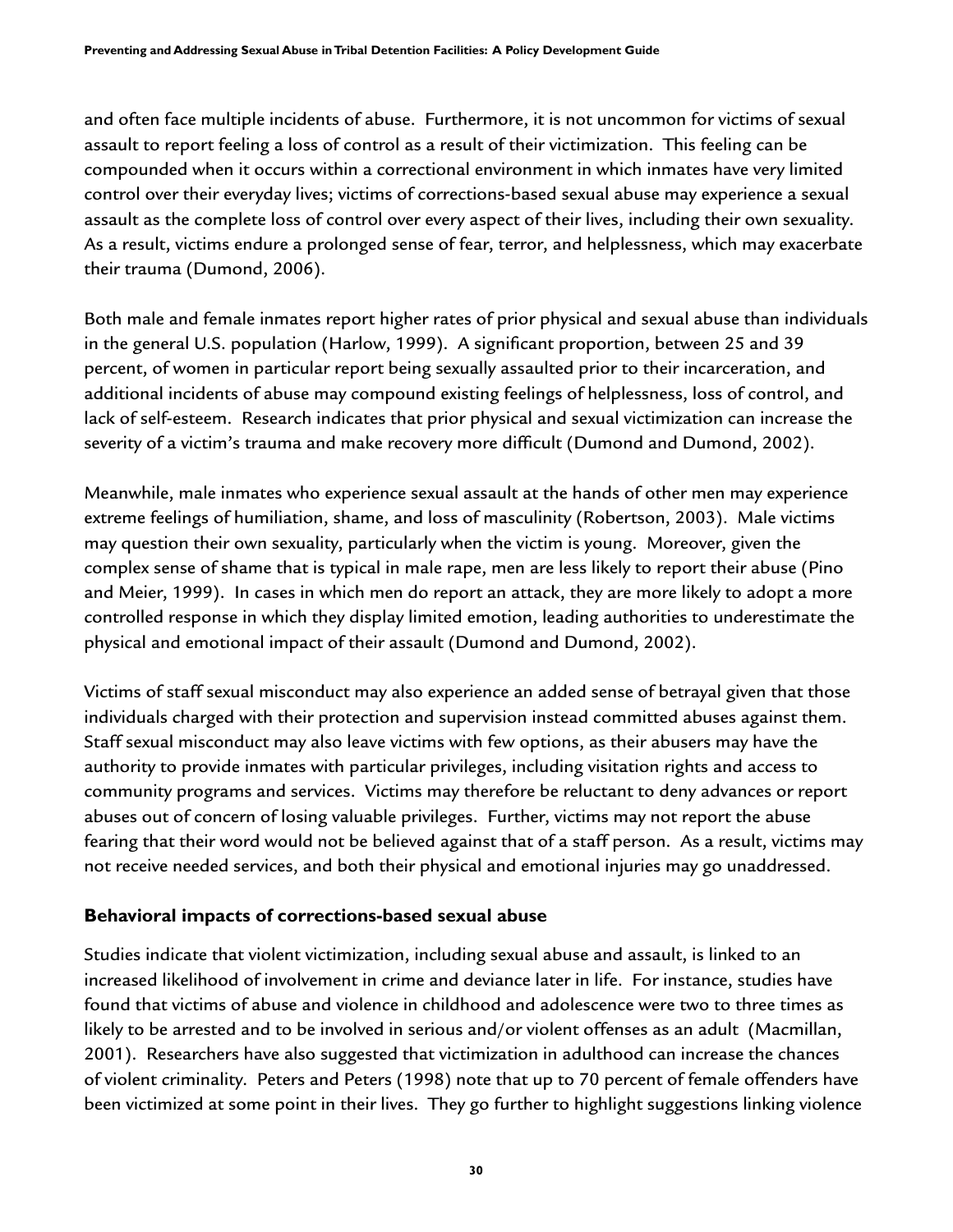perpetrated against females to the growth of female involvement in violent crime. Others point out the long-lasting psychological and behavioral effects of male rape, including increased anger, violence, and hostility, common among male victims of sexual assault (Walker et al., 2005).

Some experts also suggest that increased violence and proclivity to reoffend may be among the long-term behavioral impacts of prison rape, although this theory has not yet been fully tested. According to the Bureau of Justice Statistics, 77 percent of male state prison inmates who reported being abused prior to their incarceration had been sentenced for a violent crime, compared to 61 percent of male inmates who reported no prior abuse. Likewise, 45 percent of female state inmates reporting prior abuse had served time for a violent offense, whereas only 29 percent of female inmates who had not been abused had been sentenced for violent crimes (Harlow, 1999).

Dumond notes the common tendency for targets of sexual aggression within prisons to act out violently as a strategy to avoid further victimization while incarcerated (2003). Likewise, Cotton and Groth (1982) offer that violence is often cyclical, with victims ultimately becoming victimizers themselves, suggesting heightened risks not only for fellow inmates within a correctional setting, but for the general public as well. These authors comment that, "Society then has a vested interest in this issue—some of the men in prison are so characterologically traumatized and angry that they retaliate when they return to the community by committing acts of physical and sexual violence" (Cotton and Groth, 1982, p. 50).

Human Rights Watch, in a report on prisoner rape that contributed to the passage of PREA, also pointed out the dangerous impact that corrections-based sexual assault has on its victims and the potential implications for community safety. Following interviews with inmates during which the long-term behavioral impacts of prison rape were discussed, the authors conclude that sexual assault victimization can result in the heightened use of violence among inmates, both within the institution and in the community. "The anger, shame and violence sparked by prison rape—though it may originate in the correctional setting—is unlikely to remain locked in prison upon the inmate's release" (Human Rights Watch, 2001, p. 120).

#### **Creating a culture of zero tolerance in tribal detention facilities**

Primary among the purposes of the Prison Rape Elimination Act of 2003 is the establishment of a zero tolerance standard for the incidence of sexual assault in corrections settings. But what exactly does a zero tolerance standard mean for jails and detention facilities in Indian Country, and how can it be achieved?

In essence, a zero tolerance standard indicates that an agency will not tolerate sexual abuse of any kind within its environment and that it will take any necessary steps to ensure that incidents of sexual abuse are responded to appropriately. One of the many ways that correctional agencies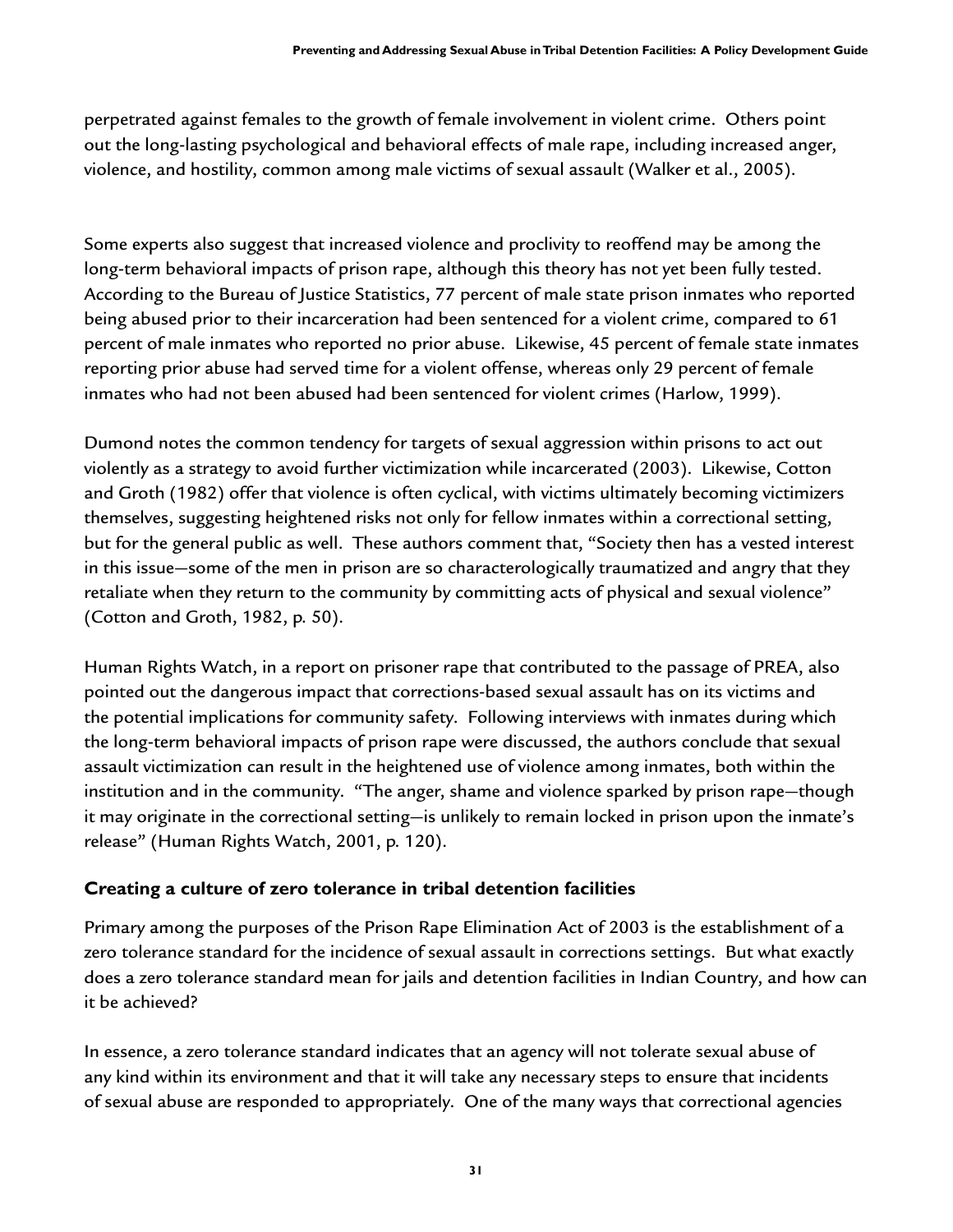and facilities are working to fulfill a zero tolerance standard is through the development of policies and procedures that aim to protect inmates against sexual abuse and provide guidance for agency personnel on how to properly respond to incidents of assault if and when they occur.

Although these steps are important, achievement of a zero tolerance standard cannot be fulfilled through policies and procedures alone. Rather, all employees, volunteers, and contractors of an agency must contribute to a culture of zero tolerance for sexual abuse to achieve safety, security, and fairness for everyone involved.

What does this mean for tribal jail and juvenile detention administrators? It means that jail and detention administrators must:

- Establish clear policies and procedures pertaining to the prevention, detection, and response to sexual abuse, violence, and assault within the facility, including staff sexual misconduct;
- Ensure that all staff members are familiar with the policies and procedures in place to protect inmates from sexual abuse;
- Assure staff that policies on sexual abuse prevention and response will be strictly enforced;
- Provide staff members with adequate training that reinforces the policies and procedures on a regular basis;
- Set the standard for appropriate behavior within the workplace and lead by example;
- Develop an environment in which individuals (including inmates and staff members, alike) feel comfortable and safe reporting incidents of sexual abuse; and
- Hold those who perpetrate abuse accountable for their behavior, whether it is an inmate preying on other inmates or a staff member engaged in a sexual relationship with an inmate.

Creating a culture of zero tolerance also means informing inmates of their right to be protected against sexual abuse while under custody and that any incidents will be properly investigated and addressed.

# **Conclusion**

Sexual abuse and assault have serious and long-lasting effects for victims, both within correctional settings and upon the inmates' return to their communities. Victims of sexual violence within correctional environments often display many of the same responses to abuse as those common among victims in the community. It is important to note, however, that corrections-based sexual abuse can have distinct and, in some cases, more severe impacts on its victims, including heightened risks of the transmission of HIV/AIDS and other communicable diseases, increased use of violence during assaults, social risks of reporting abuse, fear associated with the inability to escape an abuser, and long-term risks of becoming violent following an attack.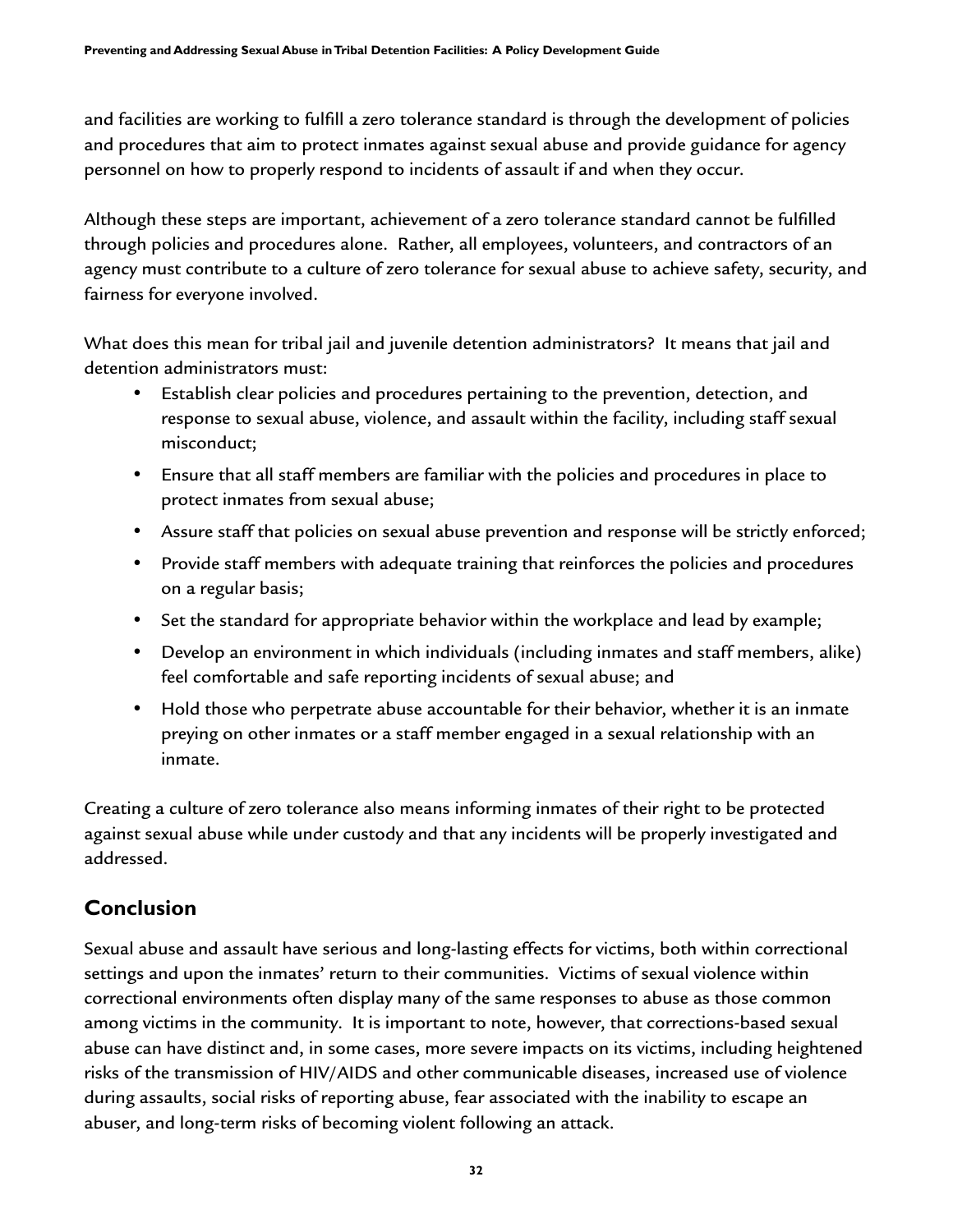**Preventing and Addressing Sexual Abuse in Tribal Detention Facilities: A Policy Development Guide**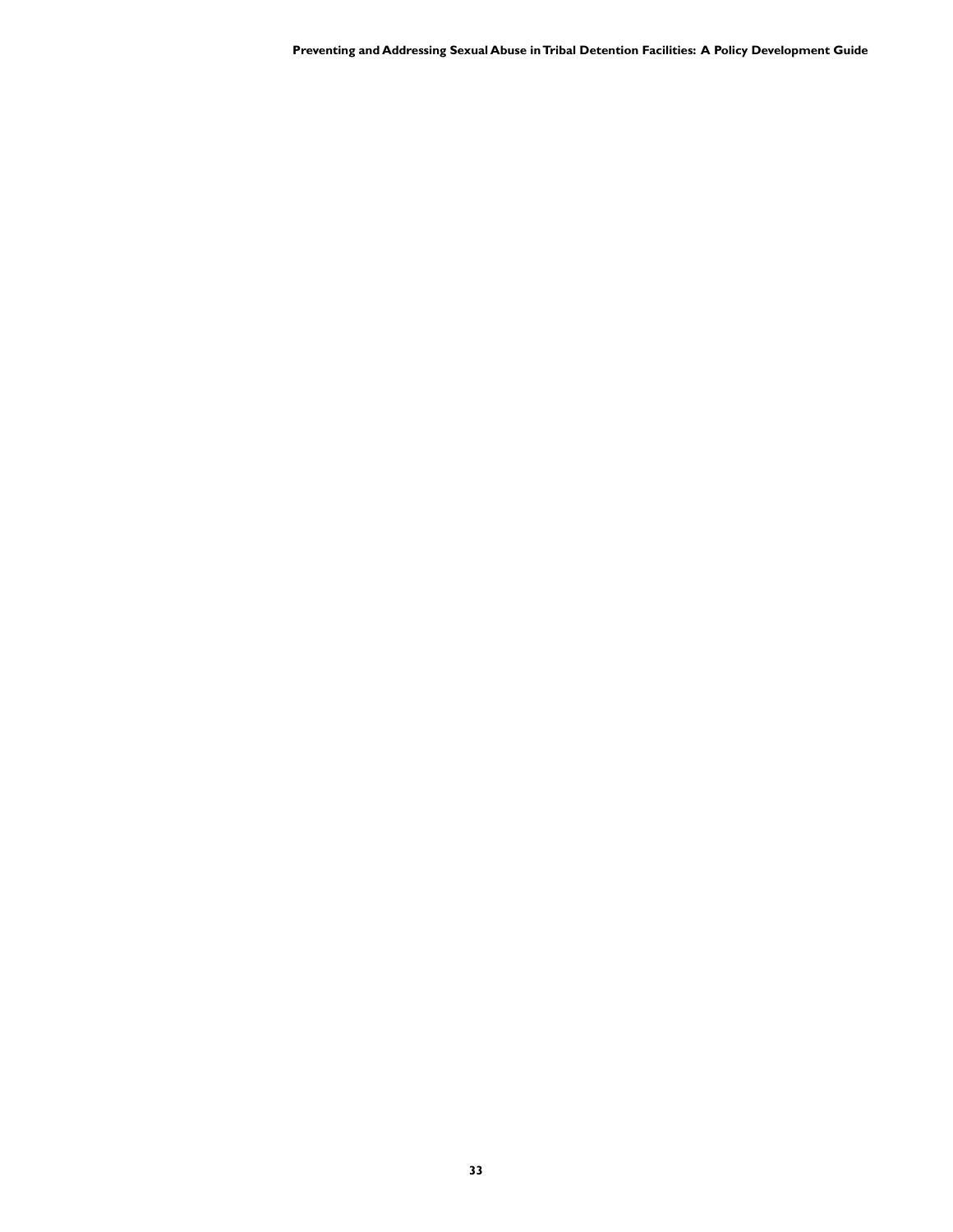# <span id="page-33-0"></span>**Preventing and Addressing Sexual Abuse in Tribal Detention Facilities**

While incidents of sexual abuse in large, state prison systems provided the initial impetus for the passage of PREA, in the years since it has become increasingly evident that corrections-based sexual abuse affects a much broader array of correctional settings. Sexual abuse cases have been reported in nearly every type of detention or confinement facility—jails, juvenile facilities, police lockups and holding cells; community-based correctional facilities; and halfway houses—and at every jurisdictional size and level—state, county, municipal, and tribal.

Ensuring that tribal detention agencies are proactively addressing issues related to sexual violence within their facilities is therefore critical to the safety and security of tribal detention facilities, the staff and inmates within them, and to the communities they serve. However, it is important to acknowledge the unique challenges and opportunities that exist in Indian Country that may affect how the issue of corrections-based sexual abuse can and should be addressed.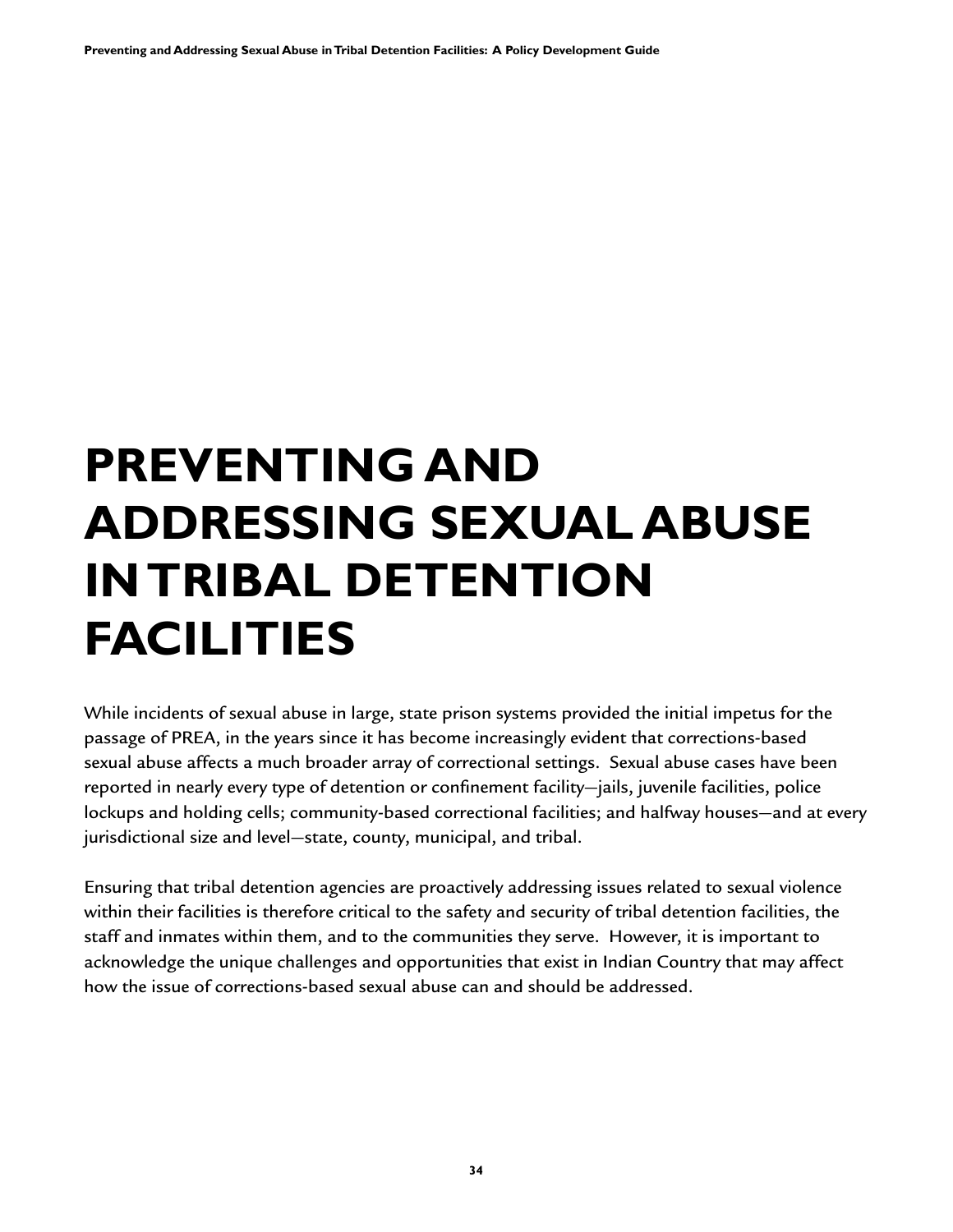# **Sexual violence in Indian Country**

Among the major challenges for tribal detention facilities in addressing corrections-based sexual abuse is the high rates of sexual violence in Native communities generally. While limited data exist on rates of sexual violence among Native men, research indicates that indigenous women experience the highest rates of violence among women of all ethnic groups in the United States (Bhungalia, 2001; Evans-Campbell, Lindhorst, Huang, and Walters, 2006). According to Sullivan (2007), Native women are 2.5 times more likely to be sexually assaulted than other women. Amnesty International estimates that 1 in 3 Native women will be raped at some point in her lifetime (2007). Further, rapes against women in Indian Country tend to be more severe, resulting in more physical force and injuries (Amnesty International, 2007).

Given that the highest indicator of risk for sexual abuse victimization, in general, and in correctional settings, in particular, is prior victimization, Native inmates may find themselves at particular risk of harm within correctional environments, including tribal detention facilities. As such, conducting intake screenings that include questions to help identify previous sexual assault victimization among incoming inmates could provide helpful information for making critical housing decisions.

# **The criminal justice response to sexual violence in Indian Country**

Despite the high rates of sexual violence that occur in Native communities, reporting of sexual assaults remains very low (Weaver, 2009). While sexual abuse and assault are highly underreported across the country, experts suggest that reporting of sexually-based crimes have particularly low reporting rates within tribal communities. These low reporting rates can be attributed to a variety of reasons, including social taboos against discussing sexuality and sexual violence, as well as historically poor criminal justice responses to sexual abuse in tribal jurisdictions.

What's more, the complex jurisdictional issues affecting criminal justice response in Indian Country have been widely acknowledged as an obstacle to addressing sexually-based offenses committed against Native people (Weaver, 2009; Amnesty International, 2007). Given the limitations in tribal authorities' abilities to charge and prosecute crimes, and the challenges for federal and/or state officials in responding to crimes in tribal jurisdictions (many of which are located in remote areas), it is not surprising that few sexual assault cases are investigated and ultimately prosecuted. Indeed, many victims choose not to report their crimes at all, believing that little to no criminal justice response would result.

### **Sexual assault forensic examinations**

A critical component to any first response to a sexual assault—and, ultimately, to an effective prosecution—is the collection of forensic evidence through a sexual assault forensic examination, often referred to as a "rape kit." Such examinations are performed by health professionals specially trained in the collection of forensic evidence and examination of physical injuries following a sexual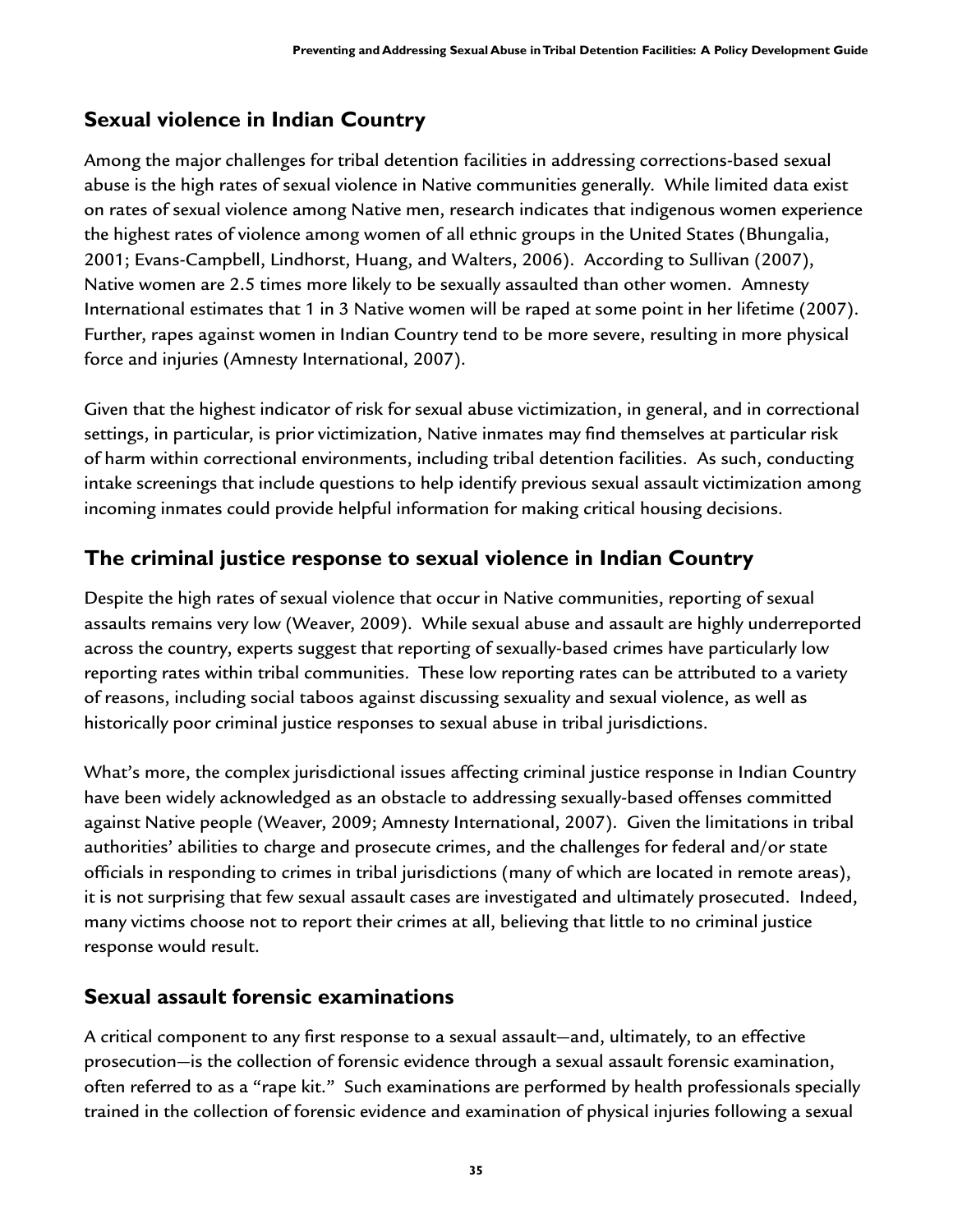assault. All victims of sexual violence should be provided with access to a sexual assault forensic examination free of charge, regardless of their decision to report the crime to authorities.

Increasingly, sexual assault forensic examinations are conducted by sexual assault nurse examiners (SANEs), registered nurses with specialized training and education in performing such exams. Specifically, SANEs have been trained to provide appropriate care to sexual assault patients, perform sexual assault forensic examinations, provide courtroom testimony, and exhibit compassion and sensitivity in working with victims.

Unfortunately, however, access to sexual assault forensic examiners, in general, and SANEs, in particular, is often a challenge to those living in remote tribal areas. In some cases, victims may have to travel hundreds of miles in order to have such an exam. Recent national efforts to address the lack of access to such crucial services for sexual assault victims in Indian Country are promising, including new Federal mandates for the development and implementation of standardized sexual assault response policies and procedures by Indian Health Services. (For more information, please see Figure 1.)

### **Access to victim services**

Yet another challenge for tribal jurisdictions is access to appropriate victim services for individuals who have been sexually assaulted. As discussed in previous sections, the impacts of sexual violence can be severe and long lasting for victims. Appropriate short- and long-term services are therefore important in order to help victims cope with the trauma of their victimization. Culturally appropriate support services for victims of sexual assault, including counseling services, peer support groups and traditional healers, can prove to be an essential element in a victim's ability to overcome their experience of abuse.

According to report by Amnesty International (2007), however, support services for victims of sexual assault in tribal communities, including services provided by Indian Health Services as well as Nativerun shelters and advocacy services, remain insufficient to meet existing needs. Agencies that provide medical and mental health care to sexual assault victims are frequently understaffed. Moreover, privately run shelters and advocacy agencies frequently rely on grant funding to keep their doors open, meaning that budgetary shortfalls can quickly end the provision of much needed services. In some instances, the closest victim services agency may be located hundreds of miles away, which poses a serious challenge for victims as they cope with the trauma of victimization.

# **Tribal detention programs**

In addition to a lack of access to appropriate services for victims of sexual assault within tribal jurisdictions, tribal detention programs and facilities face a number of factors that challenge the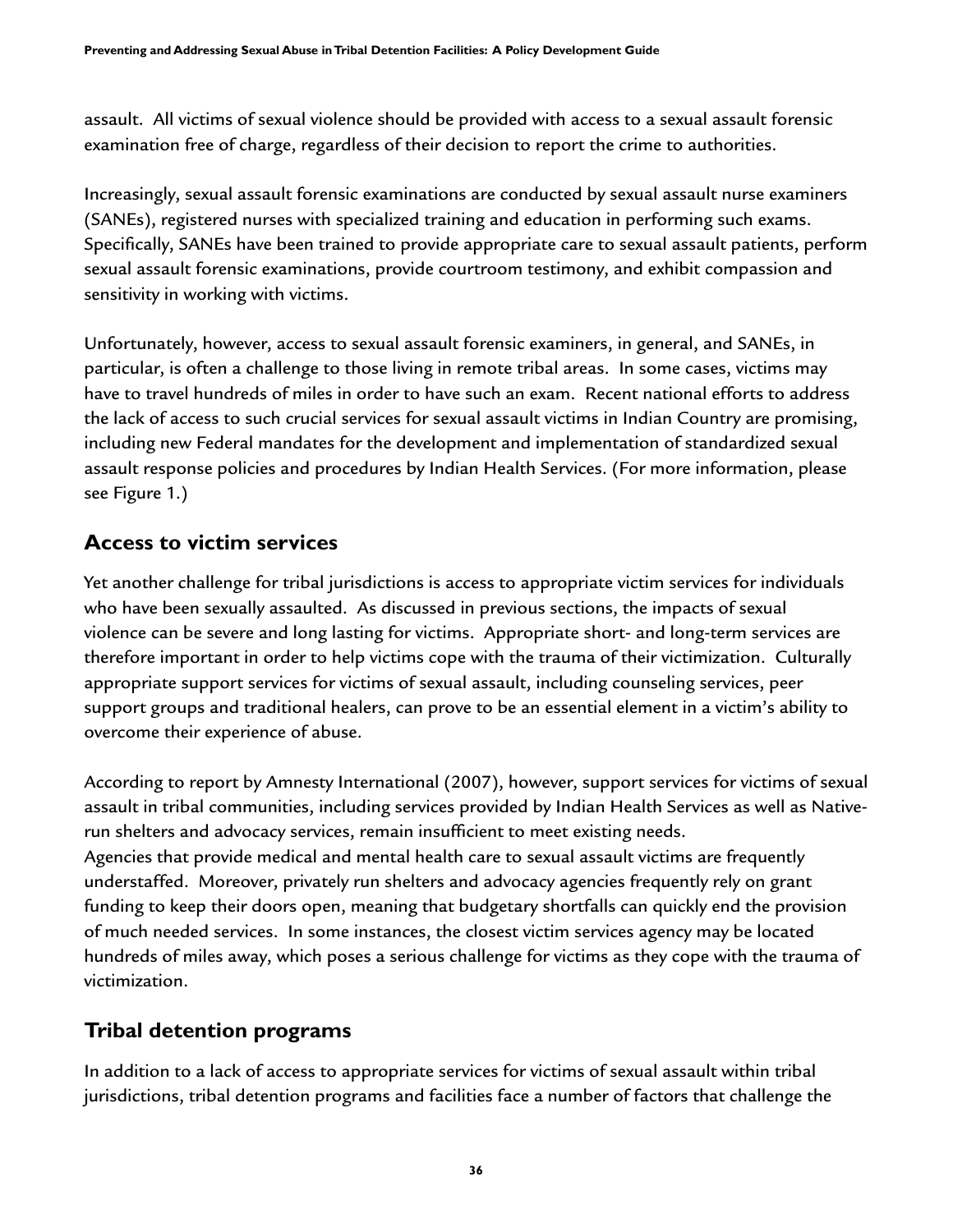# **FIGURE 1**

The Tribal Law and Order Act: Implications for the Prevention and Response to Corrections-based Sexual Abuse

With the passage of the Tribal Law and Order Act of 2010 (TLOA), the United States Congress took an important step in acknowledging the many challenges facing tribal justice systems in promoting public safety within their communities. Through TLOA, the Federal government sought to address such longstanding issues as the high rates of violent crimes in Indian Country, inadequate resources for tribal justice systems, and lack of alternatives to incarceration (U. S. Department of Justice, 2011b).

While the goal of TLOA is to strengthen tribal justice systems and collaborations between Federal, State, tribal and local governments related to criminal justice issues, there are a number of elements within the act that have a direct impact on efforts by tribal justice systems in preventing and addressing corrections-based sexual abuse, including the following:

- Strengthens Federal Prosecution Obligations in Indian Country. TLOA calls for the appointment of special qualified tribal prosecutors to assist in prosecuting Federal offenses committed in Indian Country, requires U.S. Attorney's offices to provide written notice to tribes regarding any prosecution declinations, and improves the coordination of Federal prosecution of tribal cases, thus reducing pressure on tribal courts to prosecute serious offenders on lesser charges through concurrent jurisdiction.
- Provides Training and Technical Assistance to Tribal Justice Systems. TLOA provides greater flexibility in the training mandates for tribal police officers, and maintains critical training and technical assistance programs for a tribal justice systems, including tribal courts and correctional programs.
- Expedites Background Checks for Tribal Justice Officials. TLOA requires that the Bureau of Indian Affairs to complete background checks for tribal law enforcement and corrections officials within 60 days of the receipt of the request, unless an adequate reason for a delay is provided. This mandate will assist tribal jail officials in ensuring adequate staffing levels within facilities by contributing to a more efficient hiring process.
- Expands Alternatives to Incarceration. TLOA provides much needed resources to assist tribal jurisdictions in the construction of multi-purpose criminal justice centers, jails, and alternatives to incarceration programs (e.g., probation, work-release, day reporting centers, etc.). The provision of these funds will not only enable tribes to meet existing detention needs through the construction of new facilities, but will also reduce overcrowding in tribal jails by enabling tribal justice systems to provide community-based justice services.
- Enhances Information Sharing Capabilities. TLOA provides access of tribal law enforcement agencies to the National Crime Information Center and other national criminal justice information databases, allowing for tribal justice agencies to retrieve and provide needed criminal justice information.
- Increases Availability of Domestic and Sexual Violence Offense Training. TLOA provides for enhanced training of tribal law enforcement officers on conducting proper interviews with victims of domestic and sexual violence, and in the collection, preservation, and presentation of evidence to increase the conviction rates for domestic and sexual violence crimes in Indian Country.
- Mandates Sexual Assault Policies and Protocols. TLOA requires the Indian Health Service, in coordination with other Federal agencies, to develop and implement standardized sexual assault policies and protocols for the IHS facilities to follow in the provision of care to domestic and sexual violence victims.

While TLOA does not specifically address corrections-based sexual abuse, several of its mandates will enable tribal detention administrators and their staff to better meet the existing needs in Indian Country jails, lock-ups, and other confinement settings, thereby reducing all forms of violence, including sexual violence, within tribal detention facilities. The full text of the Tribal Law and Order Act of 2010 can be accessed at http://www.tribaljusticeandsafety.gov/tloa.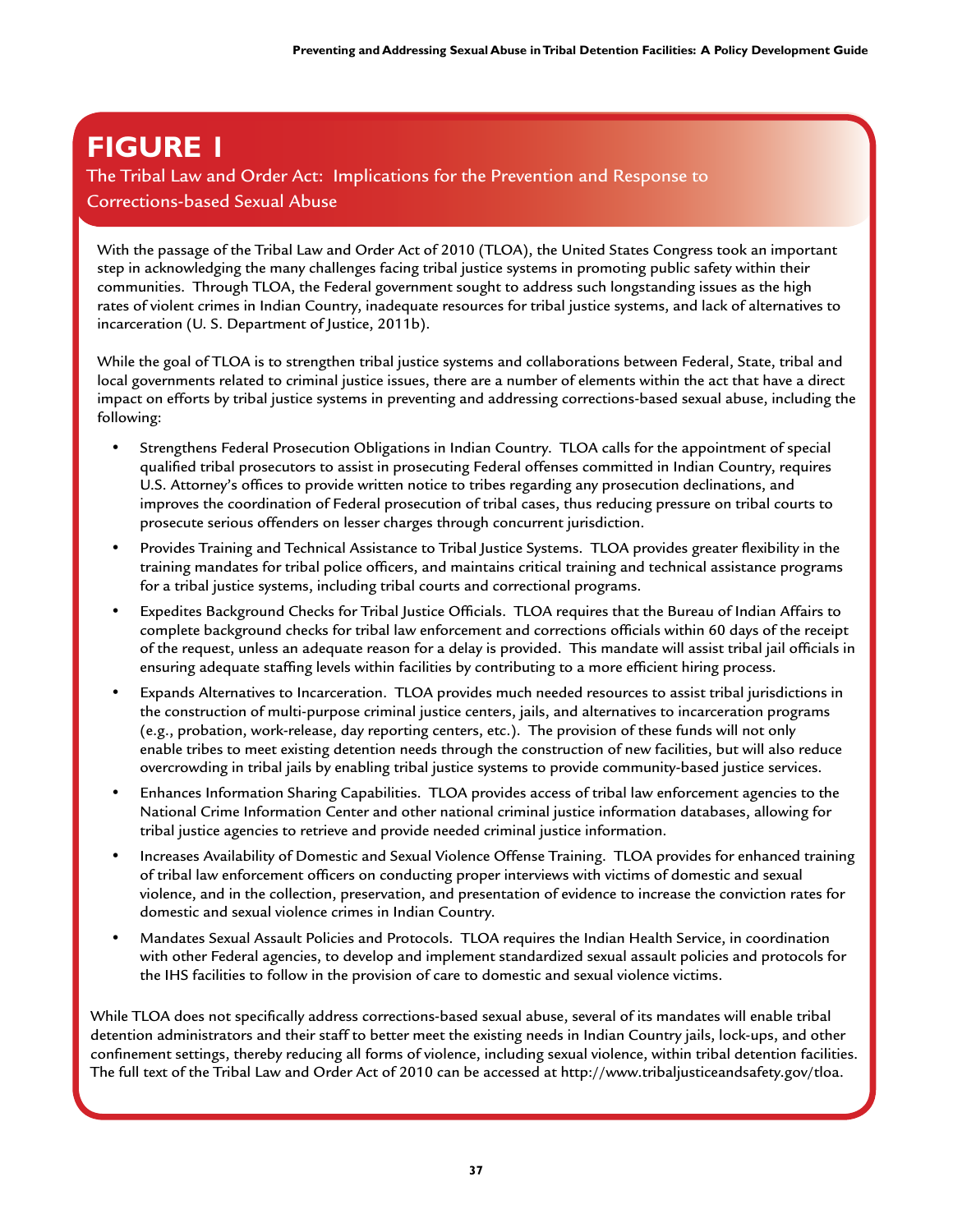# **FIGURE 2**

The National Resource Center for the Elimination of Prison Rape

Through funding from the U.S. Department of Justice, Bureau of Justice Assistance (BJA), the National Council on Crime and Delinquency has launched the National Resource Center for the Elimination of Prison Rape (the Center). The Center will serve as the national source for online and direct support, training, technical assistance, and research to assist adult and juvenile corrections, detention, and law enforcement professionals in their ongoing work to eliminate sexual assault in confinement.

For more information about the National Resource Center for the Elimination of Prison Rape, please visit the National Council on Crime and Delinquency Web site: www.nccd-crc.org/nccd/initiatives/prea.html.

ability to effectively prevent and address corrections-based sexual abuse. Primary among such concerns is the physical state of some tribal detention facilities, many of which are older facilities with antiquated designs that are insufficient to properly supervise inmates and residents. In 2004, approximately one-third of all detention facilities in Indian Country were 30 years old or older, while another 28 percent were between 20 and 30 years old, as noted by the Department of the Interior. In addition, many of these

facilities have design features that are not conducive to adequate observation of inmates (e.g., heavy metal cell doors with small windows that limit visibility; corridors and other areas without adequate security camera coverage, etc). A lack of juvenile facilities has also resulted in the housing of juvenile offenders in adult facilities, which can pose a high risk for sexual assault victimization (U.S. Department of the Interior, 2004).

New funding from the U.S. Department of Justice for the construction of tribal jails and criminal justice facilities has made significant progress in recent years in improving the state of tribal detention facilities across the country. According to the BJS, 11 facilities permanently closed between 2004 and 2009, with a total of 21 new facilities constructed in Indian Country during this timeframe (Minton, 2011). More facilities, however, remain in need of improvements.

Moreover, many detention facilities in Indian Country experience regular overcrowding. In 2004, more than half of all detention facility staff reported that their facilities were habitually overcrowded. This statistic has not improved dramatically in the years since, with nearly half of the 80 detention facilities in Indian Country reporting that they were operating above rated capacity on the most crowded day in June 2009. Of these facilities 13 jails reported operating at more than 50 percent over rated capacity (Minton, 2011).

In some cases, detention facilities operating above capacity have to use floor mats to accommodate the numbers of inmates being housed, common areas and recreational facilities may be used as bunk areas, and restroom facilities may be inadequate to meet existing needs. With lack of adequate space and accommodations for inmates, the risk of violence (including sexual violence)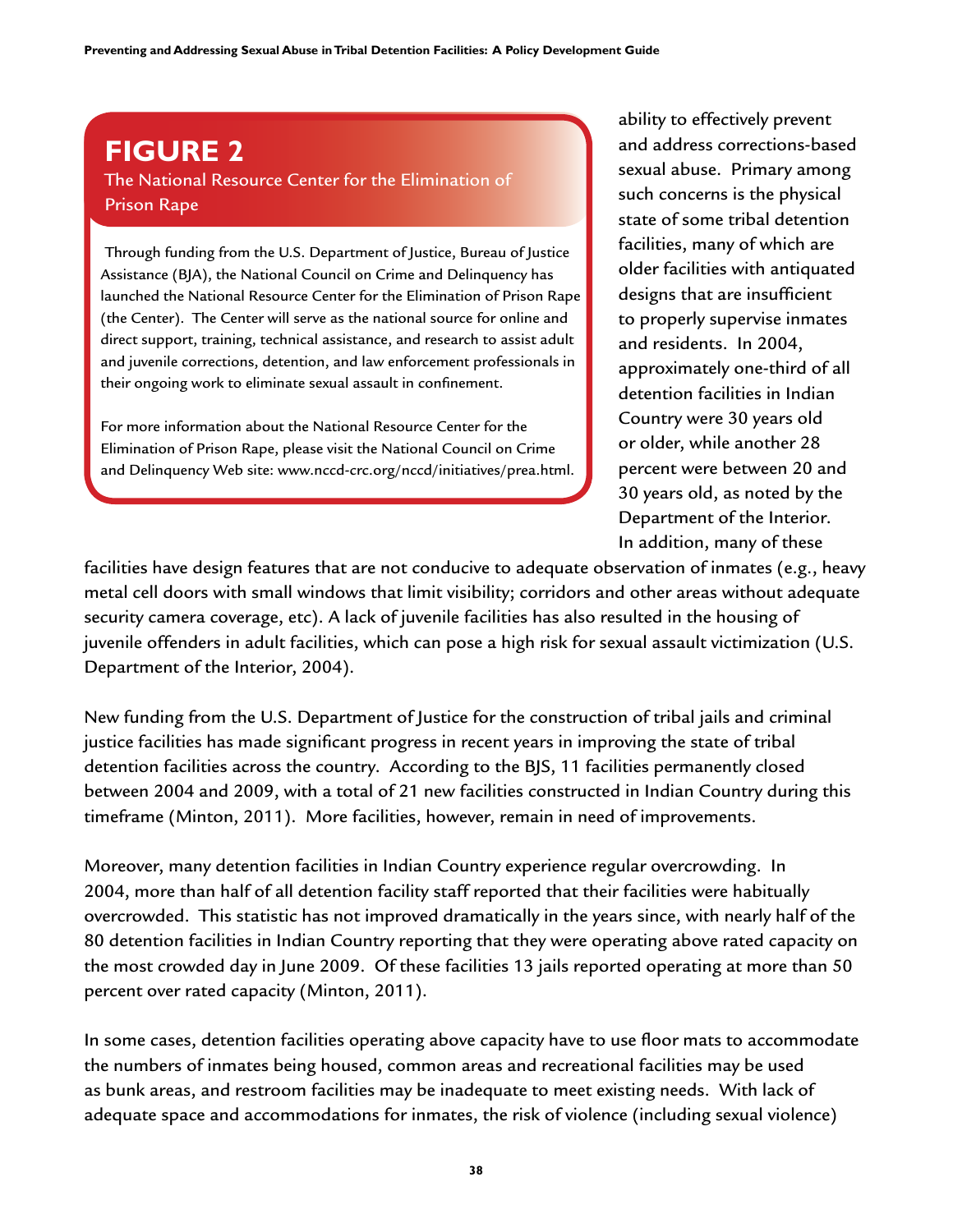increases dramatically, putting the safety and security of both inmates and personnel alike in jeopardy. The addition of new funding for the construction of new tribal justice centers, tribal jails, and alternatives to incarceration programs provided through the Tribal Law and Order Act of 2010, however, is a positive development which may alleviate the chronic problem of overcrowded jails in Indian Country. (For more information, see Figure 1 on page 37.)

Another problem frequently cited by tribal detention administrators is inadequate staffing levels, due to funding shortfalls and difficulties in recruitment and retention, among other issues. In 2004, the Department of the Interior found that 79 percent of Bureau of Indian Affairs detention facilities fell below the minimum staffing levels on a regular basis (2004).

# **FIGURE 3** Additional Resources

Undertaking an effort to enhance the prevention and response to sexual abuse within a detention setting can be an overwhelming endeavor. Fortunately, however, there are a number of training and technical assistance resources that are available to detention agencies nationwide, including facilities in Indian Country.

This policy guide is accompanied by a training curriculum designed to provide tribal detention officers with the information and skills needed to more effectively prevent and respond to sexual abuse. This training curriculum package, "Preventing and Addressing Sexual Abuse in Tribal Detention Facilities: The Impact of the Prison Rape Elimination Act," includes an instructor's guide, participant manual, and presentation slides. The full package of training materials can be downloaded from the APPA website: http://tinyurl.com/preaindian.

Additional resources are listed on page 42.

Moreover, not all tribal detention staff received adequate training and certification. For instance, the Department of the Interior found that only 52 percent of detention officers had received detention officer training in 2004, and in some cases officers had worked for up to 12 years without attending the Bureau of Indian Affairs Indian Police Academy, mandated within the first 12 months of services (DOI, 2004). By 2009, however, this statistic had improved, with BJS finding that 79 percent of detention officers had received basic detention officer certification, with another 84 percent having received 40 hours of in-service training (Minton, 2011).

Detention facilities in Indian Country are also hampered by a lack of critical criminal justice information needed to make housing decisions within the facility and other important decisions to ensure the safety of the facility. While tribal law enforcement and detention staff may be aware of the criminal history of an individual within a given tribal jurisdiction, until recently, little information was available to tribal governments on crimes committed by that individual in other tribal jurisdictions or on non-Native lands.

Knowing the criminal history of an inmate is an essential element of the intake assessment process, and can be critical to making appropriate housing determinations. For instance, inmates with a history of committing sexually-based offenses should not be housed with an inmate with a history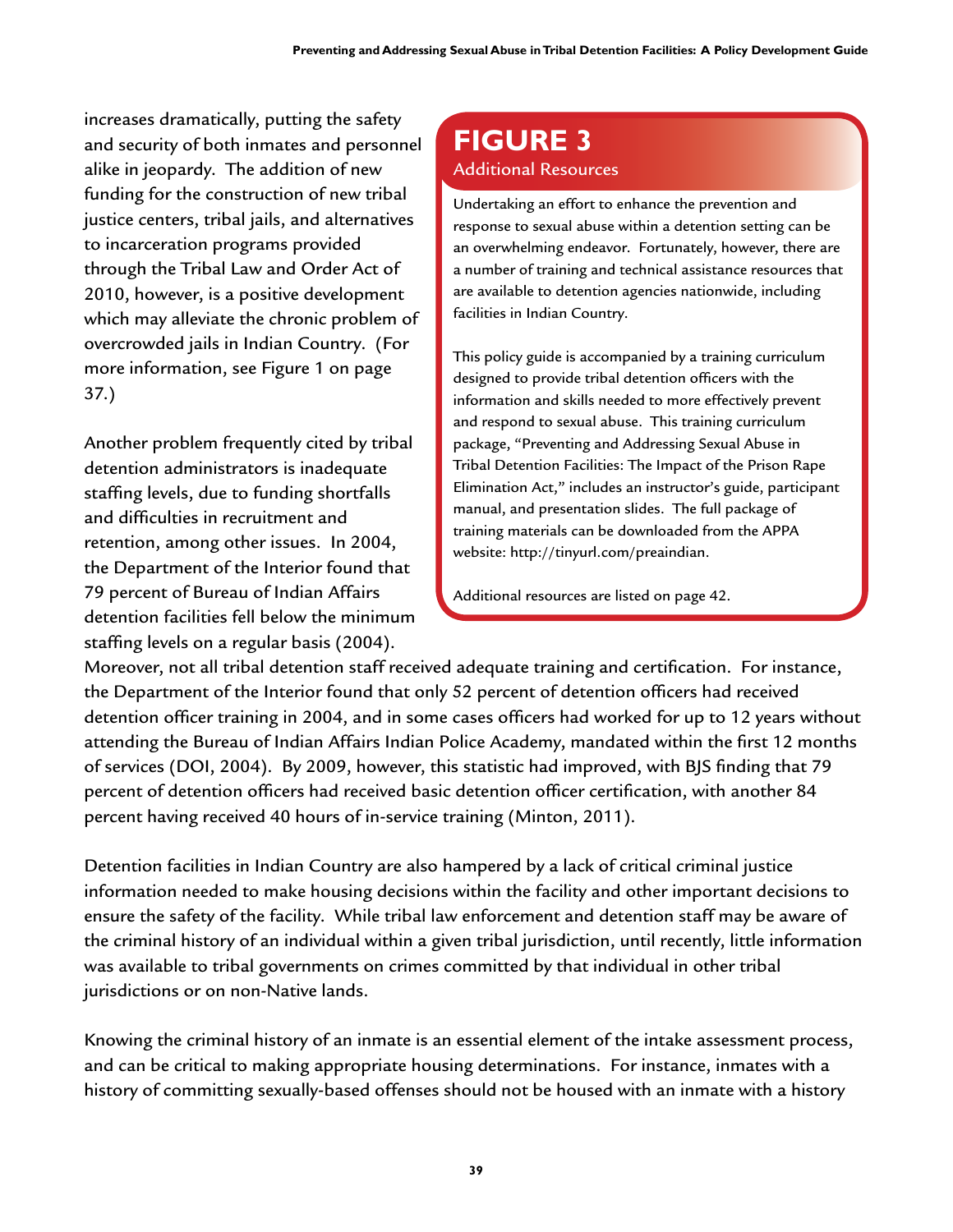of sexual abuse victimization. Moreover, access to criminal databases can also be an important tool in the hiring of detention staff. Until recently, however, tribal governments had very limited access to criminal justice information sharing systems, including the Federal Bureau of Investigation's National Criminal Information Center. With the passage of the Tribal Law and Order Act of 2010 (see Figure 1 on page 37), tribal law enforcement agencies now have access to national criminal justice databases, which should help improve their abilities to make their facilities—and those residing within them—safer and more secure.

# **FIGURE 4** All my Relations

"Mitakuye Oyasin." This Lakota Sioux prayer, meaning "We are all related," is a common, shared philosophy among many Native American communities. This powerful phrase captures the notion that the welfare of all people—in fact, of all of nature—is interdependent and connected. Violence against any one person inherently hurts all of humanity, and a community that condones or accepts violence against any of its members puts its entire community at risk. In other words, violence begets violence.

This powerful concept should serve as the foundation on which we base our work to address sexual violence within the detention facilities and educate community members on the critical nature of this work. No one deserves to be sexually abused or assaulted—not even those within our jails and detention settings—and no criminal sentence should include the trauma and violation of sexual abuse.

### **We are all related.**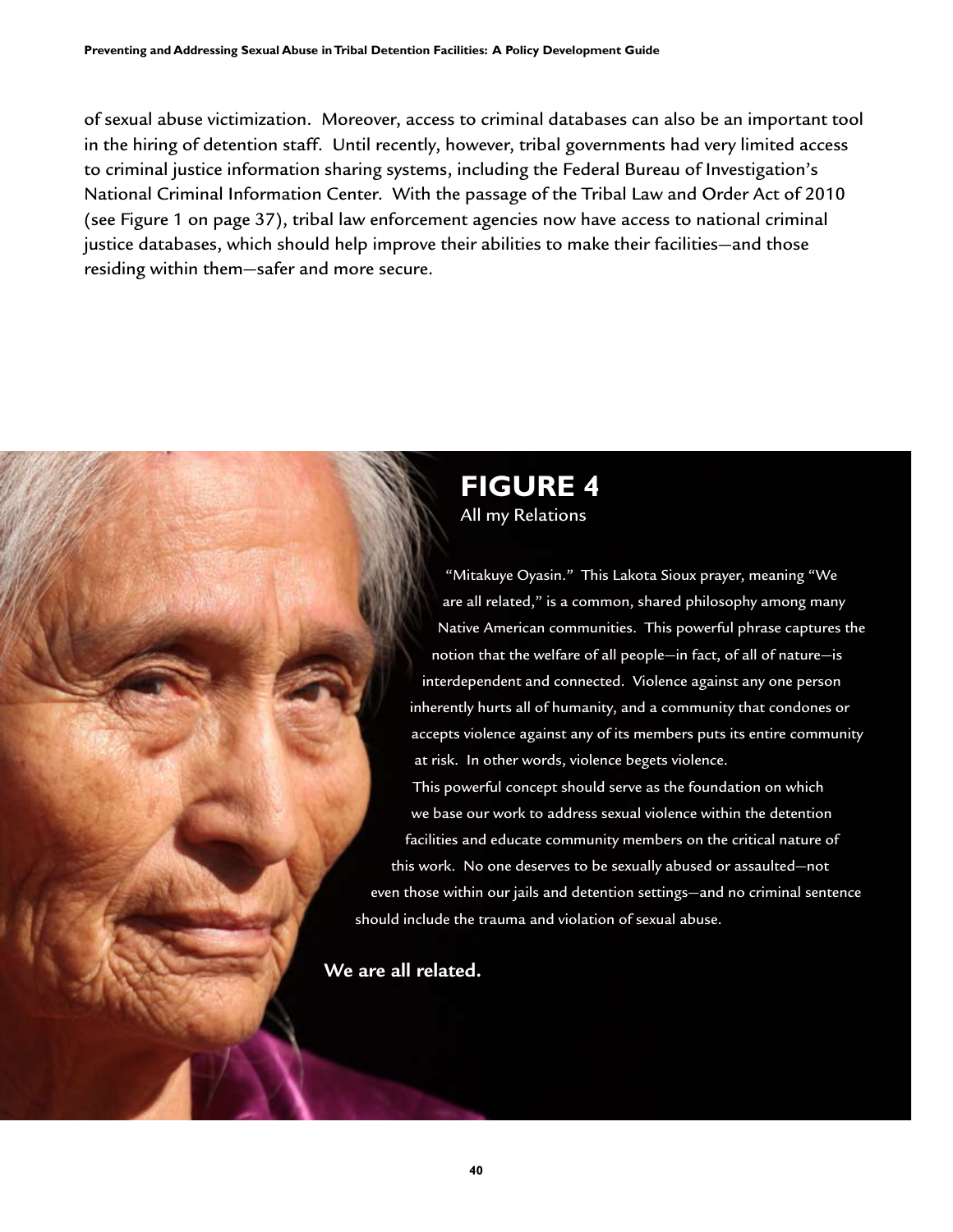# **Conclusion**

Clearly, there are a number of unique challenges facing tribal detention officials in addressing the issue of corrections-based sexual abuse. High rates of sexual victimization in Indian Country; limitations to the effective criminal justice response to sexual offenses; and aging, overcrowded, and understaffed detention facilities contribute to the complexity of this issue in tribal jurisdictions. However, there are a number of resources and tools that are available to assist tribal detention officials. New resources authorized by the Tribal Law and Order Act of 2010 are a positive development in efforts to strengthen all components of tribal justice, including making detention facilities safer and more secure. Training and technical assistance resources on preventing and responding to corrections-based sexual abuse are widely available, thanks to the Bureau of Justice Assistance, the National Institute of Corrections, and private organizations dedicated to meeting the training needs of practitioners across the country. Perhaps most important, however, is the prevailing notion among Native communities that we are all connected through our humanity—that violence against one harms us all. This concept can serve as a powerful guide in any efforts to safeguard facilities against the threat of sexual violence.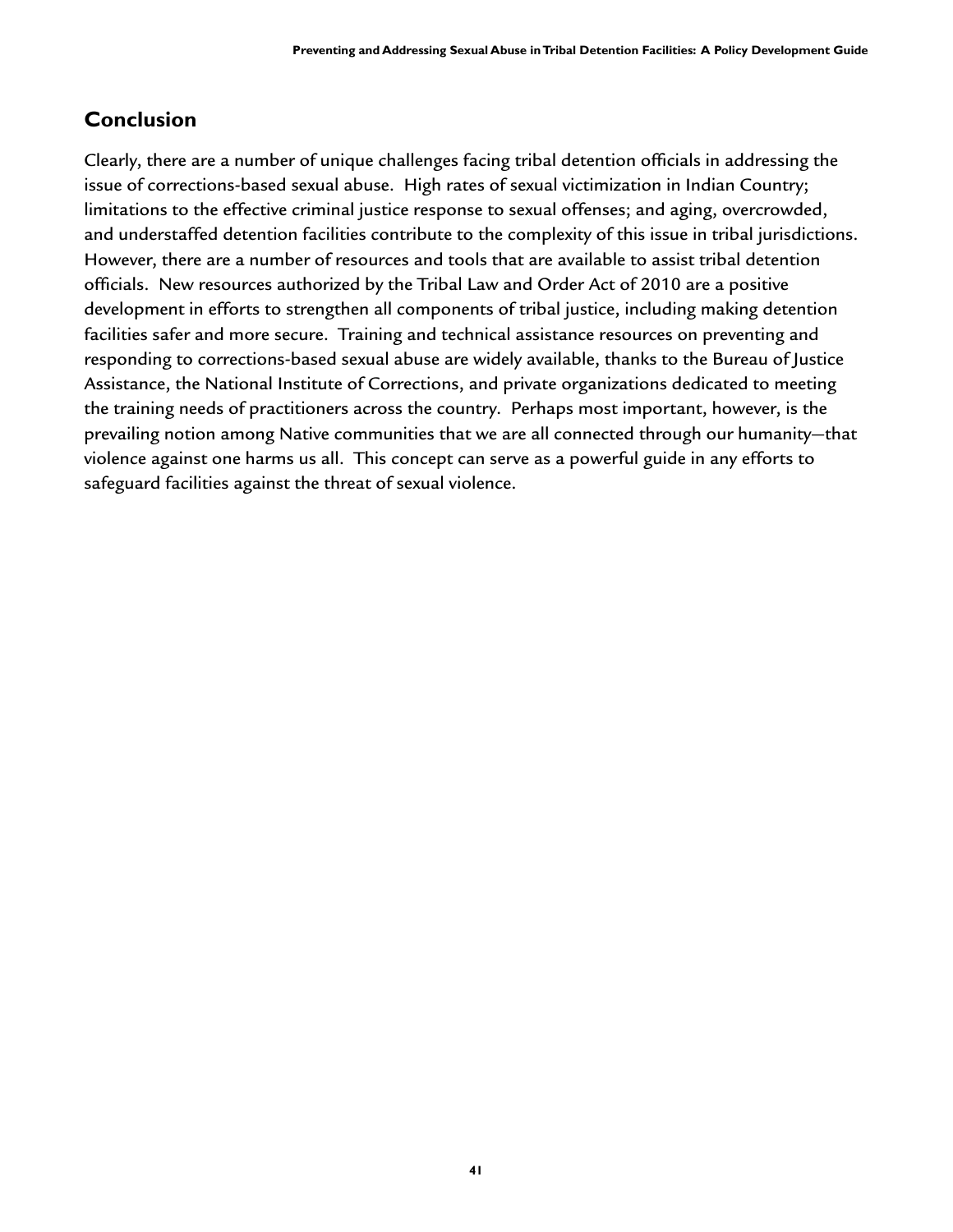# **Resources**

Addressing Sexual Violence in Prisons: A National Snapshot of Approaches and Highlights of Innovative Strategies www.urban.org/UploadedPDF/411367\_psv\_programs.pdf

Data Collections for the Prison Rape Elimination Act of 2003 http://bjs.ojp.usdoj.gov/index.cfm?ty=tp&tid=20

#### **PREA Statute:**

www.wcl.american.edu/nic/Articles\_Publications/Prison\_Rape\_Elimination\_Act\_of\_2003.pdf?rd=1

To order the 5-part DVD "Facing Prison Rape and Responding to Prison Rape": Contact the National Institute of Corrections Information Center at www.nicic.org, or by calling 1-800-877-1461.

To order copies of the PREA Standards and the report of the Prison Rape Elimination Commission: Go to www.ncjrs.gov and order the following documents by the given numbers:

NCJ 226680 – National Prison Rape Elimination Commission Final Report

- NCJ 226681 National Prison Rape Elimination Commission Final Report Executive Summary
- NCJ 226682 National Prison Rape Elimination Commission Standards Adult Prisons and Jails

NCJ 226685 – National Prison Rape Elimination Commission Standards – Lock-ups

- NCJ 226684 National Prison Rape Elimination Commission Standards Juvenile Facilities
- NCJ 226683 National Prison Rape Elimination Commission Standards Community Corrections

#### **Reports/Articles:**

Breaking the Code of Silence, website of the Washington College of Law, The American University www.wcl.american.edu/nic

Commission on Accreditation for Law Enforcement Agencies, Inc., Standards for Law Enforcement Agencies: The Standards Manual of the Law Enforcement Agency Accreditation Program, Fourth Edition, November 2001, Fairfax, Virginia. www.calea.org Chapter 71, Prisoner Transportation, Chapter 72, Holding Facility.

Confronting Confinement: A Report of the Commission on Safety and Abuse in America's Prisons www.prisoncommission.org/report.asp

Deer, Sarah and Maureen L. White Eagle. "Tribal Legal Code Resource:Sexual Assault and Stalking LawsGuide for Drafting or Revising Victim-Centered Tribal Laws Against Sexual Assault and Stalking". *Tribal Law and Policy Institute.* June 2008.

Jails in Indian Country, 2008. http://www.bjs.gov/index.cfm?ty=tp&tid=142 Document # NCJ 228271.

Jordan, Andrew, Marcia Morgan and Michael McCampbell, "The Prison Rape Elimination Act: What Police Chiefs Need to Know", Police Chief Magazine, *International Association of Chiefs of Police, vol. 73, no. 4,* April 2006. http://policechiefmagazine.org/magazine/index.cfm?fuseaction=display\_arch&article\_id=864&issue\_id=42006

McCampbell, Michael S., "Prison Rape Elimination Act: Impact on Police Chiefs of the Prison Rape Elimination Act," Subject to Debate, *Police Executive Research Forum, September 2005, Vol. 19, No. 9,* page 5 http://www.policeforum.org/library/subject-to-debate-archives/2005/STDSept2005.pdf

Susan W. McCampbell and Larry S. Fischer, Staff Sexual Misconduct with Inmates: Policy Development Guide for Sheriffs and Jail Administrators, National Institute of Corrections, August 2002. http://static.nicic.gov/Library/017925.pdf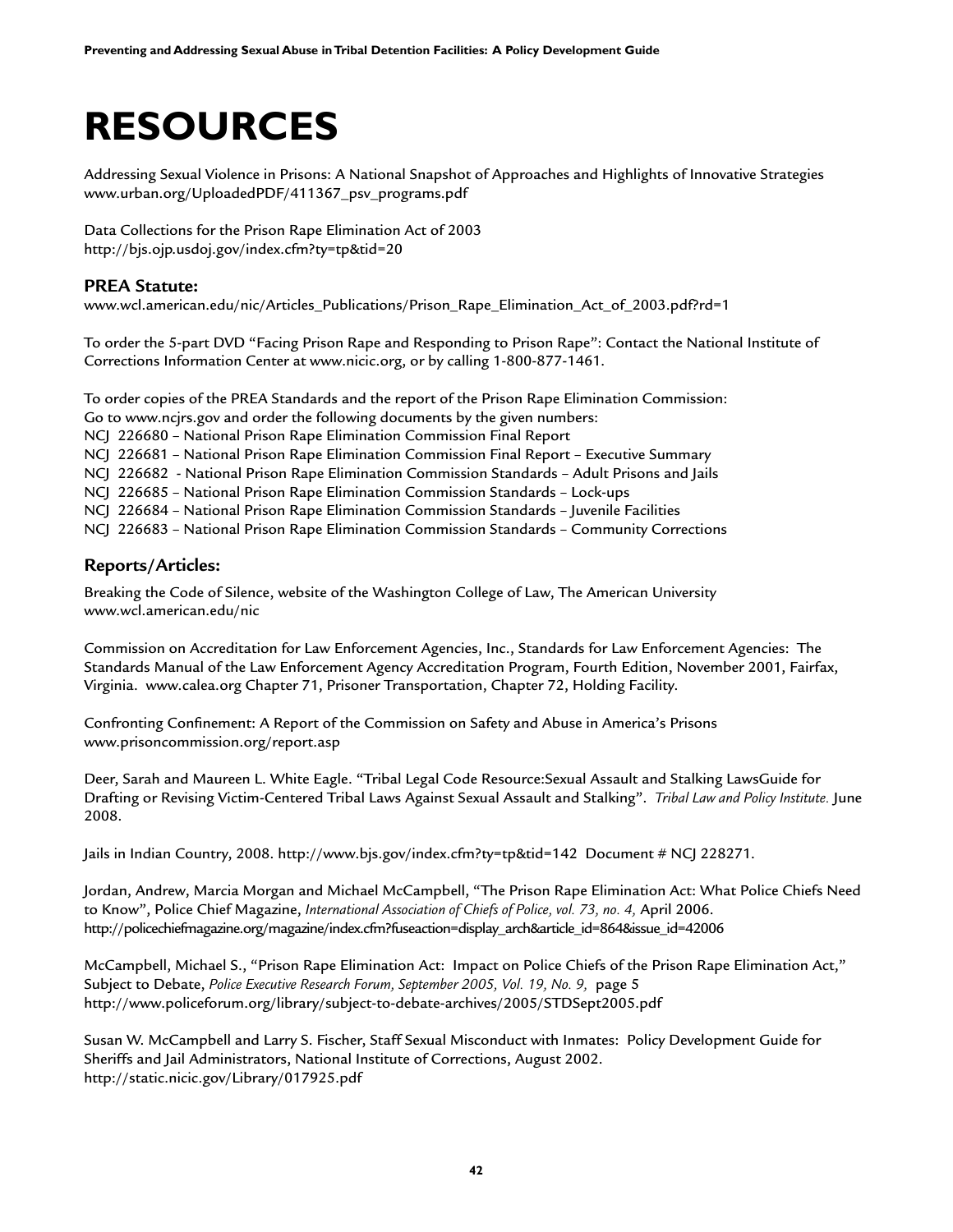McCampbell, Susan W. and Elizabeth P. Layman, "Investigating Allegations of Staff Sexual Misconduct with Inmates: Myths and Realities." www.wcl.american.edu/nic/Articles\_Publications/Investigating\_Allegation\_of\_taff\_Sexual\_Misconduct.pdf?rd=1

Sexual Violence Reported by Correctional Authorities, 2004 http://bjs.ojp.usdoj.gov/content/pub/pdf/svrca04.pdf

Sexual Violence Reported by Correctional Authorities, 2005 www.wcl.american.edu/nic/documents/BeckandHarrison\_BJSReport2005\_000.pdf?rd=1

Sexual Victimization in Prisons and Jails Reported by Inmates, 2008-09. http://bjs.ojp.usdoj.gov/content/pub/pdf/svpjri0809.pdf

Simonian, Nairi M. and Brenda V. Smith. "Integrity in Jail Operations: Addressing Employee/ Offender Relationships." *American Jails.* July/August 2006: 9-19. www.wcl.american.edu/nic/documents/AJA\_Final.pdf?rd=1

Staff Perspectives: Sexual Violence in Adult Prisons and Jails: Trends from Focus Group Interviews http://nicic.org/ Downloads/PDF/Library/021619.pdf

United States Department of Justice, Office of Justice Programs, Bureau of Justice Assistance. "Mental Health Problems of Prison and Jail Inmates" Revised December 14, 2006. NCJ 213600.

### **Websites:**

Tribal Law and Policy Institute – www.tribal-institute.org

Tribal Law Journal – http://tlj.unm.edu/

Bureau of Justice Assistance – www.ojp.usdoj.gov/BJA

Bureau of Justice Statistics - http://bjs.ojp.usdoj.gov/

National Institute of Corrections - www.nicic.org

Prison Rape Elimination Commission www.nprec.us – this includes the current proposed National Standards prior to approval by the U.S. Attorney General.

Just Detention International – http://justdetention.org/

National Criminal Justice Resource Service – www.ncjrs.gov

### **Training Materials – more available on the following websites:**

- y www.wcl.american.edu/nic/training.cfm
- www.nicic.org
- www.cipp.org
- y www.tribal-institute.org
- y www.appa-net.org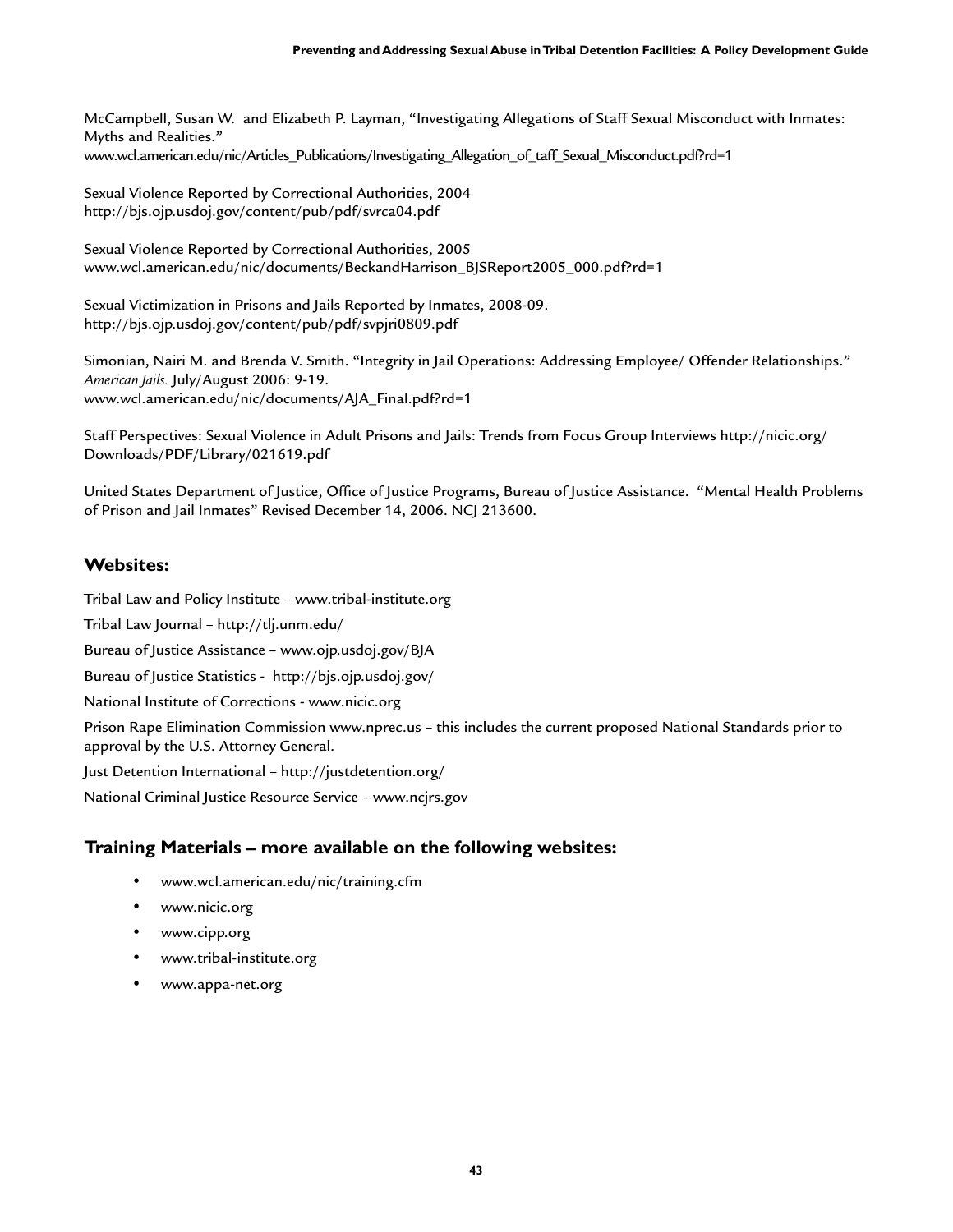# **Putting PREA into Practice: Guidelines for Policy Development**

As a result of the Prison Rape Elimination Act of 2003, the U.S. Attorney General's Office was tasked with establishing national standards for the prevention, detection, and response to sexual abuse in correctional facilities. On February 3, 2011, the U.S. Department of Justice published a proposed rule consisting of National Standards to Prevent, Detect, and Respond to Prison Rape for public comment. Following the public comment period and revisions, the final rule, including the National Standards, are anticipated for release by the end of 2011.

The following guidelines have been developed to assist administrators of tribal jails, detention centers, police lock-ups, and other correctional facilities in determining an agency's need for new or revised policies in response to PREA. These statements are based on the proposed National Standards to Prevent, Detect, and Respond to Prison Rape, Subpart A—Standards for Adult Prisons and Jails. The following guidelines reflect the requirements of the proposed standards, even incorporating the precise language of the standards when appropriate, and have been organized in accordance to the proposed standards.

## **Prevention Planning**

1. The agency has a written policy mandating zero tolerance toward all forms of sexual abuse and sexual harassment and that outlines the agency's approach to preventing, detecting, and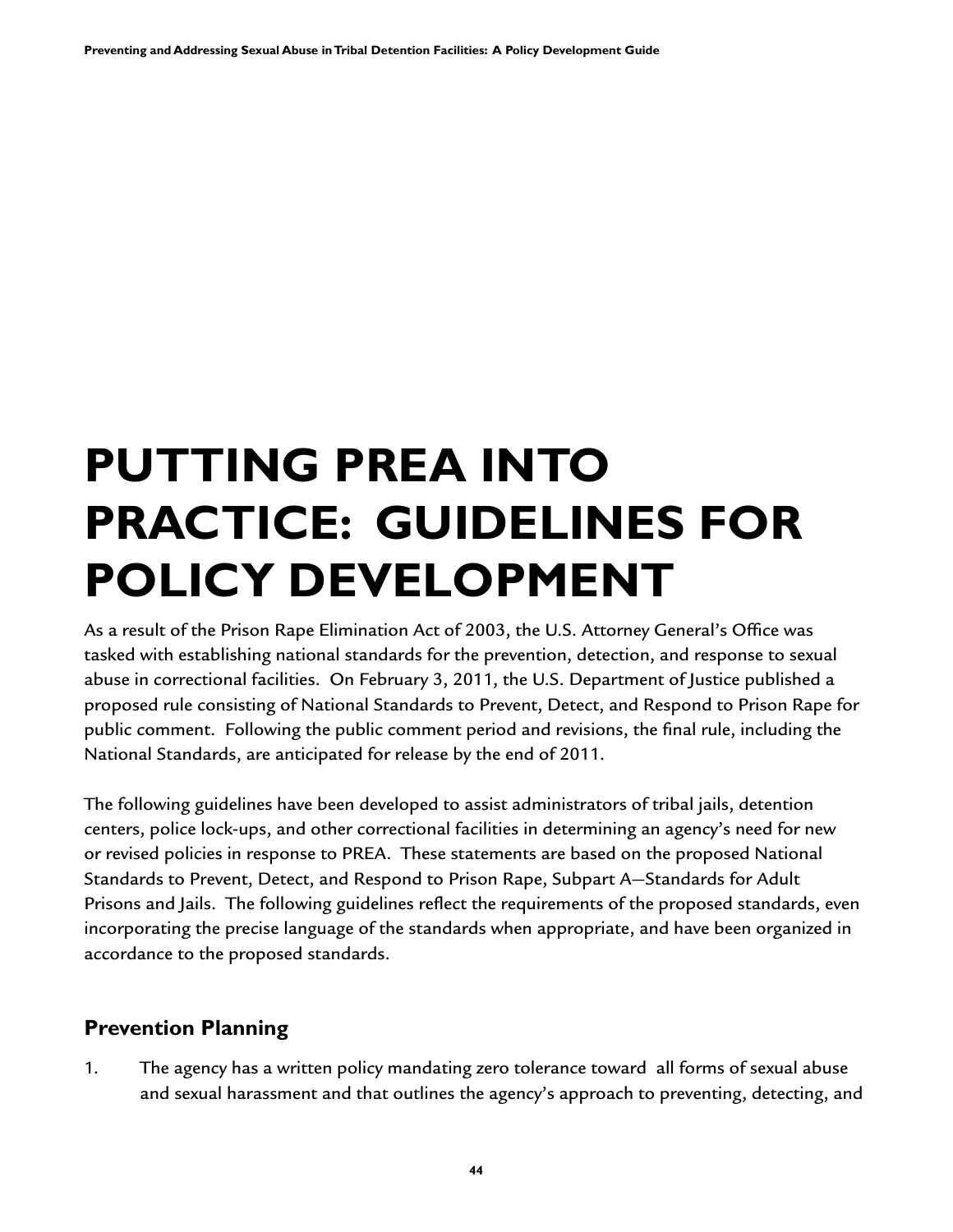responding to such conduct.

- 2. The agency's policy clearly identifies who is covered by any policies related to sexual abuse, staff sexual misconduct, and sexual harassment, (e.g., security staff, administrative staff, volunteers, contractors, etc.).
- 3. The agency's policy defines specific behaviors between inmates and staff and between inmates regarding sexual contact, sexual assault, and sexual harassment. Definitions provided in the agency's policy are consistent with definitions provided by the proposed National Standards to Prevent, Detect, and Respond to Prison Rape, and those used by the Bureau of Justice Statistics to collect information on sexual victimization in prisons and jails.
- 4. The agency's policy prohibits acts of sexual misconduct and abuse that are criminal in nature, including acts that are prohibited by federal law (under 18 U.S.C. § 1151 of the Major Crimes Act), relevant state laws (in P.L. 280 states), and tribal codes. Additionally, the agency's policy defines specific acts that are prohibited by policy, but that do not violate criminal law (e.g., romantic correspondence between staff and inmate).
- 5. The agency's policy clearly articulates that the agency will investigate all allegations of sexual abuse, staff sexual misconduct, and sexual harassment.
- 6. The agency's policy reflects that any private agencies or other entities (including government agencies) with which the agency has a contractual relationship for the confinement of inmates will be required to comply with the agency's policy (or policies) on sexual abuse, staff sexual misconduct, and sexual harassment. Further, the agency's policy clearly outlines the process for monitoring the contracting agency's compliance with all policies related to sexual abuse, staff sexual misconduct, and sexual harassment.
- 7. The agency has policies and protocols in place to ensure adequate levels of staffing and other security measures (i.e., cameras, video monitoring, etc.) to protect inmates against sexual abuse, and the agency has established a plan to reassess relevant staffing levels and other security measures on an annual basis to maintain appropriate security measures for the prevention of sexual abuse, misconduct, and harassment.
- 8. Agency policy prohibits facility staff from conducting cross-gender strip searches or visual body cavity searches, except in cases of emergency or when performed by medical practitioners. Agency policy also requires that staff document any cross-gender strip searches that are conducted.
- 9. The agency's policy requires that inmates must be able to shower, perform bodily functions, and change clothing without nonmedical staff of the opposite gender viewing their breasts, buttocks, or genitalia, except in the case of emergency, by accident, or when such viewing is incidental to routine cell checks.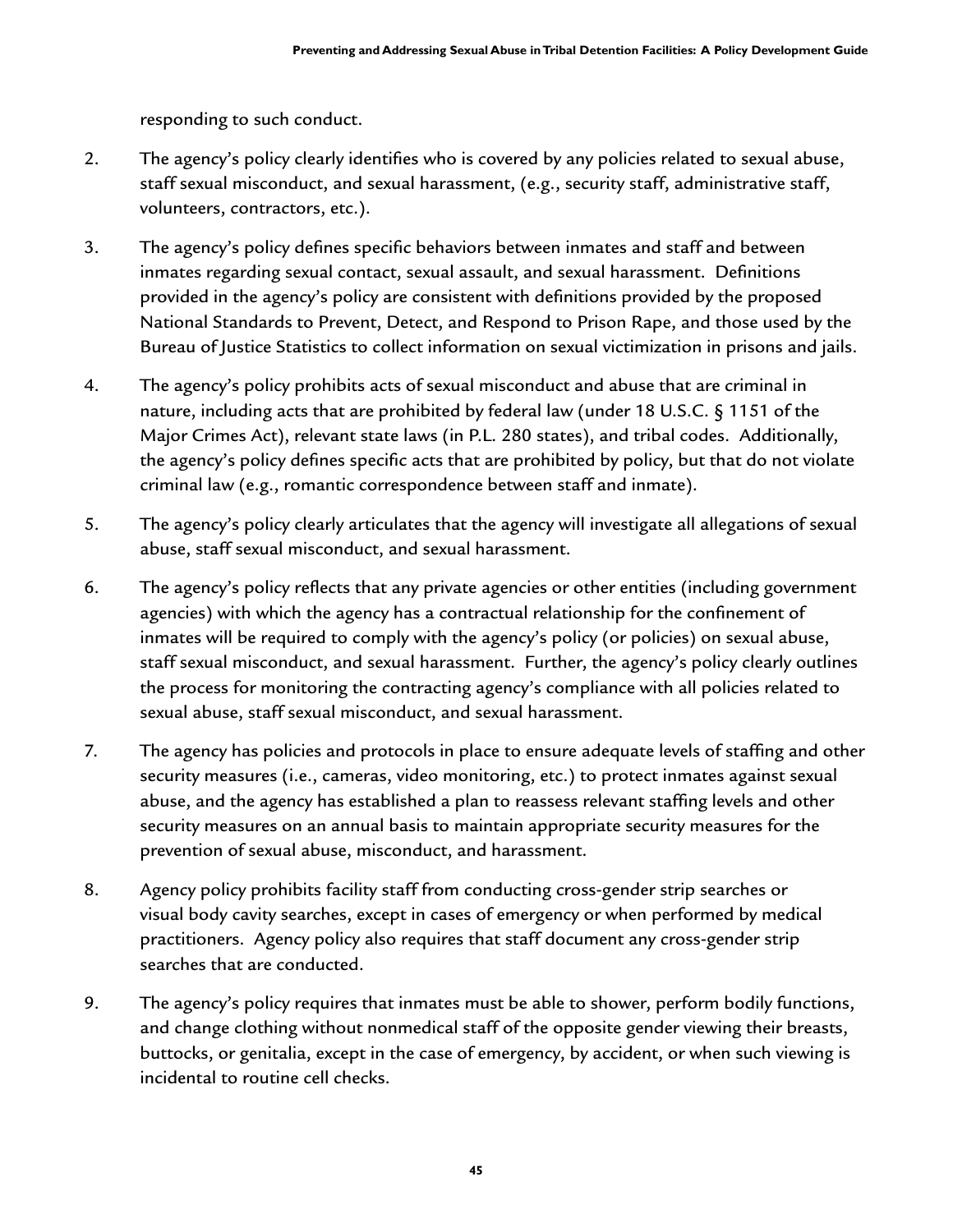- 10. The agency's policy addresses the identification and treatment of transgender inmates. Specifically, the agency's policy prohibits the examination of a transgender inmate to determine the inmate's genital status, unless the inmate's genital status is unknown, and requires that any such examinations be conducted in private by a medical practitioner.
- 11. The agency has policies, protocols, and trainings in place that provide instruction to security staff in conducting cross-gender pat-down searches and searches of transgender inmates in a manner that is professional and respectful, and in the least intrusive manner possible, consistent with security needs.
- 12. The agency has protocols in place that allow for the exemption of inmates who have suffered documented cross-gender sexual abuse while incarcerated from receiving cross-gender patdown searches.
- 13. The agency has established policies and protocols to accommodate inmates who are deaf, disabled, or have language barriers that may prevent them from reporting sexual abuse or harassment directly to staff or through other established reporting mechanisms without relying on inmate interpreters.
- 14. The agency has established protocols to verbally communicate all information regarding sexual abuse policies, including instructions for reporting sexual abuse and harassment, to inmates who have limited reading skills or are visually impaired.
- 15. The agency's policy prohibits the hiring or promotion of any individual who has engaged in sexual abuse in a correctional or other institutional setting, who has been convicted of sexually violent crimes in the community, or who has been civilly or administratively adjudicated for such activity.
- 16. The agency's policy requires that criminal background checks and contacts with prior institutional employers are completed prior to hiring new employees, and that criminal background checks—or other suitable checks—of current employees are conducted every five years. Unless prohibited by law, agency policy requires that information on substantiated allegations of sexual abuse involving a former employee must be shared when requested by an institutional employer to which the former employee has applied for employment.
- 17. The agency's designs for new or upgraded facilities take into account the effect of building design, acquisition, expansion or modification on the ability to protect inmates against sexual abuse, and consider how such technologies as video monitoring systems, cameras, electronic surveillance systems, or other monitoring technologies can contribute to the protection of inmates against sexual abuse.

### **Responsive Planning**

18. The agency's policy clearly articulates that all allegations of sexual abuse, sexual harassment, and staff sexual misconduct will be fully investigated.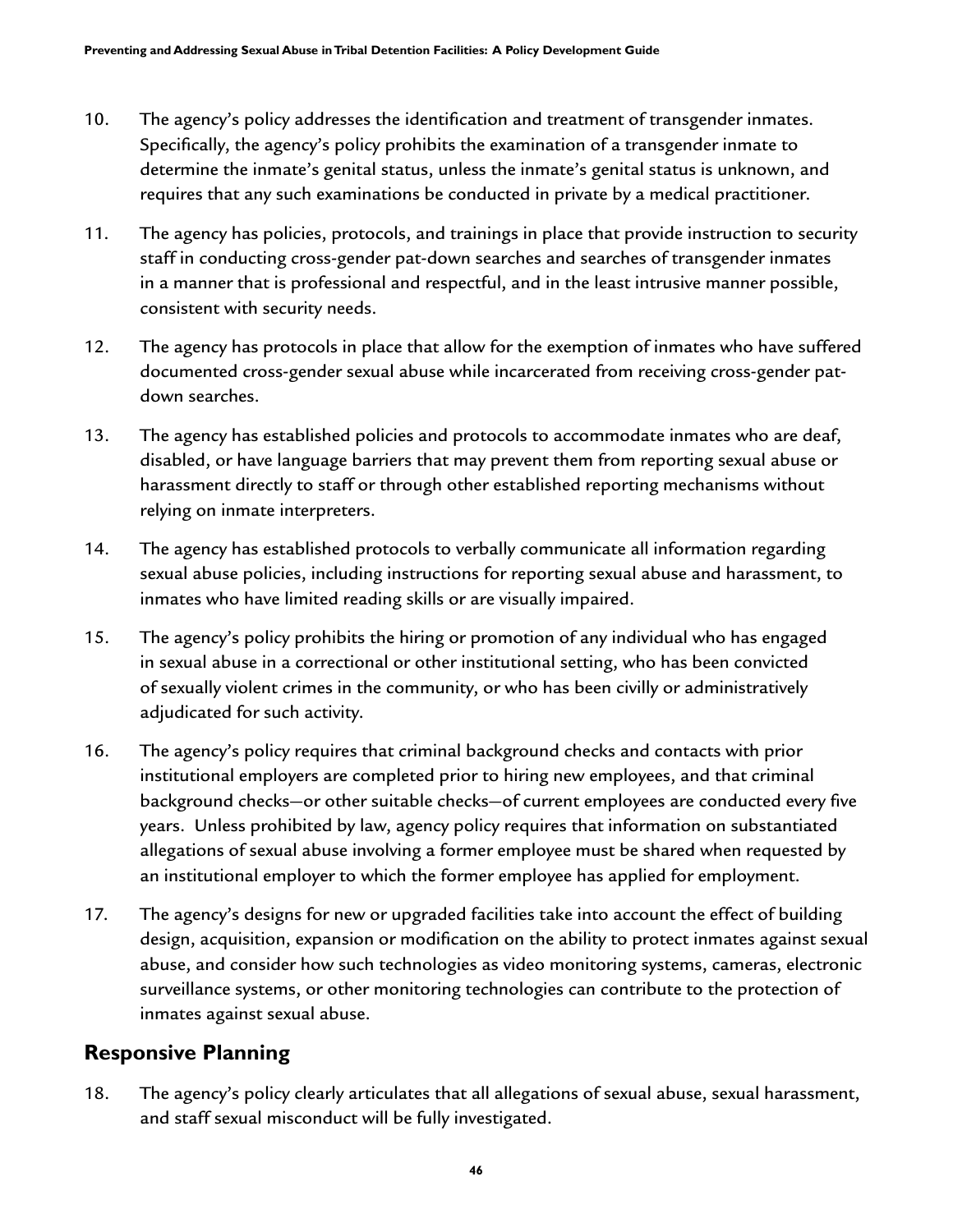# **FIGURE 1**

### Tips for Policy Development and Implementation

It is one thing to develop an agency policy for the prevention and response to sexual abuse in detention facilities, but it is another thing entirely to implement such policies in a comprehensive and effective way. To do so requires careful forethought and planning throughout the process. The following tips have been identified to assist agency administrators in successfully developing and implementing effective policies in their own facilities and are based on feedback and lessons learned from tribal corrections agencies that have already gone through the process of developing and implementing policies related to the prevention of and responses to sexual abuse cases.

- Take an inventory of existing policies and procedures. Many of the policy recommendations in this guide are probably already present in the policies and procedures that are currently in place in tribal detention facilities. In many cases, policies and procedures may only need to be modified to conform to the National PREA Standards.
- Consider developing a team to review and provide recommendations for changes to the policies and procedures. Including agency staff members from all levels of responsibility in a team approach to review existing policies and procedures and recommend areas for new policies can be an effective way to determine how current policies and procedures may differ from actual practice, and to identify ways in which new policies should be shaped to be more effective. Additionally, consider taking advantage of community resources and partners that may influence the development of new policies related to sexual abuse prevention and response. Victim advocacy groups and law enforcement agencies, as well as medical and mental health treatment professionals may be able to provide critical information that can assist agencies as they develop or revise policies and procedures related to sexual abuse. Moreover, including these important partners will assist in building the relationships necessary to effectively respond to any future incidents of sexual abuse.
- Develop a roll-out strategy for the development and implementation of policies and practices related to sexual abuse prevention and response. It is advisable that new policies are in place before training for staff, volunteers, and inmates is undertaken. Agency administrators and other executives should fully understand new policies and procedures prior to their implementation and to the delivery of training on policies and procedures to staff, volunteers, and inmates. Policies and procedures should be reassessed regularly and revised as needed to ensure their effectiveness in accomplishing the ultimate goal of improving agency capacity to prevent and respond effectively to incidents of sexual abuse.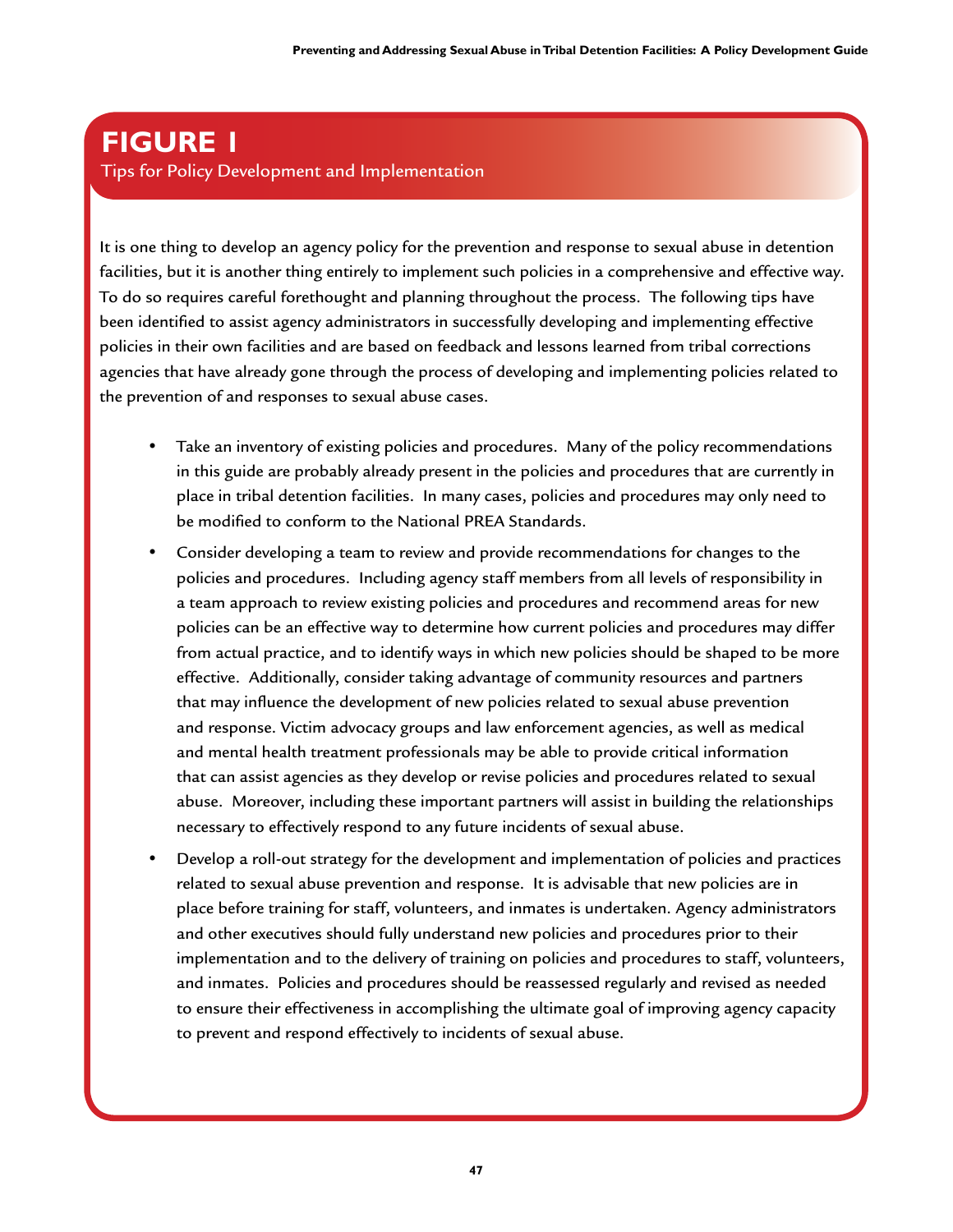- 19. The agency's policy describes how investigations into the allegations of sexual abuse will be investigated, including: who has the authority to initiate an investigation and who will conduct the investigation (agency staff investigators or outside law enforcement/ investigators), investigative timeframes, and how and to whom the results of such investigations will be made available. When sexual abuse investigations are conducted by agency staff, policy directives follow a uniform evidence protocol that maximizes the potential for obtaining usable physical evidence for administrative proceedings and criminal prosecutions.
- 20. If investigations are conducted by agency staff, agency protocols for sexual abuse investigations are consistent with the 2004 U.S. Department of Justice, Office on Violence Against Women publication A National Protocol for Sexual Assault Medical Forensic Examinations, Adults/Adolescents, subsequent updated editions, or other comprehensive and authoritative protocols.
- 21. The agency's policy requires that all victims of sexual abuse have access to forensic medical exams conducted by qualified medical practitioners without financial cost to the victim, when appropriate medically and for purposes of evidence collection. The agency's policy further requires that all victims of sexual abuse be offered the services of a qualified staff person or community-based victim advocate qualified to provide services to sexual abuse victims, to provide support and guidance throughout the investigative process.
- 22. The agency's policy identifies any outside entities with which the agency has formulated a contractual or partnership relationship for the purpose of receiving reports of sexual abuse, investigating allegations of sexual abuse, providing services to inmates who have been sexually victimized, or providing other related services. Policy further outlines the responsibilities of both the agency and the outside entity under the contract or partnership agreement.

## **Training and Education**

- 23. The agency's policy requires that all employees who have contact with inmates receive training on sexual abuse, staff sexual misconduct, and sexual harassment prevention and response. Policy requires the agency to provide employee training on the following related topics upon employment and through annual refresher training:
	- The agency's zero tolerance policy;
	- Staff responsibilities and requirements under agency sexual abuse, staff sexual misconduct, and sexual harassment prevention, detection, reporting, and response policies and protocols;
	- The rights of inmates to remain free of sexual abuse and harassment;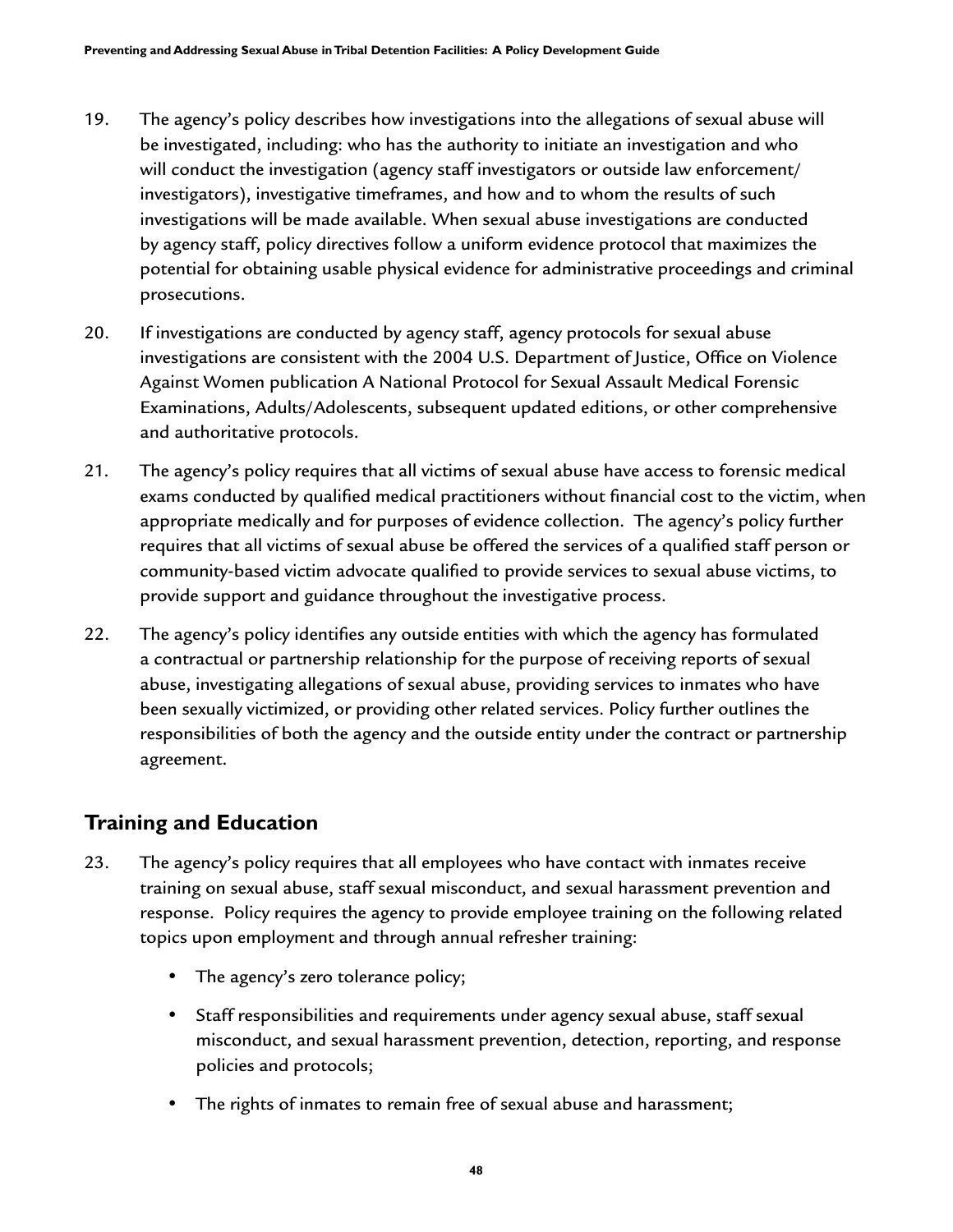- The rights of inmates and staff to remain free from retaliation for reporting sexual abuse, staff sexual misconduct, and sexual harassment;
- The dynamics of sexual abuse in custodial settings;
- The common reactions of sexual abuse victims;
- How to detect and respond to signs of potential or actual sexual abuse, staff sexual misconduct, and sexual harassment; and
- Strategies to avoid engaging in inappropriate relationships with inmates.
- 24. The agency's policy requires that all volunteers and contractors who have contact with inmates receive training on their responsibilities under the agency's policies and protocols related to the prevention, detection, and response to sexual abuse, staff sexual misconduct, and sexual harassment, including the agency's zero tolerance policy and reporting requirements and protocols for incidents of sexual abuse or harassment.
- 25. Inmates are informed of their right to remain free from sexual abuse, staff sexual misconduct, and sexual harassment upon intake at a facility. Inmates are notified during the intake process of the agency's zero tolerance policy, as well as the process and requirements of inmates to report incidents or suspicions of sexual abuse, staff sexual misconduct, or sexual harassment.
- 26. The agency's policy requires additional inmate education to be provided to inmates within 30 days of intake. Follow up inmate education should address the rights of inmates to be free from sexual abuse during incarceration, rights to remain free of retaliation for reporting sexual abuse or harassment, and the agency's policies and protocols regarding response to sexual abuse, staff sexual misconduct, and sexual harassment.
- 27. The agency's policy requires that inmate education is provided in formats that are accessible to inmates who have language barriers (including inmates with limited English proficiency) or who are deaf, visually impaired, or are otherwise disabled, and to inmates with limited reading skills.
- 28. The agency's policy requires that key information is made available to inmates regarding the prevention, detection, and response to sexual abuse, staff sexual misconduct, and sexual harassment through such means as posters, brochures, inmate handbooks, or other formats.
- 29. The agency's policy requires that any agency staff members who conduct sexual abuse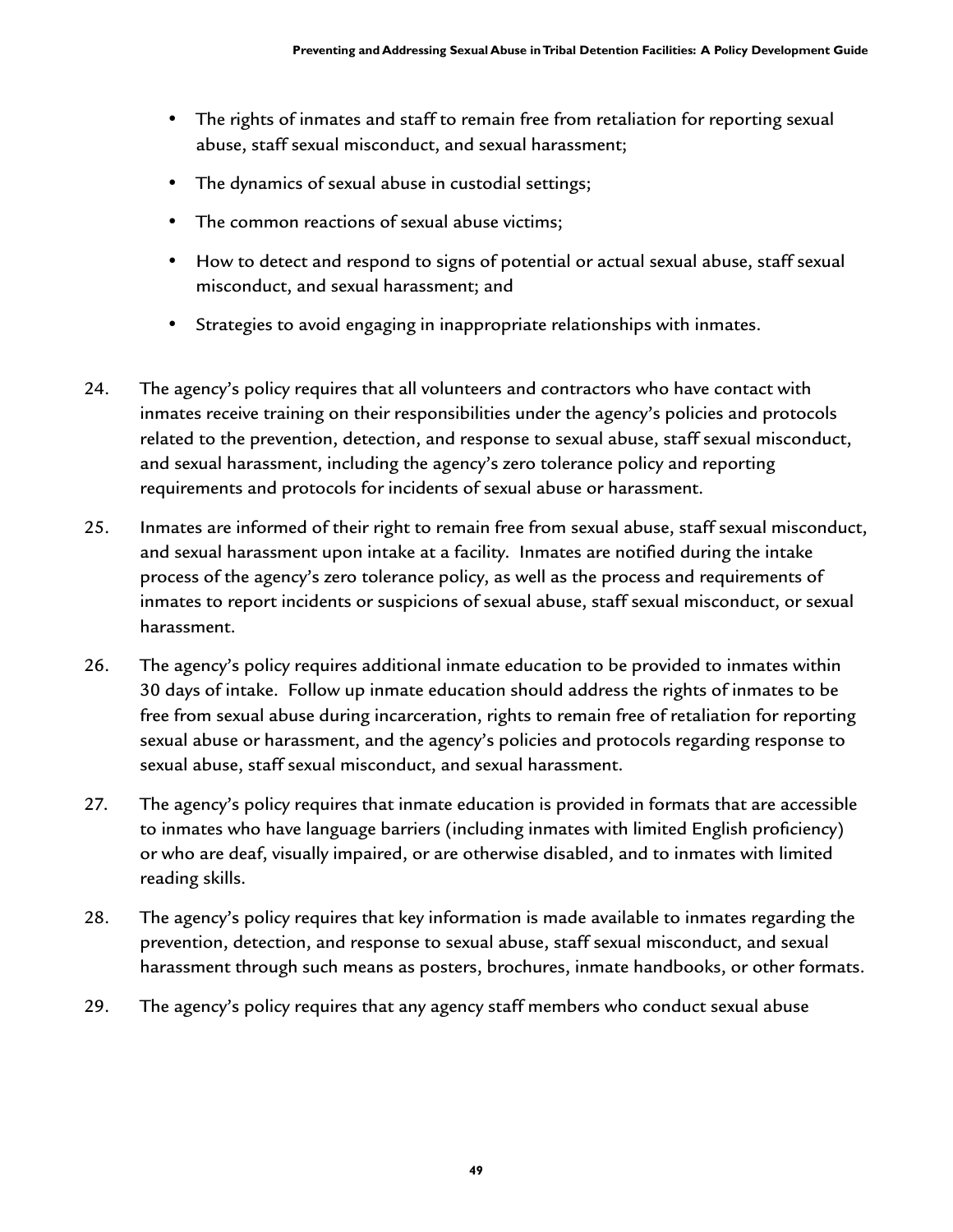investigations receive specialized training in conducting sexual abuse investigations in confinement settings. Specialized training for staff members who conduct sexual abuse investigations shall address techniques for interviewing sexual abuse victims, the use of Miranda and Garrity warnings, sexual abuse evidence collection in confinement settings, and the criteria and evidence required to substantiate a case for administrative action or prosecutorial review. (For more information on Miranda and Garrity, see Figure 2 on page 51.)

- 30. The agency's policy requires that any full- and part-time medical and mental health care practitioners who work regularly within its facilities have been trained on the following topics:
	- How to detect and assess signs of sexual abuse;
	- How to preserve physical evidence of sexual abuse;
	- How to respond effectively and professionally to victims of sexual abuse; and,
	- How and to whom to report allegations or suspicions of sexual abuse.
- 31. The agency's policy requires that any medical staff members employed by the agency who conduct forensic examinations receive appropriate training to conduct such examinations.

### **Screening for Risk of Sexual Victimization and Abusiveness**

- 32. The agency's policy and protocols require that inmates are screened during the intake and initial classification process to assess their risk of being sexually abused or being sexually abusive toward other inmates during incarceration, using an objective screening instrument. The initial classification should be conducted within 30 days of an inmate's incarceration.
- 33. The instrument used by agency staff to screen inmates for risk of sexual victimization should consider, at a minimum:
	- Whether the inmate has a mental, physical, or developmental disability;
	- The age of the inmate, including whether the inmate is a juvenile;
	- The physical build or stature of the inmate;
	- Whether the inmate has been previously incarcerated;
	- Whether the inmate's criminal history is exclusively non-violent;
	- Whether the inmate has any prior convictions for sexual offenses, including those against an adult or child;
	- Whether the inmate is gay, lesbian, bisexual, transgender, or intersex;
	- Whether the inmate has previously experienced sexual victimization;
	- The inmate's own perception of vulnerability; and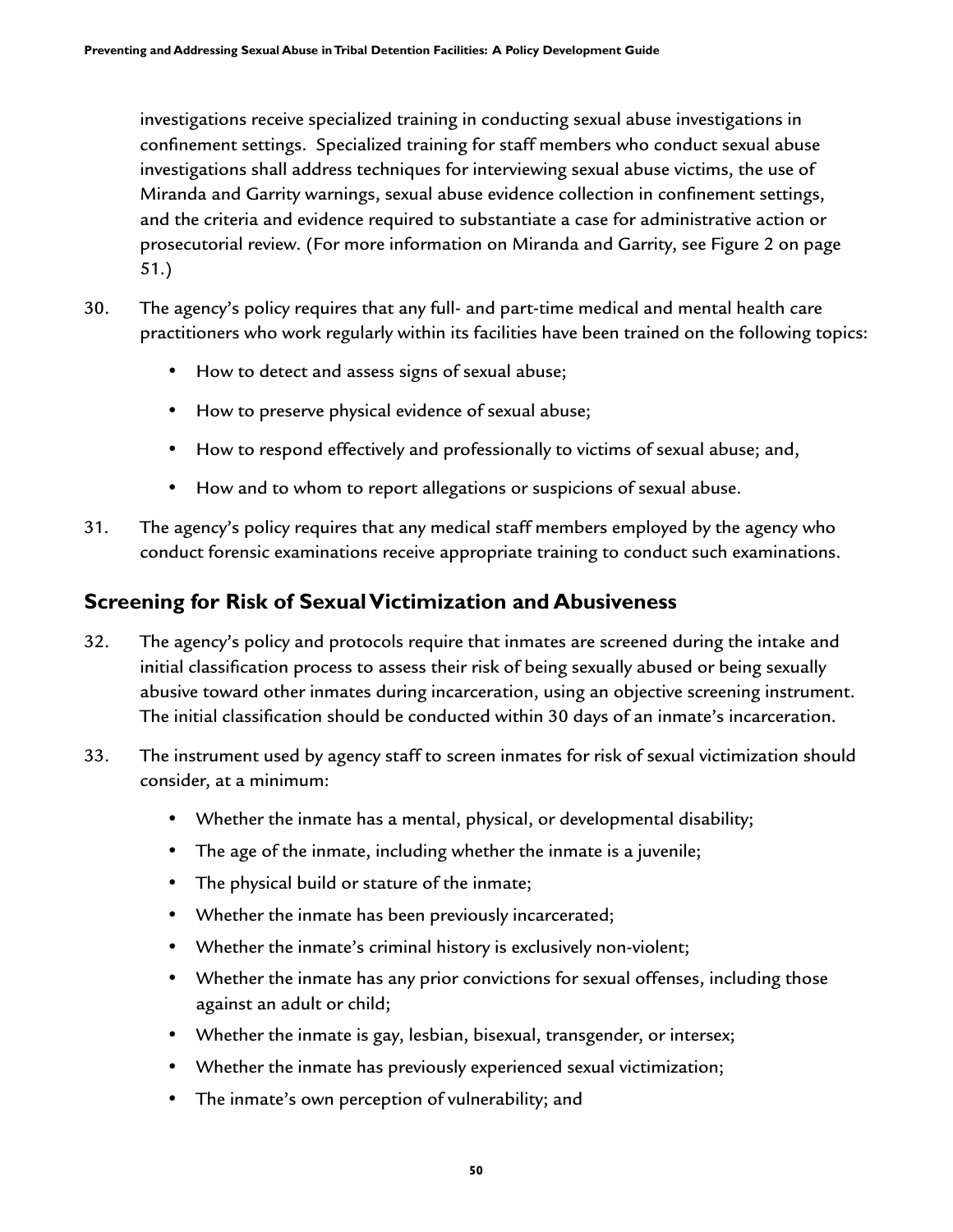# **FIGURE 2**

### *Miranda vs. Garrity:* Understanding Employee Rights and Protections During an Investigation

As one former investigator for a county sheriff's department has recognized, there are two types of employees in a detention setting—those who have BEEN the subject of an investigation and those who WILL BE the subject of an investigation. As jail administrators are well aware, allegations against facility staff are not uncommon. Conducting investigations into staff conduct (or misconduct) can be a complex process, and it is therefore critical to be well informed and familiar with the investigative process before an allegation is made. It is also important to be familiar with the rights and protections afforded by federal law to those who may become the subject of an administrative and/or criminal investigation.

Correctional line staff are often unfamiliar with the investigative process, which can result in undue stress and fear when an investigation is underway. It is important to educate staff members at all levels about how investigations are conducted within the agency, what to expect if they become the subject of an investigation, and what their rights and responsibilities are concerning investigations. Knowing the process helps to dispel misconceptions and fear, and supports better cooperation and communication.

Once it is determined that an investigation is warranted and formally opened, subjects should be notified that they are under investigation. The best practice is to notify subjects in writing.

During questioning by investigators, individuals have certain rights guaranteed by the Indian Civil Rights Act. These include the right to due process of law, and the right to be free from making incriminating statements that can be used to convict the individual in a court of law.

Two significant U.S. Supreme Court decisions interpreted the U.S. Constitution Bill of Rights, Fifth Amendment. The Indian Civil Rights Act extends the same protections to Native Americans:

*Miranda v. Arizona,* 384 U.S. 436 (1966). This case provides a guarantee to the right to counsel, and the right to NOT make incriminating statements without legal

representation. Miranda applies when an investigation involves allegations that can lead to criminal prosecution.

*Garrity v. New Jersey,* 385 U.S. 493 (1967). This case established that an employee cannot be compelled to make an incriminating statement or action that can be used in a criminal prosecution. Under Garrity, employees can be forced to make a statement to investigators under the threat of being fired for failure to make a statement; however, anything that is disclosed in such a statement cannot be used in criminal prosecution. It can be used in an administrative action for violating policy and procedure. An employer does have the right to fire an employee if they refuse to make a statement, or if they knowingly make an untrue statement.

Other rights that are afforded individuals under investigation include:

- Time frames. Most agencies include time frames for completing internal investigations. For agencies with such a time frame, subjects of an investigation have the right to know what that time frame is and to request information if that time frame passes without the completion of the investigation. There are circumstances which give an agency the right to extend the time frame for completing an investigation; however, the subject of such an investigation has the right to know what those circumstances may be.
- Due Process. Subjects of investigations have the right to be heard in their own defense; however, this may differ in form from agency to agency. Some agencies allow for legal representation during an administrative investigation. Further, if employees are under a collective bargaining agreement, this may determine the rights of an employee during investigations and administrative proceedings.
- **Outcome.** Subjects of an investigation have the right to be notified in writing of the findings of the completed investigation. The right to appeal an outcome may vary however, depending on the agency.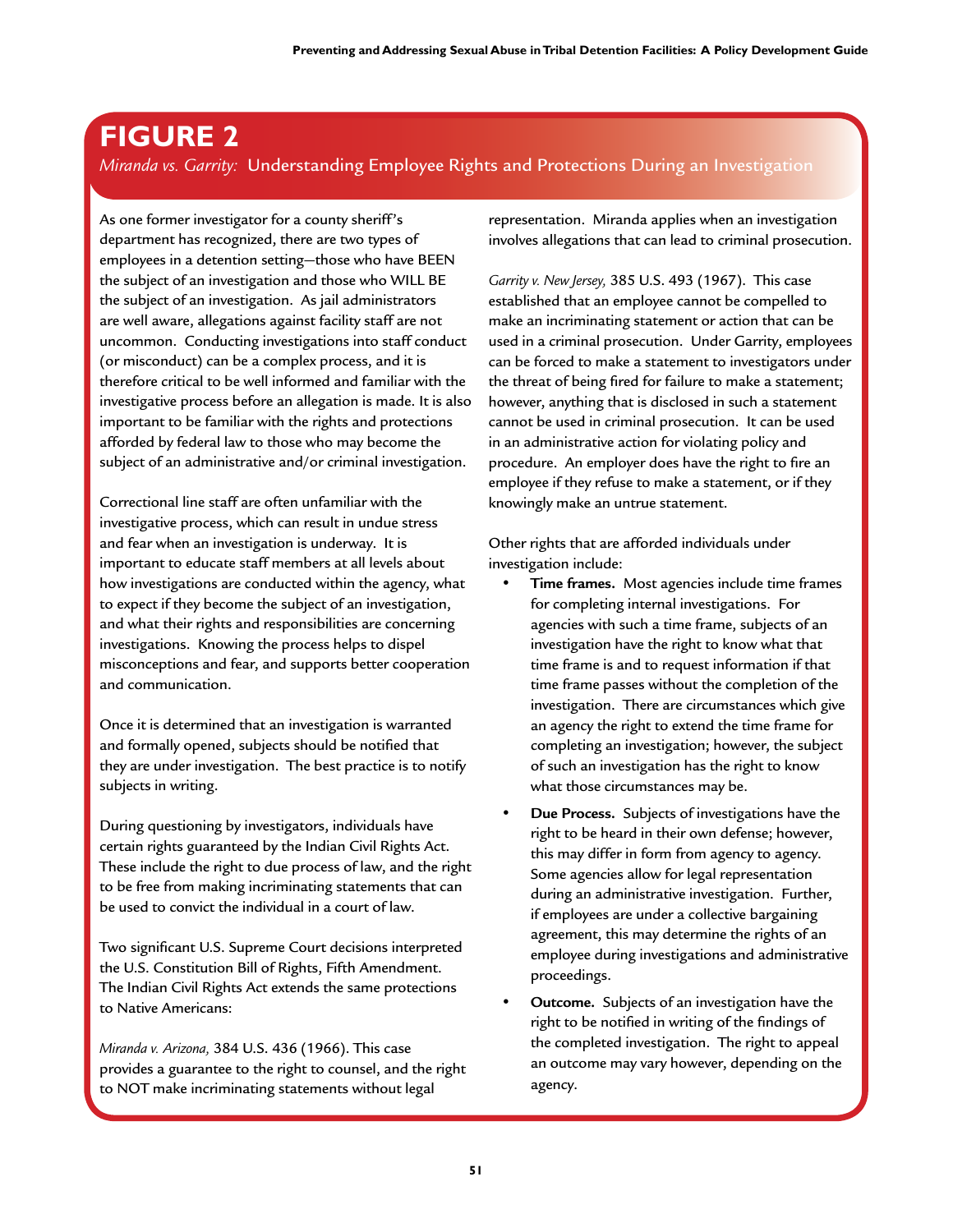- Whether the inmate is being detained solely on civil immigration charges.
- 34. The instrument used by agency staff to screen for risk of sexual abusiveness should consider, at a minimum, prior convictions for violent offenses and history of prior institutional violence or sexual abuse.
- 35. The agency's policy requires that inmates be re-screened as warranted by a referral, request, or following an incident of sexual victimization.
- 36. The agency's policy addresses privacy concerns and restrictions on the dissemination of information obtained from inmates using the sexual victimization and abusiveness screening instruments.
- 37. The agency's policy provides for the use of the screening results to inform pertinent decisions related to housing, bed, work, education, and other program assignments. The goal of such decisions should be to keep separate those inmates with a high risk of victimization from inmates with a high risk of those being sexually abusive. All such decisions should be made on an individualized basis.
- 38. The agency's policy requires that decisions pertaining to the placement, housing, and programming decisions for transgender and intersex inmates be made on a case-by-case basis with the ultimate goal of ensuring an inmate's health and safety, as well as pertinent management and security concerns for the facility.
- 39. The agency's policy and protocols require that placement and programming assignments be reassessed regularly, or at least twice annually, to review any threats to the safety and wellbeing of inmates.
- 40. The agency's protocols reserve the use of protective custody or involuntary segregated housing for inmates at high risk of sexual victimization only after all other available options have been assessed. Segregated housing should only be used as a temporary measure until an alternative means of separation from likely abusers can be arranged. Inmates placed in segregated housing for protective purposes should be allowed continued access to programs, education, and work opportunities to the extent possible.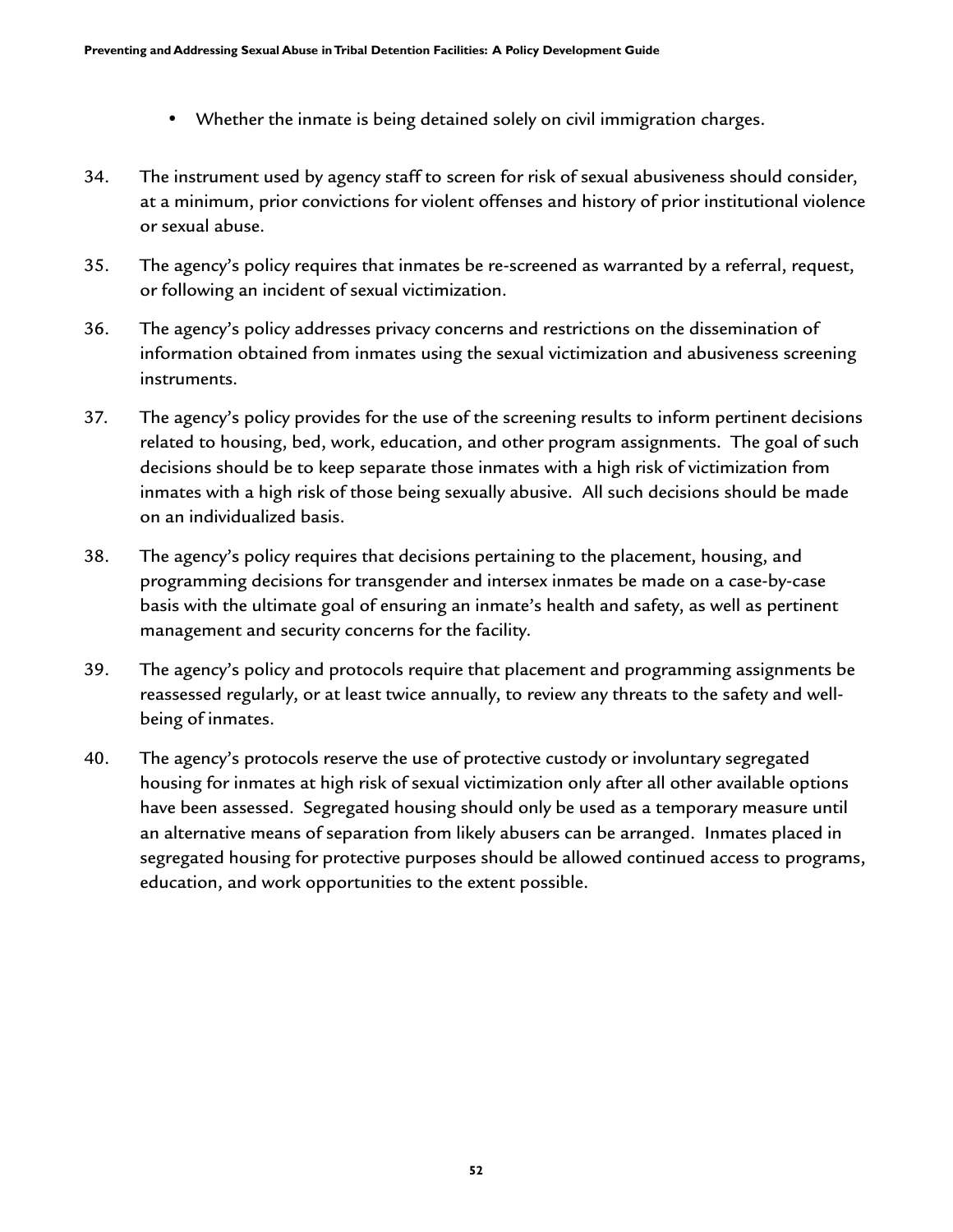# **Reporting**

- 41. The agency's policy provides multiple channels for inmates to privately report sexual abuse, staff sexual misconduct, sexual harassment, retaliation by other inmates or staff for reporting such incidents or suspicions, and staff neglect or violations of responsibilities that may have contributed to an incident of sexual abuse. Among reporting channels made available to inmates, when possible, at least one should be an outside government entity that is not affiliated with the agency or that operates independently from agency leadership and that can receive and immediately forward inmate reports of sexual abuse and harassment to agency officials.
- 42. The agency's policy provides for the acceptance of reports verbally, in writing, anonymously, and from third parties. Policy requires that any verbal reports of sexual abuse, staff sexual harassment, and sexual harassment be promptly documented.
- 43. The agency's policy requires staff to report all known and suspected incidents of sexual abuse, staff sexual misconduct, and sexual harassment of inmates, and provides a method for staff to privately report such incidents.
- 44. The agency's policy addresses the process for inmate submission of grievances, including those for sexual abuse, staff sexual misconduct, and sexual harassment. The agency's policy and protocols specify when and how such grievances should be submitted, provides for extensions of grievance submission deadlines in cases involving extenuating circumstances, outlines the process and timeframe for responding to such grievances, and addresses the process for appealing administrative responses to inmate grievances.
- 45. The agency's policy and protocols authorize inmates who have experienced sexual abuse while incarcerated to access outside victim advocates for emotional support services related to their victimization. The agency makes inmates aware of such resources by providing mailing addresses and telephone numbers, including any available toll-free hotline numbers of tribal, local, state, or national victim advocacy or rape crisis organizations, and the agency enables reasonable communication between inmates and these organizations, as confidentially as possible, consistent with agency security needs. The agency informs inmates, prior to providing access to these resources, of the extent to which such communications will be monitored.
- 46. The agency's policy allows for the receipt of third-party reports of sexual abuse, staff sexual misconduct, and sexual harassment and requires the agency to distribute information publicly on the process for third-party reporting of known or suspected incidents on behalf of an inmate.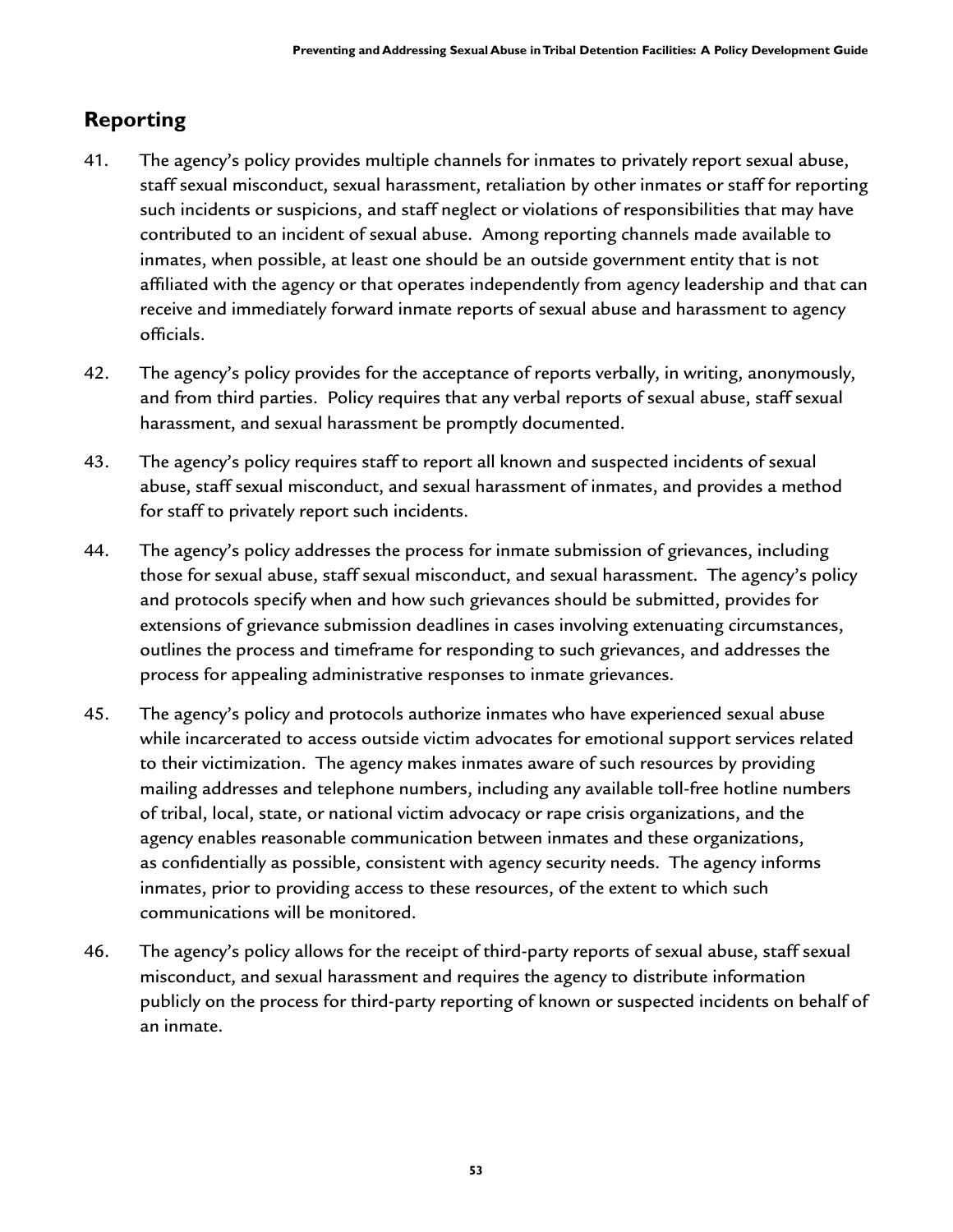## **Official Response Following an Inmate Report**

- 47. The agency's policy mandates that all staff immediately report, in accordance with agency policy, any knowledge, suspicion, or information regarding an incident of sexual abuse; staff sexual misconduct that occurred within an institutional setting; retaliation against inmates or staff who reported such abuse; and any staff neglect or violation of responsibilities that may have contributed to an incident of sexual abuse or retaliation.
- 48. The agency's policy prohibits the sharing or dissemination of information pertaining to a report of sexual abuse, staff sexual misconduct, or sexual harassment to anyone other than those who need to know, as specified in agency policy and/or protocols, to make relevant decisions related to treatment, investigation, or other security and management issues.
- 49. Unless precluded by federal, state, or tribal code, the agency's policy mandates any medical and mental health practitioners who work within the agency to report sexual abuse, staff sexual misconduct, and sexual harassment, and requires medical and mental health practitioners to inform inmates of their responsibility to report at the initiation of services.
- 50. The agency's policy requires agency staff to report any incidents of sexual victimization of an inmate who is under the age of 18 or who is considered a vulnerable adult under a state, local, or tribal vulnerable persons statute to the designated state or local services agency under applicable mandatory reporting requirements, in accordance with state law and/or tribal code.
- 51. The agency's policy requires that all allegations of sexual abuse, staff sexual misconduct, and sexual harassment, including third-party and anonymous reports, be reported to the facility's designated investigators.
- 52. The agency's policy mandates that an allegation that an inmate was sexually abused while confined in another facility must be reported in writing to the facility or agency where the alleged abuse occurred, and the policy outlines the process for such notifications.
- 53. The agency's policy and protocols provide clear instructions for agency staff on first responder duties following an incident of sexual abuse, including such duties as:
	- Separating the alleged victim and abuser;
	- Sealing and preserving any crime scene; and,
	- Requesting the victim not to take any actions that could destroy physical evidence, including washing, brushing teeth, changing clothes, urinating or defecating, smoking, drinking, or eating.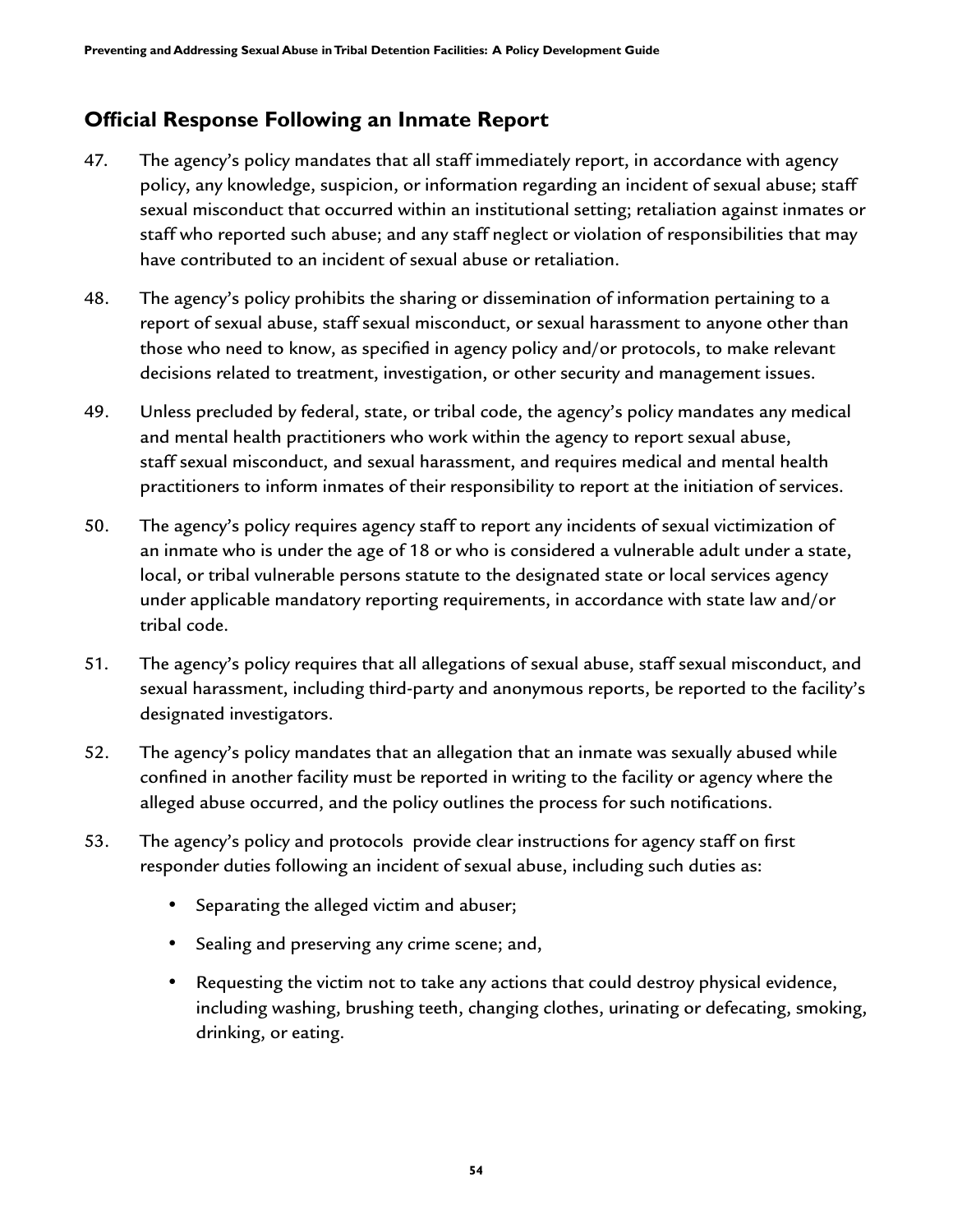54. The agency's policy and protocols addresses measures that will be taken to protect inmates and staff who report sexual abuse, staff sexual misconduct, or sexual harassment, from retaliation by other inmates or staff. The agency's policy strictly prohibits retaliation by staff and inmates against those who report abuse.

### **Investigations**

- 55. The agency's policy requires that all allegations of sexual abuse, staff sexual misconduct, and sexual harassment be investigated promptly, thoroughly, and objectively, using investigators who have received specialized training in sexual abuse investigations.
- 56. Agencies that conduct investigations into allegations of sexual abuse, using designated agency staff investigators, establish protocols for carrying out sexual abuse investigations. These protocols should include information on how to gather and preserve direct and circumstantial evidence; interview alleged victims, suspected perpetrators, and witnesses; and review prior complaints and reports of sexual abuse involving the suspected perpetrator.
- 57. The agency's policy and protocols address the separate processes for conducting administrative and criminal investigations, including mandatory qualifications for investigators to conduct administrative vs. criminal investigations, legal requirements related to investigative interviews (i.e., Miranda and Garrity), standard of proof requirements for administrative vs. criminal investigations, documentation requirements for administrative vs. criminal investigations, and the process for conducting dual-track investigations (administrative and criminal). (For more information on Miranda and Garrity, see Figure 1 in this section.)
- 58. The agency's policy mandates that all substantiated allegations of conduct that appear to be criminal must be referred for prosecution.
- 59. The agency's policy addresses the retention of all records pertaining to an alleged abuser who is incarcerated or employed by the agency.
- 60. When outside agencies conduct investigations into allegations of sexual abuse, staff sexual misconduct, or sexual harassment that occur within an agency or facility, the agency's policy mandates that agency staff will cooperate fully with outside investigators.
- 61. The agency's policy requires that, following an investigation into an inmate's allegations of sexual abuse, agency staff inform the inmate as to the outcome and determination of the investigation.
- 62. The agency's policy requires that, following an inmate's allegation of staff sexual misconduct, the inmate be informed as to the changes in the posting, placement, employment status, or criminal status of the staff person alleged to have committed sexual abuse within the agency, unless the allegation is found to be unfounded.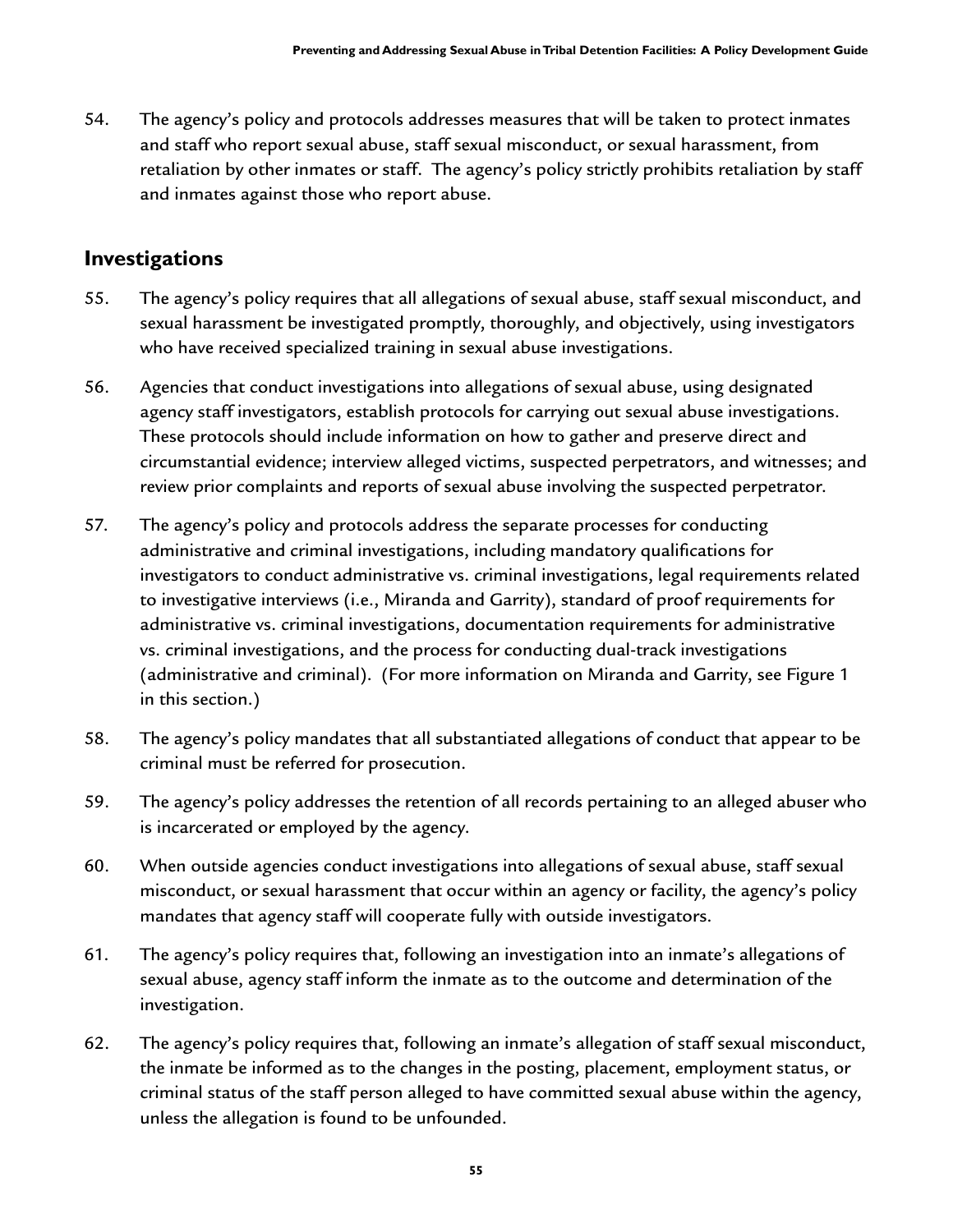# **Discipline**

- 63. The agency's policy identifies the disciplinary sanctions up to and including termination for staff members who violate agency sexual abuse, staff sexual misconduct, and sexual harassment policies. Termination should be the presumptive disciplinary sanction for staff who have engaged in sexual touching of inmates.
- 64. The agency's policy requires that all terminations for violations of agency sexual abuse, staff sexual misconduct, or sexual harassment policies, or resignations by staff who would have been terminated if not for their resignation, be reported to law enforcement agencies (unless such activity was not criminal in nature) and to any relevant licensing bodies.
- 65. The agency's policy identifies the disciplinary sanctions for inmate-on-inmate abuse, following an administrative finding that an inmate engaged in sexual abuse or a criminal finding of guilt for inmate-on-inmate sexual abuse, in accordance with the agency's formal disciplinary process. Disciplinary measures for inmate sexual contact with staff should only be invoked upon a finding that the staff member did not consent to such contact.

### **Medical and Mental Care**

- 66. The agency's policy requires staff to inquire about prior sexual victimization and abusiveness with inmates during the intake and classification process.
- 67. The agency's policy requires that, following any inmate disclosure of prior sexual victimization during the intake or classification process (whether it occurred within an institutional setting or within the community), staff offer the disclosing inmate a follow-up reception with a medical or mental health practitioner within 14 days of the disclosure.
- 68. The agency's policy requires that information related to sexual victimization or abusiveness that occurred within an institutional setting be strictly limited to medical and mental health practitioners and other designated staff in accordance with federal and state (in P.L. 280 jurisdictions) law and tribal codes, to inform treatment plans, and security and management decisions such as housing, bed, work, education, and program assignments.
- 69. The agency's policy requires that inmate victims of sexual abuse receive timely, unimpeded access to emergency medical treatment and crisis intervention services, the nature and scope of which are determined by medical and mental health practitioners according to their professional judgment, and that treatment services will be provided to victims at no cost to them.
- 70. The agency's policy requires that, if no qualified medical or mental health practitioners are on duty, security staff first responders take preliminary steps to protect a victim following a report of recent abuse and to notify the appropriate medical and mental health practitioners.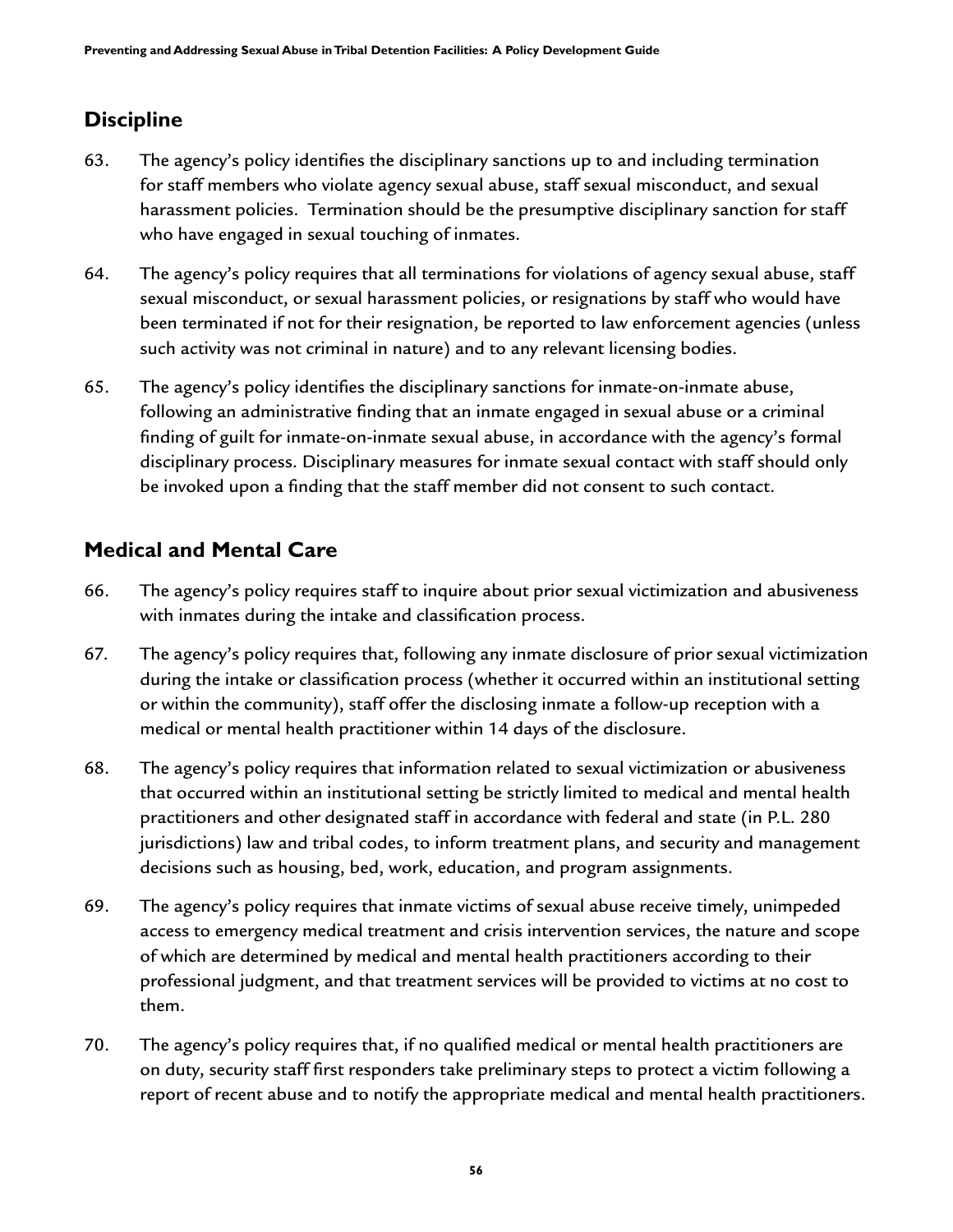- 71. The agency's policy requires that inmates who are victims of sexual abuse while incarcerated are provided timely information about, and access to, all pregnancy-related medical services that are lawful in the community, as well as any sexually transmitted infections prophylaxis, where appropriate.
- 72. The agency's policy requires that medical and mental health evaluation and treatment are provided on an ongoing basis to inmates who have been victimized by sexual abuse during the present term of incarceration including, when necessary, referrals for continued care following the inmate's transfer to—or placement in—other facilities, or following their release from custody.
- 73. The agency's policy requires that a mental health evaluation be conducted with any known inmate abuser within 60 days of learning of such abuse history and provide treatment when deemed appropriate by qualified mental health practitioners.
- 74. The agency's policy requires that inmate victims of sexually abusive vaginal penetration during their incarceration are offered pregnancy tests and, if pregnancy results, timely information about and access to all pregnancy-related medical services that are lawful in the community.

# **Data Collection and Review**

- 75. The agency's policy requires for the collection of data on every allegation of sexual abuse at facilities under its control using a standardized instrument and set of definitions.
- 76. The agency's policy requires the aggregation of incident-based sexual abuse data on a regular basis, or at least annually.
- 77. The agency's policy requires that the incident-based data collected must include, at a minimum, the data necessary to answer questions from the most recent version of the Survey of Sexual Violence conducted by the U.S. Department of Justice's Bureau of Justice Statistics.
- 78. The agency's policy requires that incident-based and aggregated data will be obtained from every private facility with which it contracts for the confinement of its inmates.
- 79. The agency's policy requires the review of data collected and aggregated in order to assess and improve the effectiveness of its sexual abuse prevention, detection, response policies, practices, and training, including: identifying problem areas; taking corrective action on an ongoing basis; and preparing an annual report of its finding and corrective actions for each facility and the agency as a whole.
- 80. The agency's policy requires that sexual abuse data is maintained for at least 10 years after the date of its initial collection, unless federal, state (in P.L. 280 states), or tribal code requires otherwise.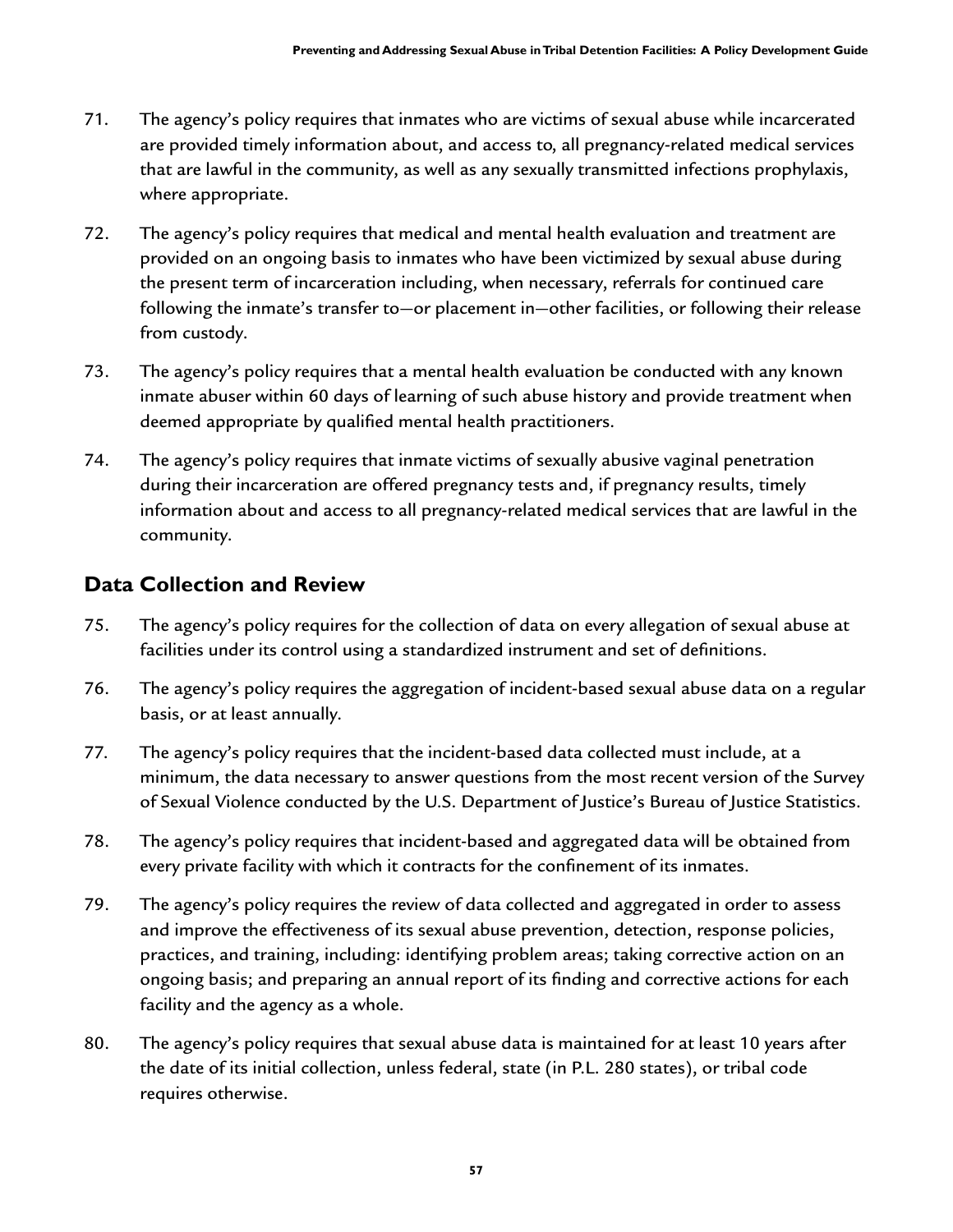# **References**

- Amnesty International USA. (2007). Maze of injustice: *The failure to protect indigenous women from sexual violence in the USA*. New York, NY: Amnesty International.
- Beck, A. J., Harrison, P. M, Berzofsky, M., Caspar, R., & Krebs, C. (2010). *Sexual victimization in prisons and jails reported by inmates*, 2008—09. (NCJ 231169). Washington, DC: U.S. Department of Justice, Office of Justice Programs, Bureau of Justice Statistics.
- Centers for Disease Control. (2008, October). New estimates of U.S. HIV prevalence, 2006. CDC HIV/AIDS Facts. Retrieved November 10, 2008, from www.cdc.gov/hiv/topics/surveillance/ resources/factsheets/pdf/prevalence.pdf
- Donaldson, S. (1993). *A million jockers, punks, and queens, stop prisoner rape: Sex among male prisoners and its implications for concepts of sexual orientation*, Retrieved December 8, 2008, from www. justdetention.org/en/docs/doc\_01\_lecture.aspx
- Dumond, R. W. (2000). Inmate sexual assault: The plague that persists. *The Prison Journal*, 80(4), 407—414.
- Dumond, R. W. (2003). Confronting America's most ignored crime problem: The Prison Rape Elimination Act of 2003. *The Journal of the American Academy of Psychiatry and the Law*, 31(3), 354—360.
- Fishman, J. F. (1934). *Sex in prison: Revealing sex conditions in American prisons*. New York: National Library Press.
- Hammett, T. M., Harmon, P., & Rhodes, W. (2002). The burden of infectious disease among inmates and releasees from correctional facilities. In *The health status of soon-to-be-released inmates: A report to Congress, Vol. 2* (pp. 13—37). Chicago, IL: National Commission on Correctional Health Care. Retrieved March 13, 2008, from http://www.ncchc.org/pubs/ pubs\_stbr.vol2.html
- Harlow, C. W. (1999). Prior abuse reported by inmates and probationers. *Bureau of Justice Statistics: Selected findings*. Washington, DC: U.S. Department of Justice, Office of Justice Programs, Bureau of Justice Statistics.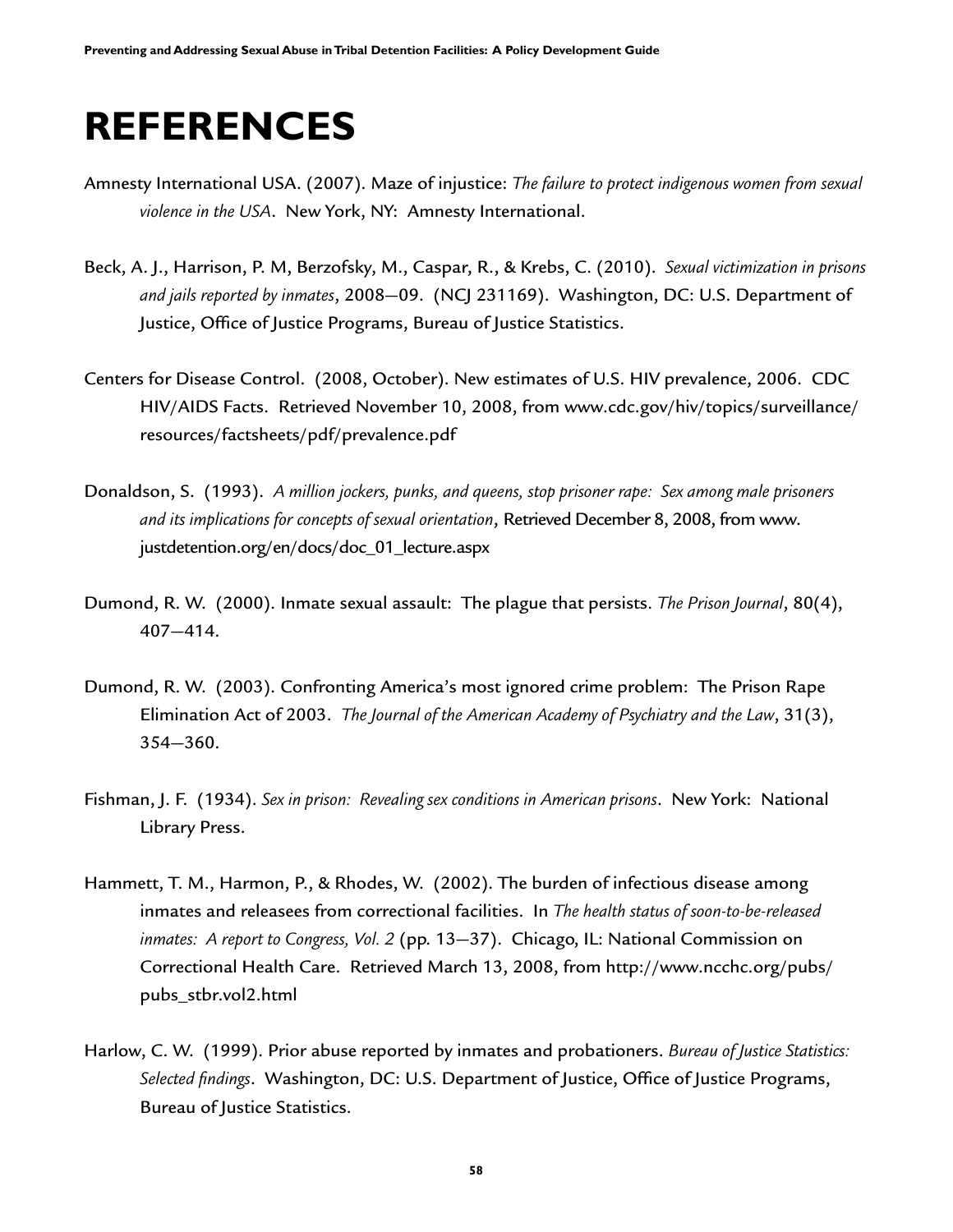- Hensley, C., Koscheski, M., & Tewksbury, R. (2005). Examining the characteristics of male sexual assault targets in a southern maximum-security prison. *Journal of Interpersonal Violence, 20*(6): 667—679.
- Hensley, C., Tewksbury, R., & Castle, T. (2003). Characteristics of prison sexual assault targets in male Oklahoma correctional facilities. *Journal of Interpersonal Violence, 18*(6): 595—606.
- Human Rights Watch. (1996). *All too familiar: Sexual abuse of women in U.S. state prisons*. New York, NY: Human Rights Watch. Retrieved October 5, 2007, from www.hrw.org/legacy/reports/1996/ Us1.htm
- Kirkham, G. L. (1971). Homosexuality in prison. In J.M. Henslin (ed.), *Studies in the sociology of sex*. New York, NY: Appleton-Century-Crofts.
- Lockwood, D. (1980). *Prison sexual violence*. New York, NY: Elsevier Press.
- Malcoe, L. M., & Duran, B. M. (2004). *Intimate partner violence and injury in the lives of low-income Native American women.* (NCJ 199703). Washington, DC: National Institute on Drug Abuse.
- Maruschak, L. M. (2006). *Medical problems of jail inmates.* Bureau of Justice Statistics Special Report. (NCJ 210696). Washington, DC: U.S. Department of Justice, Office of Justice Programs, Bureau of Justice Statistics.
- Minton, T. D. (2011). *Jails in Indian Country,* 2009. Bureau of Justice Statistics Bulletin. (NCJ 232223). Washington, DC: U.S. Department of Justice, Office of Justice Programs, Bureau of Justice Statistics.
- National Prison Rape Elimination Commission (2009, June). *National Prison Rape Elimination Commission Report*. Washington, DC: National Prison Rape Elimination Commission.
- Perry, S. W. (2004). *American Indians and crime: A BJS statistical profile, 1992–2002.* (NCJ 203097). Washington, DC: U.S. Department of Justice, Office of Justice Programs, Bureau of Justice Statistics.
- The Prison Rape Elimination Act (PREA) of 2003 [P.L.108-79 § 2.7] September 4, 2003.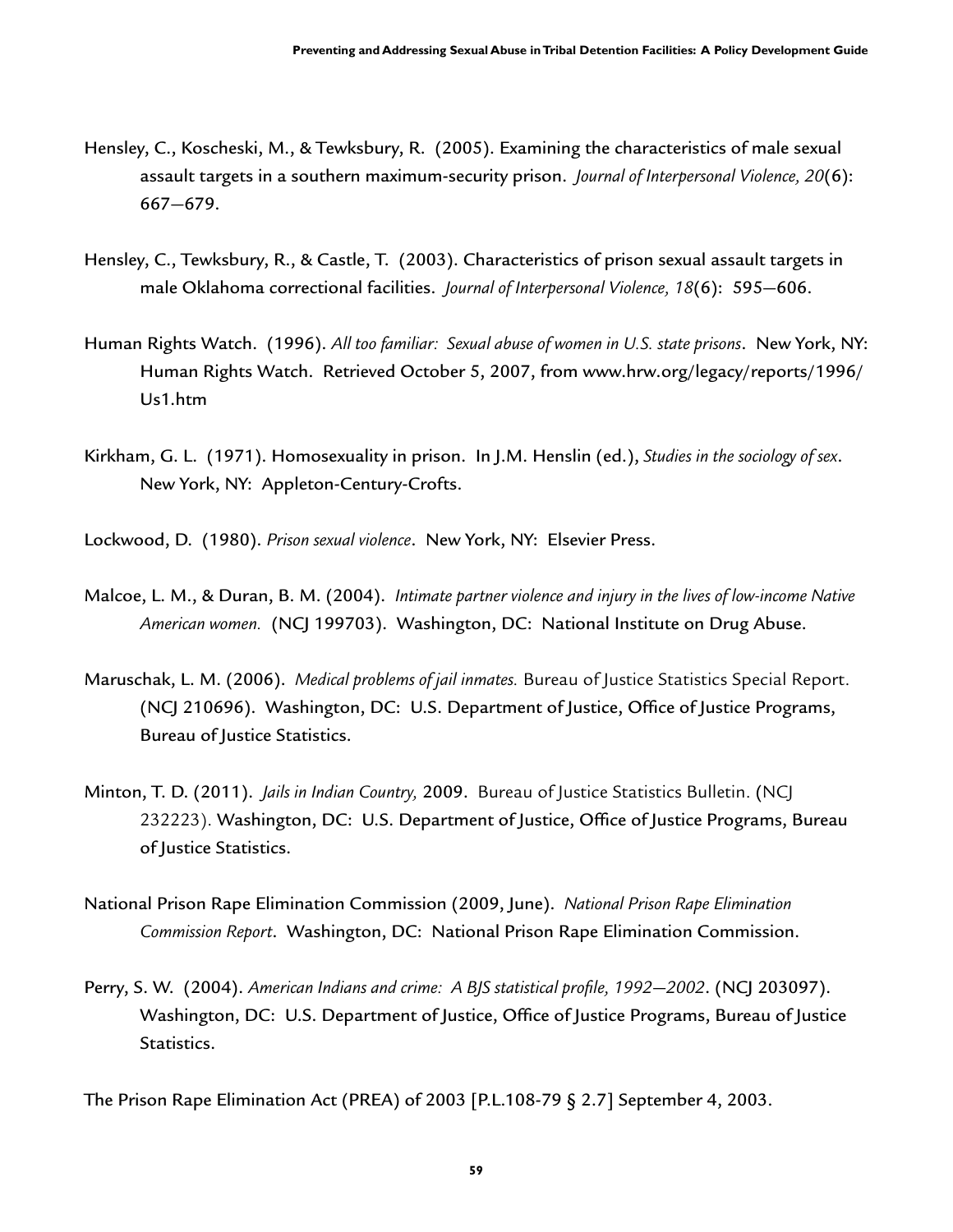- Sennott, C. M. (1994, May 17). Poll finds wide concern about prison rape: Most favor condoms for inmates. *The Boston Globe*. Retrieved from NewsBank database.
- Smith, B. V. (2007, July 13—18). *Legal liability for sexual abuse of persons in custody: Civil and administrative*. Presented at the NIC/WCL Training on "Responding to inmate on inmate sexual violence." Retrieved on December 8, 2008, from www.wcl.american.edu/nic/ conference\_july\_08\_inmate/modules/16\_legal\_liability.pdf?rd=1
- Smith, B. V., & Yarussi, J. M. (2007). *Breaking the code of silence: Correctional officers' handbook on identifying and addressing sexual misconduct*. Washington, DC: American University/Washington College of Law. Retrieved May 25, 2007, from www.wcl.american.edu/nic/for\_correctional\_ employees/breaking\_the\_code\_of\_silence\_correctional\_officers\_handbook.pdf?rd=1
- Sykes, G. M. (1958). *The society of captives: A study of a maximum security prison*. Princeton, N.J.: Princeton University Press.
- U. S. Bureau of the Census. (2010). State and county quick facts. Washington, DC: U.S. Bureau of the Census.
- U. S. Department of the Interior, Office of Inspector General (USDOI/OIG). (2004). N*either safe nor secure: An assessment of Indian detention facilities*. (Report No. 2004-I-0056). Washington, DC: USDOI/OIG.
- U. S. Department of Justice (USDOJ), Office of US Attorney Timothy Q. Purdon. (September 29, 2010). Former BIA corrections officer sentenced for sexual abuse of a ward. Retrieved on November 11, 2010 from www.usdoj.gov/usao/nd/pressreleases/2010/07-19-2010-Elk%20 Plea.pdf
- U. S. Department of Justice. (February 3, 2011). National standards to prevent, detect, and respond to prison rape: Notice of proposed rulemaking. 28 CFR Part 115 [Docket No. OAG-131; AG Order No. 3244-2011].
- Wooden, W., & Parker, J. (1982). *Men behind bars: Sexual exploitation in prison*. New York, NY: Plenum Press.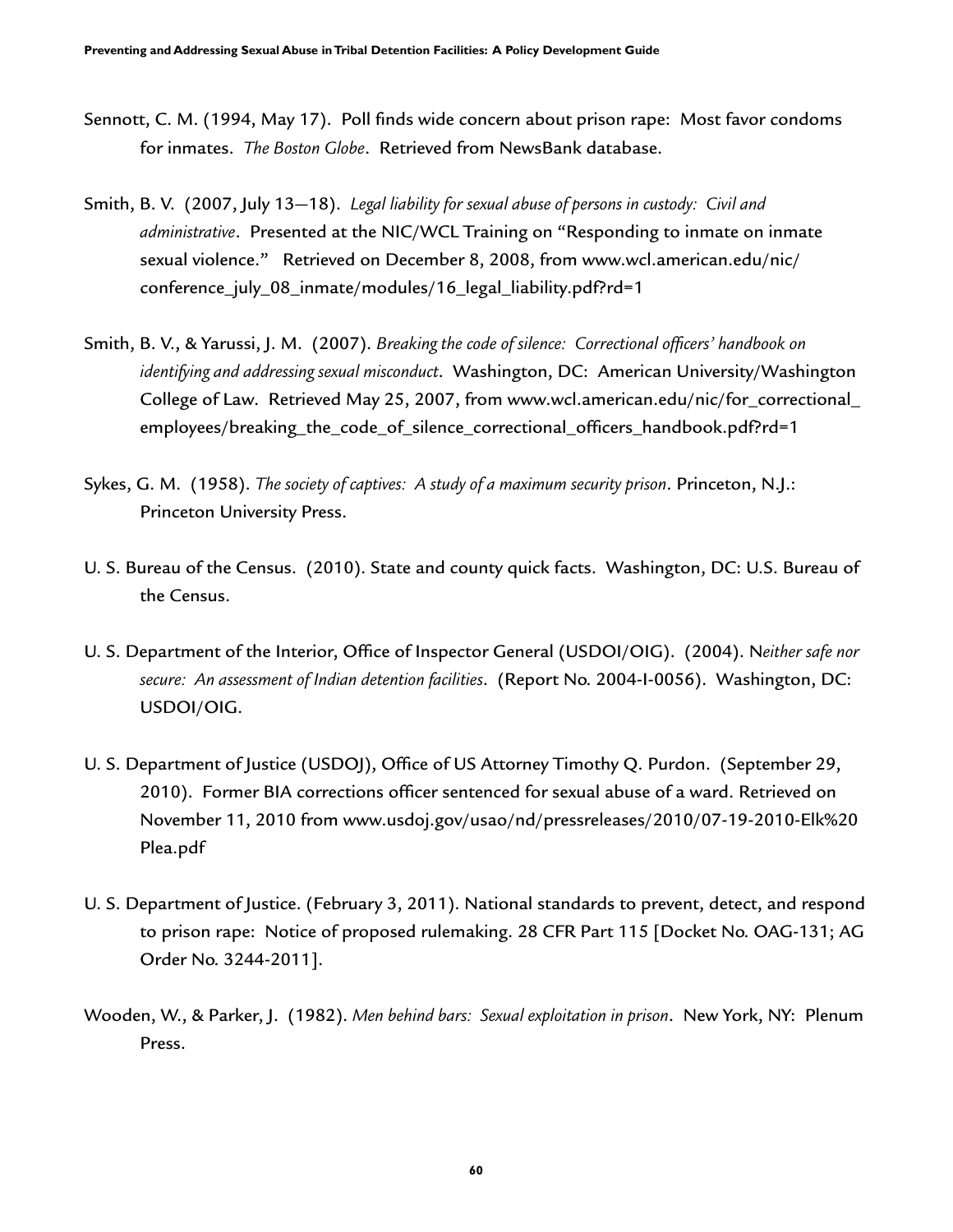# **prison rape elimination act**

**Full Text Of The Law**

#### 117 STAT. 972 PUBLIC LAW 108-79-SEPT. 4, 2003

Sept. 4, 2003 [So 1435] Prison Rape Elimination Act of 2003.

Public Law 108-79

108th Congress An Act

To provide for the analysis of the incidence and effects of prison rape in Federal, State, and local institutions and to provide information, resources,• recommendations, and funding to protect individuals from prison rape.

Be it enacted by the Senate and House of Representatives of the United States of America in Congress assembled,

SECTION l. SHORT TITLE; TABLE OF CONTENTS.

(a) SHORT TITLE.-This Act may be cited as the "Prison Rape Elimination Act of 2003".

(b) TABLE OF CONTENTS.-The table of contents of this Act is as follows:

Sec. 1. Short title; table of contents.

Sec. 2. Findings.

Sec. 3. Purposes.

Sec. 4. National prison rape statistics, data, and research.

Sec. 5. Prison rape prevention and prosecution.

Sec. 6. Grants to protect inmates and safeguard communities.

Sec. 7. National Prison Rape Reduction Commission.

Sec. 8. Adoption and effect of national standards.

Sec. 9. Requirement that accreditation organizations adopt accreditation standards.

Sec. 10. Definitions.

SEC. 2. FINDINGS.

Congress makes the following findings:

(1) 2,100,146 persons were incarcerated in the United States at the end of 2001: 1,324,465 in Federal and State prisons and 631,240 in county and local jails. In 1999, there were more than 10,000,000 separate admissions to and

discharges from prisons and jails.

(2) Insufficient research has been conducted and insufficient data reported on the extent of prison rape. However, experts have conservatively estimated that at least 13 percent of the inmates in the United States have been sexually assaulted in prison. Many inmates have suffered repeated assaults. Under this estimate, nearly 200,000 inmates now incarcerated have been or will be the victims of prison rape. The total number of inmates who have been sexually assaulted in the past 20 years likely exceeds 1,000,000.

(3) Inmates with mental illness are at increased risk of sexual victimization. America's jails and prisons house more mentally ill individuals than all of the Nation's psychiatric hospitals combined. As many as 16 percent of inmates in State prisons and jails, and 7 percent of Federal inmates, suffer from mental illness.

( 4) Young first-time offenders are at increased risk of sexual victimization. Juveniles are 5 times more likely to be sexually assaulted in adult rather than juvenile facilities -often within the first 48 hours of incarceration.

(5) Most prison staff are not adequately trained or prepared to prevent, report, or treat inmate sexual assaults.

(6) Prison rape often goes unreported, and inmate victims often receive inadequate treatment for the severe physical and psychological effects of sexual assault -if they receive treatment at all.

(7) HIV and AIDS are major public health problems within America's correctional facilities. In 2000, 25,088 inmates in Federal and State prisons were known to be infected with HIV/AIDS. In 2000, HIV/AIDS accounted for more than 6 percent of all deaths in Federal and State prisons. Infection rates for other sexually transmitted diseases, tuberculosis, and hepatitis B and C are also far greater for prisoners than for the American population as a whole. Prison rape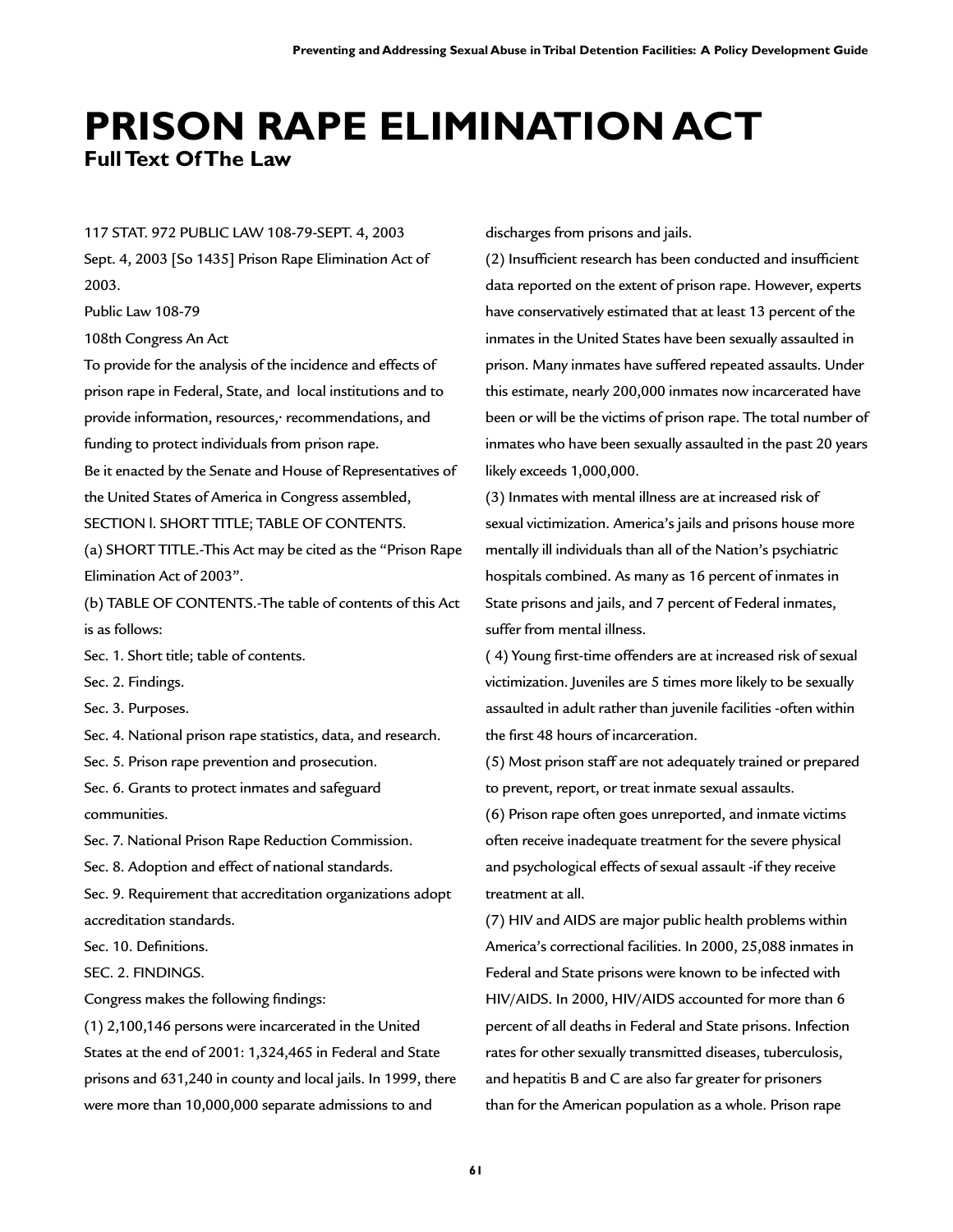undermines the public health by contributing to the spread of these diseases, and often giving a potential death sentence to its victims.

(8) Prison rape endangers the public safety by making brutalized inmates more likely to commit crimes when they are released -as 600,000 inmates are each year.

(9) The frequently interracial character of prison sexual assaults significantly exacerbates interracial' tensions, both within prison and, upon release of perpetrators and victims from prison, in the community at large.

(10) Prison rape increases the level of homicides and other violence against inmates and staff, and the risk of insurrections and riots.

(11) Victims of prison rape suffer severe physical and psychological effects that hinder their ability to integrate into the community and maintain stable employment upon their release from prison. They are thus more likely to become homeless and/or require government assistance.

(12) Members of the public and government officials are largely unaware of the epidemic character of prison rape and the day-to-day horror experienced by victimized inmates. (13) The high incidence of sexual assault within prisons involves actual and potential violations of the United States Constitution. In Farmer v. Brennan, 511U.S. 825 (1994), the Supreme Court ruled that deliberate indifference to the substantial risk of sexual assault violates prisoner s' rights under the Cruel and Unusual Punishments Clause of the Eighth Amendment. The Eighth Amendment rights of State and local prisoners are protected through the Due Process Clause of the Fourteenth Amendment. Pursuant to the power of Congress under Section Five of the Fourteenth Amendment, Congress may take action to enforce those rights in States where officials have demonstrated such indifference. States that do not take basic steps to abate prison rape by adopting standards that do not generate significant additional expenditures demonstrate such indifference. Therefore, such States are not entitled to the same level of Federal benefits as other States.

(14) The high incidence of prison rape undermines the effectiveness and efficiency of United States Government expenditures through grant programs such as those dealing with health care; mental health care; disease prevention; crime prevention, investigat ion, and prosecution; prison construction, maintenance, and operation; race relations; poverty; unemployment and homelessness. The effectiveness and efficiency of these federally funded grant programs are compromised by the failure of State officials to adopt policies and procedures that reduce the incidence of prison rape in that the high incidence of prison rape: -

(A) increases the costs incurred by Federal, State, and local jurisdictions to administer their prison systems; (B) increases the levels of violence, directed at inmates and at staff, within prisons;

(C) increases health care expenditures, both inside and outside of prison systems, and reduces the effectiveness of disease prevention programs by substantially increasing the incidence and spread of HIV, AIDS, tuberculosis, hepatitis B and C, and other diseases;

(D) increases mental health care expenditures, both inside and outside of prison systems, by substantially increasing the rate of post -traumatic stress disorder, depression, suicide, and the exacerbation of existing mental illnesses among current and former inmates; (E) increases the risks of recidivism, civil strife, and

violent crime by individuals who have been brutalized by prison rape; and

(F) increases the level of interracial tensions and strife within prisons and, upon release of perpetrators and vic tims, in the community at large.

(15) The high incidence of prison rape has a significant effect on interstate. commerce because it increases substantially - (A) the costs incurred by Federal, State, and local jurisdictions to administer their prison systems; (B) the incidence and spread of HIV, AIDS, tuber culosis, hepatitis B and C, and other diseases, contributing to increased health and medical expenditures throughout the

Nation;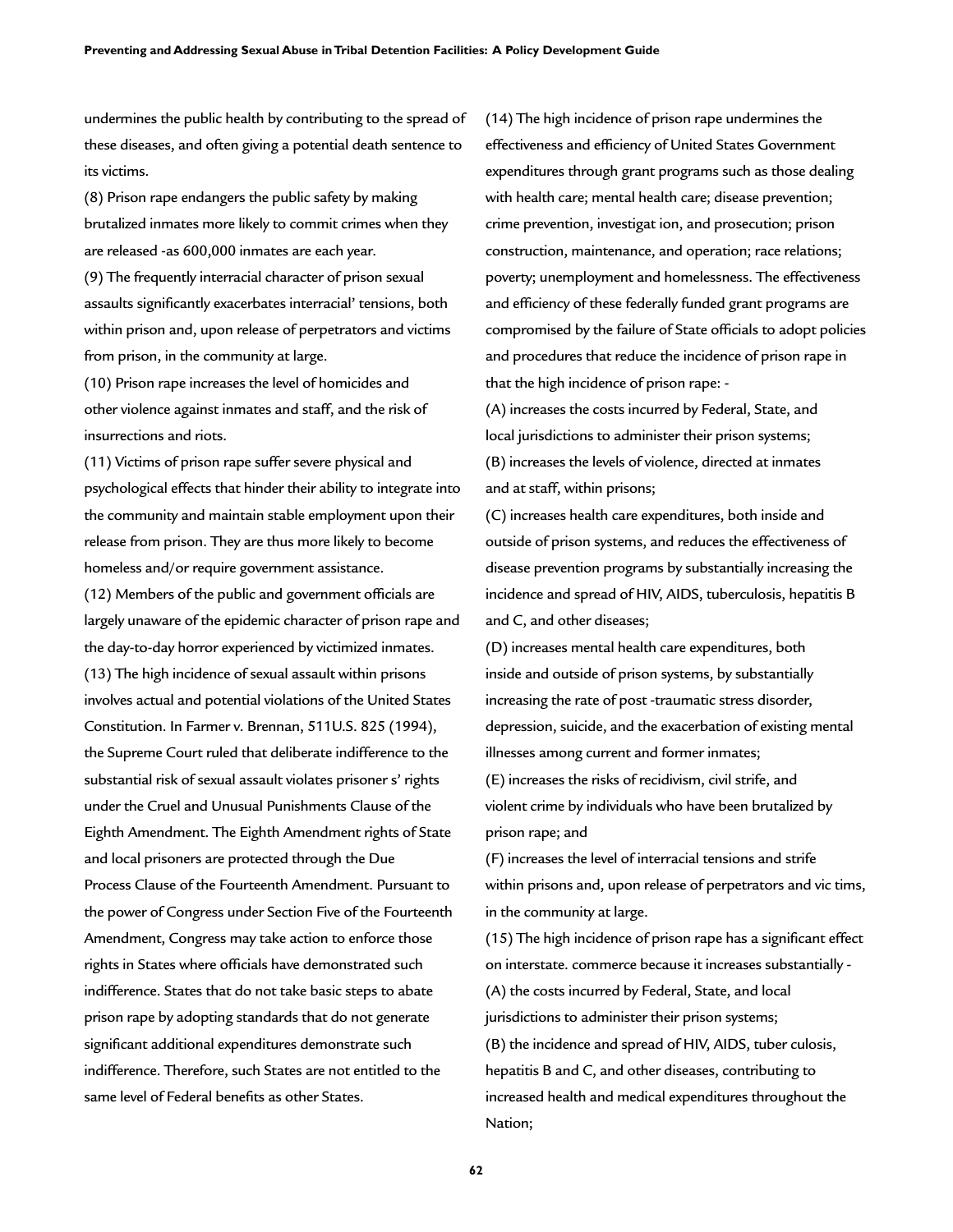(C) the rate of post-traumatic stress disorder, depression, suicide, and the exacerbation of existing mental illnesses among current and former inmates, contributing to increased health and medical expenditures throughout the Nation; and (D) the risk of recidivism, civil strife, and violent crime by individuals who have been brutalized by prison rape.

SEC. 3. PURPOSES.

The purposes of this Act are to -

(1) establish a zero -tolerance standard for the incidence of prison rape in prisons in the United States;

(2) make the prevention of prison rape a top priority in each prison system;

(3) develop and implement national standards for the detection, prevention, reduction, and punishment of prison rape;

(4) increase the available data and information on the incidence of prison rape, consequently improving the management and administration of correctional facilities;

(5) standardize the definitions used for collecting data on the incidence of prison rape;

(6) increase the accountability of prison officials who f ail to detect, prevent, reduce, and punish prison rape;

(7) protect the Eighth Amendment rights of Federal, State, and local prisoners;

(8) increase the efficiency and effectiveness of Federal expenditures through grant programs such as those dealing with health care; mental health care; disease prevention; crime prevention, investigation, and prosecution; prison construction, maintenance, and operation; race relations; poverty; unemployment; and homelessness; and .

(9) reduce the costs that prison rape imposes on interstate commerce.

SEC. 4.

ANNUAL COMPREHENSIVE STATISTICAL REVIEW- . (1) IN GENERAL-The Bureau of Justice Statistics of the Department of Justice (in this section referred to as the "Bureau") shall carry out, for each calendar year, a comprehensive statistical review and analysis of the incidence and effects of prison rape. The statistical review and analysis shall include, but not be limited to the identification of the common characteristics of

(A) both victims and perpetrators of prison rape; and (B) prisons and prison systems with a high incidence of prison rape

(2) CONSIDERATIONS -In carrying out paragraph (1), the Bureau shall consider

(A) how rape should be defined for the purposes of the statistical review and analysis;

(B) how the Bureau should collect information about staff -on-inmate sexual assault;

(C) how the Bureau should collect information beyond inmate self -reports of prison rape;

(D) how the Bureau should adjust the data in order to account for differences among prisons as required by subsection (c)(3);

 $(E)$  the categorization of prisons as required by sub section(c) (4) and

(F) whether a preliminary study of prison rape should be conducted to inform the methodology of the comprehensive statistical review.

(3) SOLICITATION OF VIEWS-The Bureau of Justice Statistics shall solicit views from representatives of the following:State departments of correction; county and municipal jails; juvenile correctional facilities; former inmates; victim advocates; researchers; and other experts in the area of sexual assault.

(4) SAMPLING TECHNIQUES-The review and analysis under paragraph (1) shall be based on a random sample, or other scientifically appropriate sample, of not less than 10 percent of all Federal, State, and county prisons, and a representative sample of municipal prisons. The selection shall include at least one prison from each State. The selection of facilities for sampling shall be made at the latest practicable date prior to conducting the surveys and shall not be disclosed to any facility or prison system official prior to the time period studied in the survey. Selection of a facility for sampling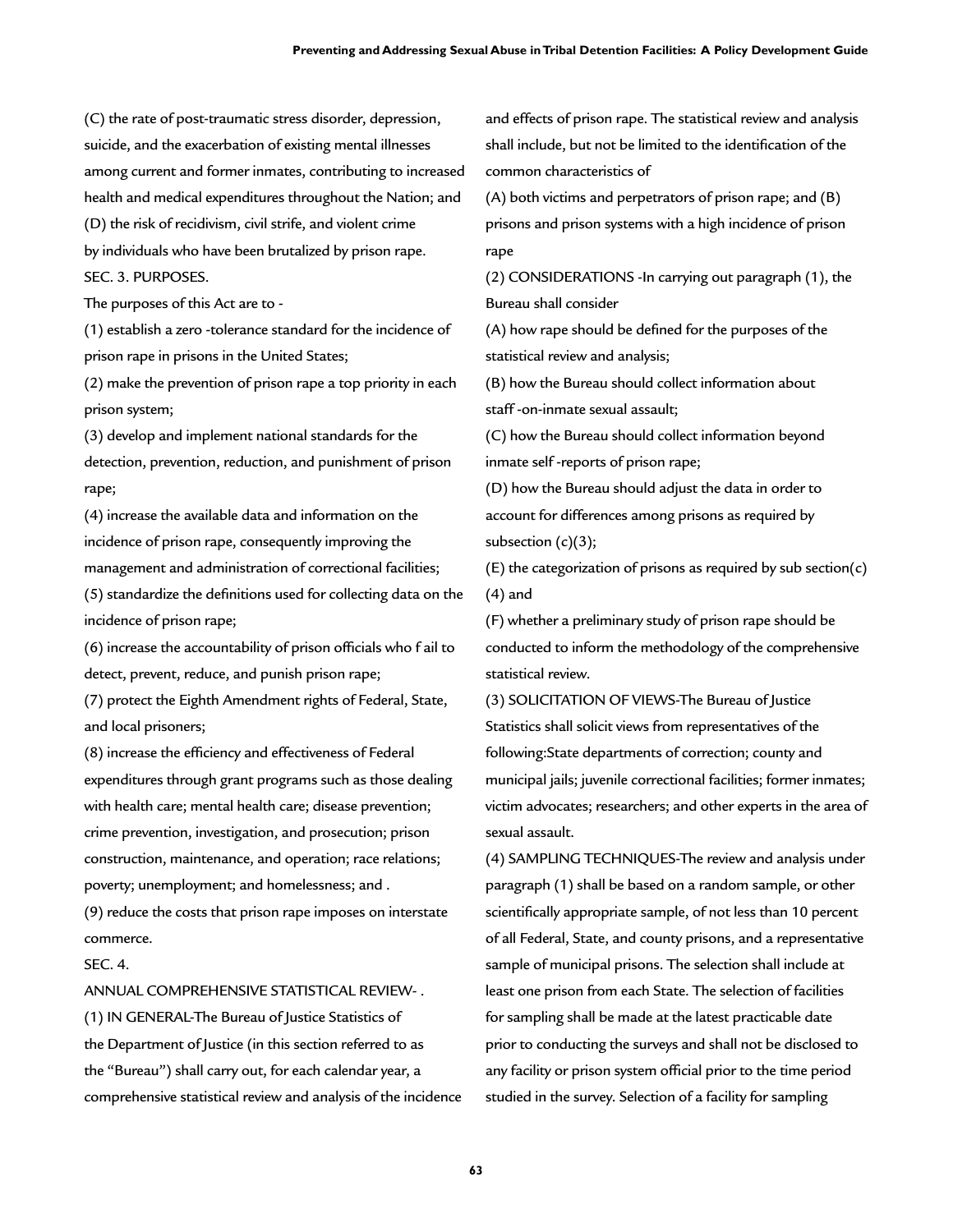during any year and shall not preclude its selection for sampling in any subsequent surveys.

(5) SURVEYS-In carrying out the review and analysis underparagraph (1), the Bureau shall, in addition to such other methods as the Bureau considers appropriate, use surveys and other statistical studies of current and former inmates from a sample of Federal, State, county, and municipal prisons. The Bureau shall ensure the confidentiality of each survey participant.

(6) PARTICIPATION IN SURVEY-Federal, State, or local officials or facility administrators that receive a request from the Bureau under subsection (a)(4) or (5) will be required to participate in the national survey and provide access to any inmates under their legal custody.

(b) REVIEW PANEL ON PRISON RAPE.

ESTABLlSHMENT-To assist the Bureau in carrying out the review and analysis under subsection (a), there is established, within the Department of Justice, the Review Panel on Prison Rape (in this section referred to as the "Panel").

(2) MEMBERSHIP.

(A) COMPOSITION-The Panel shall be composed of 3 members, each of whom shall be appointed by the Attorney General, in consultation with the Secretary of Health and Human Services.

(B) QUALIFICATIONS-Members of the Panel shall be selected from among individuals with knowledge or expertise in matters to be studied by the Panel.

(3) PUBLIC HEARINGS.

 IN GENERAL.-The duty of the Panel shall be to carry out, for each calendar year, public hearings concerning the operation of the three prisons with the highest incidence of prison rape and the two prisons with the lowest incidence of prison rape in each category of facilities identified under subsection (c) (4). The Panel shall hold a separate hearing regarding the

three Federal or State prisons with the highest

incidence of prison rape. The purpose of these hearings shall be to collect evidence to aid in the identification of common characteristics of both victims and perpetrators of prison

rape, and the identification of common characteristics of prisons and prison systems with a high incidence of prison rape, and the identification of common characteristics of prisons and prison systems that appear to have been successful in deterring prison rape.

(B) TESTIMONY AT HEARINGS.

(i) PUBLIC OFFICIALS-In carrying out the hearings required under subparagraph (A), the Panel shall request the public testimony of Federal, State, and local officials (and organizations that represent such officials), including the warden or director of each prison, who bears responsibility for the prevention, detection, and punishment of prison rape at each entity, and the head of the prison system encompassing such prison.

(ii) VICTIMS.-The Panel may request the testimony of prison rape victims, organizations representing such victims, and other appropriate individuals and organizations.

(C) SUBPOENAS.

(i) ISSUANCE-The Panel may issue subpoenas for the attendance of witnesses and the production of written or other matter.

(ii) ENFORCEMENT-In the case of contumacy or refusal to obey a subpoena, the Attorney General may in a Federal court of appropriate jurisdiction obtain an appropriate order to enforce the subpoena.

(c) REPORTS.

(1) IN GENERAL-Not later than June 30 of each year The Attorney General shall submit a report on the activities of the Bureau and the Review Panel, with respect to prison rape, for the preceding calendar year to -(A) Congress; and (B) the Secretary of Health and Human Services.

(2). CONTENTS-The report required under paragraph (1) shall include

(A) with respect to the effects of prison rape, statistical, sociological, and psychological data;

(B) with respect to the incidence of prison rape

(i) statistical data aggregated at the Federal, State, prison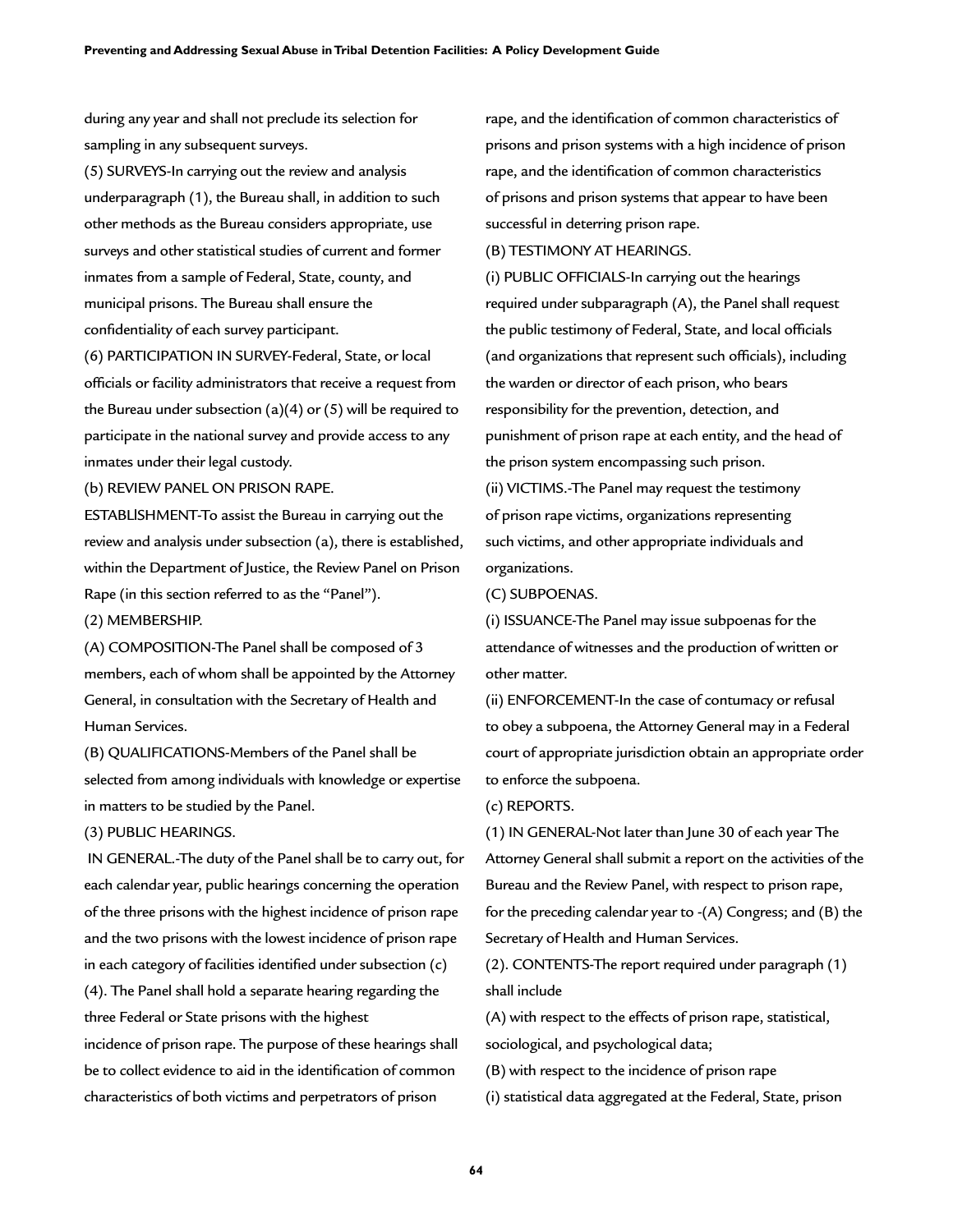system, and prison levels;

(ii) a listing of those institutions in the representative sample, separated into each category identified under subsection (c)(4) and ranked according to the incidence of prison rape in each institution; and

(iii) an identification of those institutions in the

representative sample that appear to have been successful in deterring prison rape; and

(C) a listing of any prisons in the representative sample that did not cooperate with the survey conducted pursuant to section 4.

(3) DATA ADJUSTMENTS-In preparing the information specified in paragraph (2), the Attorney General shall use established statistical methods to adjust the data as necessary to . account for differences among institutions in the representative sample, which are not related to the detection, prevention, reduction and punishment of prison rape, or which are outside the control of the State, prison, or prison system, in order to provide an accurate comparison among prisons. Such differences may include the mission, security level, size, and jurisdiction under which the prison operates. For each such adjustment made, the Attorney General shall identif y and explain such adjustment in the report.

(4) CATEGORIZATION OF PRISONS-The report shall divide the prisons surveyed into three categories. One category shall be composed of all Federal and State prisons. The other two categories shall be defined by the Attorney General in order to compare similar institutions.

(d) CONTRACTS AND GRANTS-In carrying out its duties under this section, the Attorney General may -

(1) provide grants for research through the National Institute of Justice; and

(2) contract with or provide grants to any other entity the Attorney General deems appropriate.

 (e) AUTHORIZATION OF APPROPRIATIONS.-There are authorized to be appropriated \$15,000,000 for each of fiscal years 2004 through 2010 to carry out this section.

### SEC. 5. PRISON RAPE PREVENTION AND PROSECUTION (a) INFORMATION AND ASSISTANCE.

(1) NATIONAL CLEARINGHOUSE-There is established within the National Institute of Corrections a national clearinghouse for the provision of information and assistance to Federal, State, and local authorities responsible for the prevention, investigation, and punishment of instances of prison rape.

(2) TRAINING AND EDUCATION-The National Institute of Corrections shall conduct periodic training and education programs for Federal, State, and local authorities responsible for the prevention, investigation, and punishment of instances of prison rape.

(b) REPORTS.

(1) IN GENERAL-Not later than September 30 of each year, the National Institute of Corrections shall submit a report to Congress and the Secretary of Health and Human Services. This report shall be available to the Director of the Bureau of Justice Statistics.

(2) CONTENTS-The report required under paragraph (1) shall summarize the activities of the Department of Justice regarding prison rape abatement for the preceding calendar year.

(c) AUTHORIZATION OF APPROPRIATIONS-There are authorized to be appropriated \$5,000,000 for each of fiscal years 2004 through 2010 to carry out this section. SEC. 6. GRANTS TO PROTECT INMATES AND SAFEGUARD COMMUNITIES.

(a) GRANTS AUTHORIZED-From amounts made available for grants under this section, the Attorney General shall make grants to States to assist those States in ensuring that budgetary circumstances (such as reduced State and local spending on prisons) do not compromise efforts to protect inmates (particularly from prison rape) and to safeguard the communities to which inmates return. The purpose of grants under this section shall be to provide funds for personnel, training, technical assistance, data collection, and equipment to prevent and prosecute prisoner rape.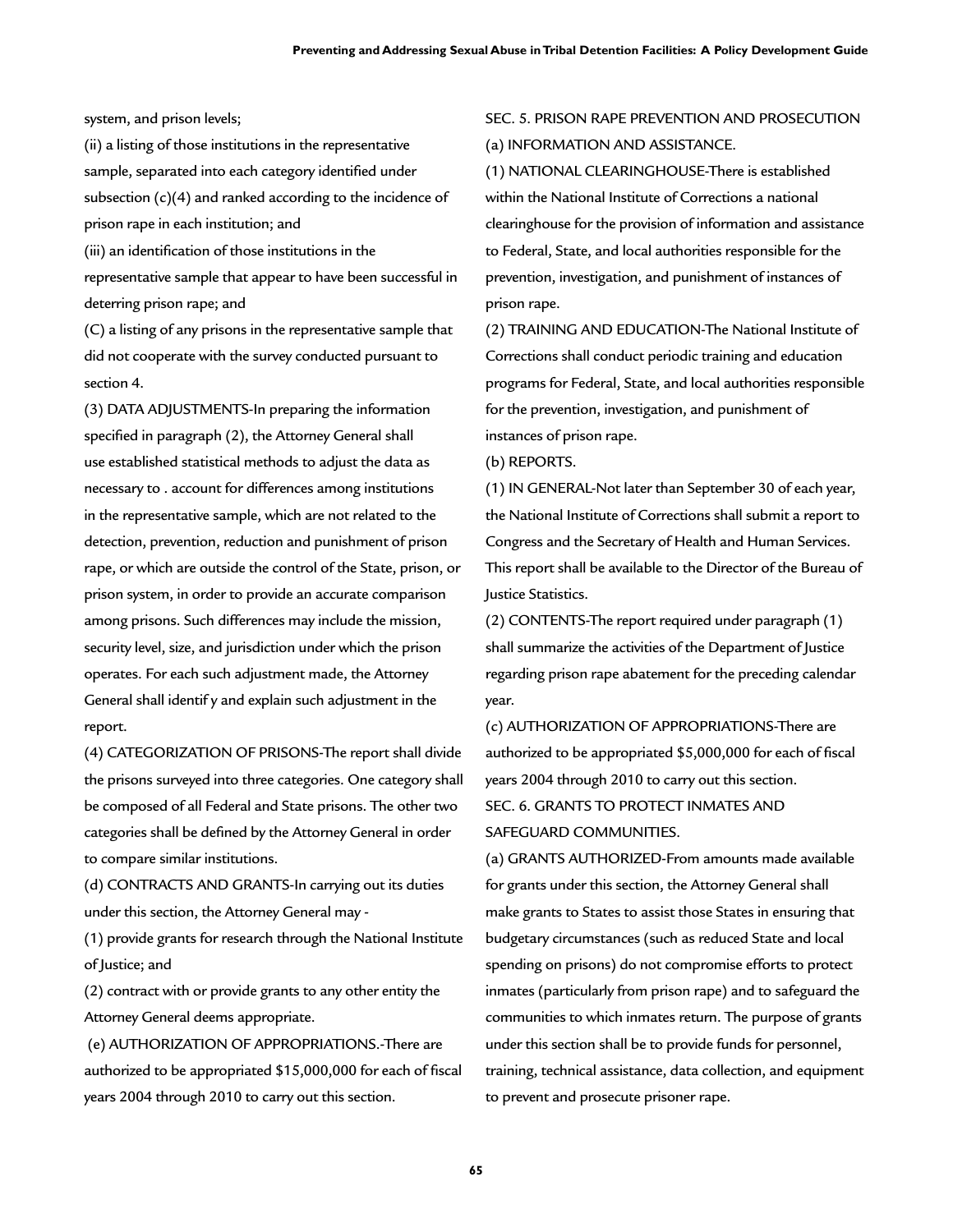(b) USE OF GRANT AMOUNTS-Amounts received by a grantee under this section may be used by the grantee, directly or through subgrants, only for one or more of the following activities:

(1) PROTECTING INMATES-Protecting inmates by-

(A) undertaking efforts to more effectively prevent prison rape;

(B) investigating incidents of prison rape; or

(C) prosecuting incidents of prison rape.

(2) SAFEGUARDING COMMUNITIES.-Safeguarding communities by- (A) making available, to officials of State and local governments who are considering reductions to prison budgets, training and technical assistance in successful methods for moderating the growth of prison populations without compromising public safety, including successful methods used by other jurisdictions; (B) developing and utilizing analyses of prison populations and risk assessment instruments that will improve State and local governments understanding of risks to the community regarding release of inmates in the prison population; (C) preparing maps demonstrating the concentration, on a community by-community basis, of inmates who have been released, to facilitate the efficient and effective -

(i) deployment of law enforcement resources (including probation and parole resources); and

(ii) delivery of services (such as job training and substance abuse treatment) to those released inmates; (D) promoting collaborative efforts, among officials of State and local governments and leaders of appropriate communities, to understand and address the effects on a community of the presence of a disproportionate number of released inmates in that community; or

(E) developing policies and programs that reduce spending on prisons by effectively reducing rates of parole and probation revocation without compromising public safety. (c) GRANT REQUIREMENTS.

(1) PERIOD-A grant under this section shall be made for a period of not more than 2 years.

(2) MAXIMUM- The amount of a grant under this section may not exceed \$1,000,000.

(3) MATCHING-The Federal share of a grant under this section may not exceed 50 percent of the total costs of the project described in the application submitted under subsection (d) for the fiscal year for which the grant was made under this section.

(d) APPLICATIONS.

(1) IN GENERAL-To request a grant under this section, the chief executive of a State shall submit an application to the Attorney General at such time, in such manner, and accompanied by such information as the Attorney General may require.

(2) CONTENTS -Each application required by paragraph (1) shall-

(A) include the certification of the chief executive that the State receiving such grant -

(i) has adopted all national prison rape standards that, as of the date on which the application was submitted, have been promulgated under this Act; and (j) will consider adopting all national prison rape standards that are promulgated under this Act after such date;

 (B) specify with particularity the preventative, prosecutorial, or administrative activities to be undertaken by the State with the amounts received under the grant; and (C) in the case of an application for a grant for one or more activities specified in paragraph (2) of subsection (b)-

(1) review the extent of the budgetary circumstances affecting the State generally and describe how those circumstances relate to the State's prisons;

 (ii) describe the rate of growth of the State's prison population over the preceding 10 years and explain why the State may have difficulty sustaining that rate of growth; and

(iii) explain the extent to which officials (including law enforcement officials) of State and local governments and victims of crime will be consulted regarding decisions whether, or how, to moderate the growth of the State's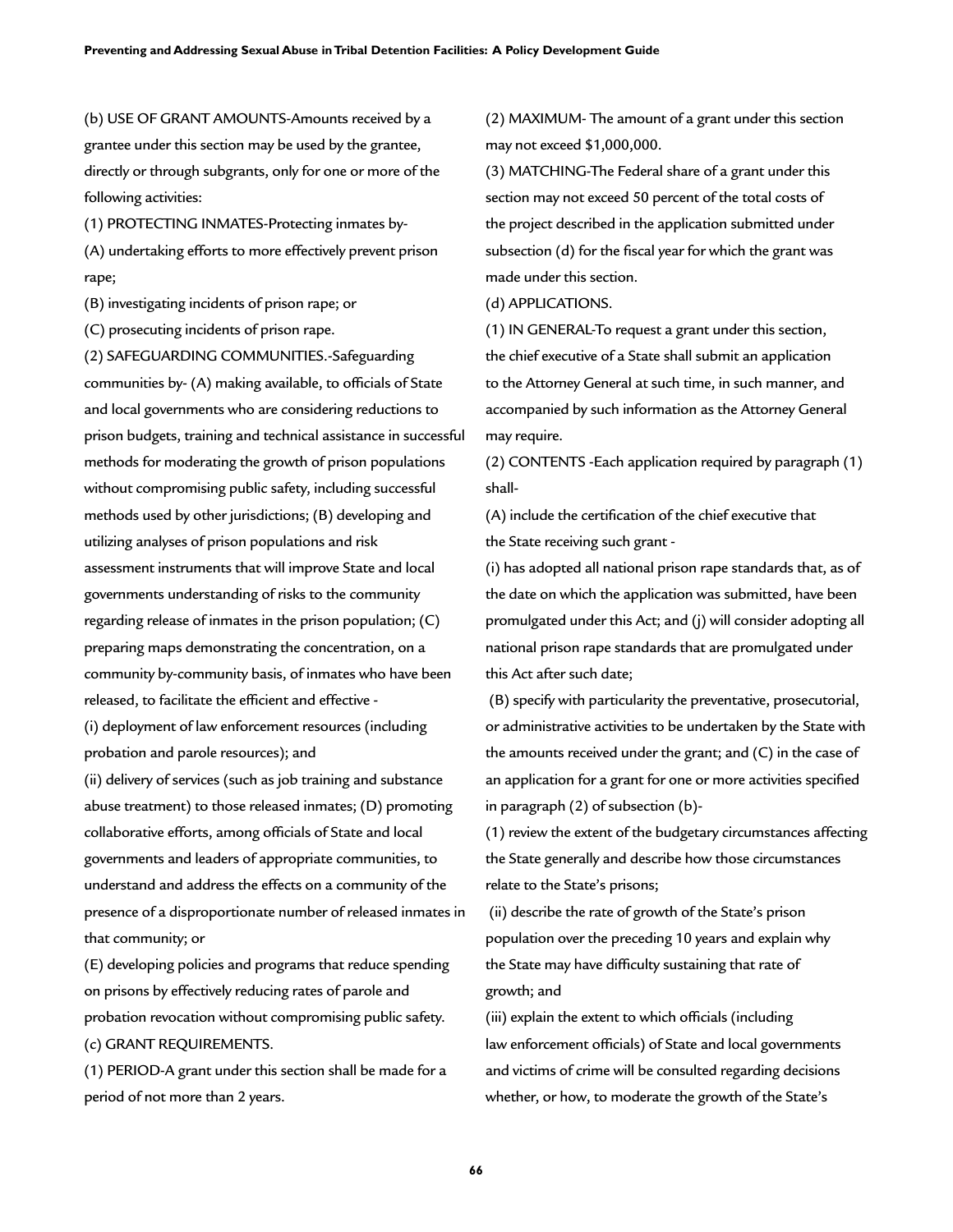prison population.

(e) REPORTS BY GRANTEE.

(1) IN GENERAL-The Attorney General shall require each grantee to submit, not later than 90 days after the end of the period for which the grant was made under this section, a report on the activities carried out under the grant. The report shall identify and describe those activities and shall contain an evaluation of the effect of those activities on-

(A) the number of incidents of prison rape, and the

grantee's response to such incidents; and

(B) the safety of the prisons, and the safety of the

communities in which released inmates are present.

(2) DISSEMINATION-The Attorney General shall ensure that each report submitted under paragraph (1) is made available under the national clearinghouse established under section 5. (f) STATE DEFINED-In this section, the term "State" includes the District of Columbia, the Commonwealth of Puerto Rico, and any other territory or possession of the United States.

(g) AUTHORIZATION OF APPROPRIATIONS.

(1) IN GENERAL-There are authorized to be appropriated for grants under this section \$40,000,000 for each of fiscal years 2004 through 2010.

(2) LIMITATION-Of amounts made available for grants under this section, not less than 50 percent shall be available only for activities specified in paragraph (1) of subsection (b). SEC. 7. NATIONAL PRISON RAPE REDUCTION COMMISSION.

(a) ESTABLISHMENT-There is established a commission to be known as the National Prison Rape Reduction Commission (in this section referred to as the "Commission").

(b) MEMBERS.

(1) IN GENERAL-The Commission shall be composed of 9 members, of whom

(A) 3 shall be appointed by the President;

(B) 2 shall be appointed by the Speaker of the House of Representatives, unless the Speaker is of the same party as the President, in which case 1 shall be appointed by

the Speaker of the House of Representatives and 1 shall be appointed by the minority leader of the House of Representatives;

(C) 1 shall be appointed by the minority leader of the House of Representatives (in addition to any appointment made under subparagraph (B));

(D) 2 shall be appointed by the majority leader of the Senate, unless the majority leader is of the same party as the President, in which case 1 shall be appointed by the majority leader of the Senate and 1 shall be appointed by the minority leader of the Senate; and

(E) 1 member appointed by the minority leader of the Senate (in addition to any appointment made under subparagraph D. (2) PERSONS ELIGIBLE-Each member of the Commission shall be an individual who has knowledge or expertise in matters to be studied by the Commission.

(3) CONSULTATION REQUIRED -The President, the Speaker and minority leader of the House of Representatives, and the majority leader and minority leader of the Senate shall consult with one another prior to the appointment of the members of the Commission to achieve, to the maximum extent possible, fair and equitable representation of various points of view with respect to the matters to be studied by the Commission. (4) TERM-Each member shall be appointed for the life of the Commission.

(5) TIME FOR INITIAL APPOINTMENT-The appointment of the members shall be made not later than 60 days after the date of enactment of this Act.

(6) VACANCIES-A vacancy in the Commission shall be filled in the manner in which the original appointment was made, and shall be made not later than 60 days after the date on which the vacancy occurred.

(c) OPERATION.

(1) CHAIRPERSON-Not later than 15 days after appointments of all the members are made, the President shall appoint a chairperson for the Commission from among its members.

(2) MEETINGS-The Commission shall meet at the call of the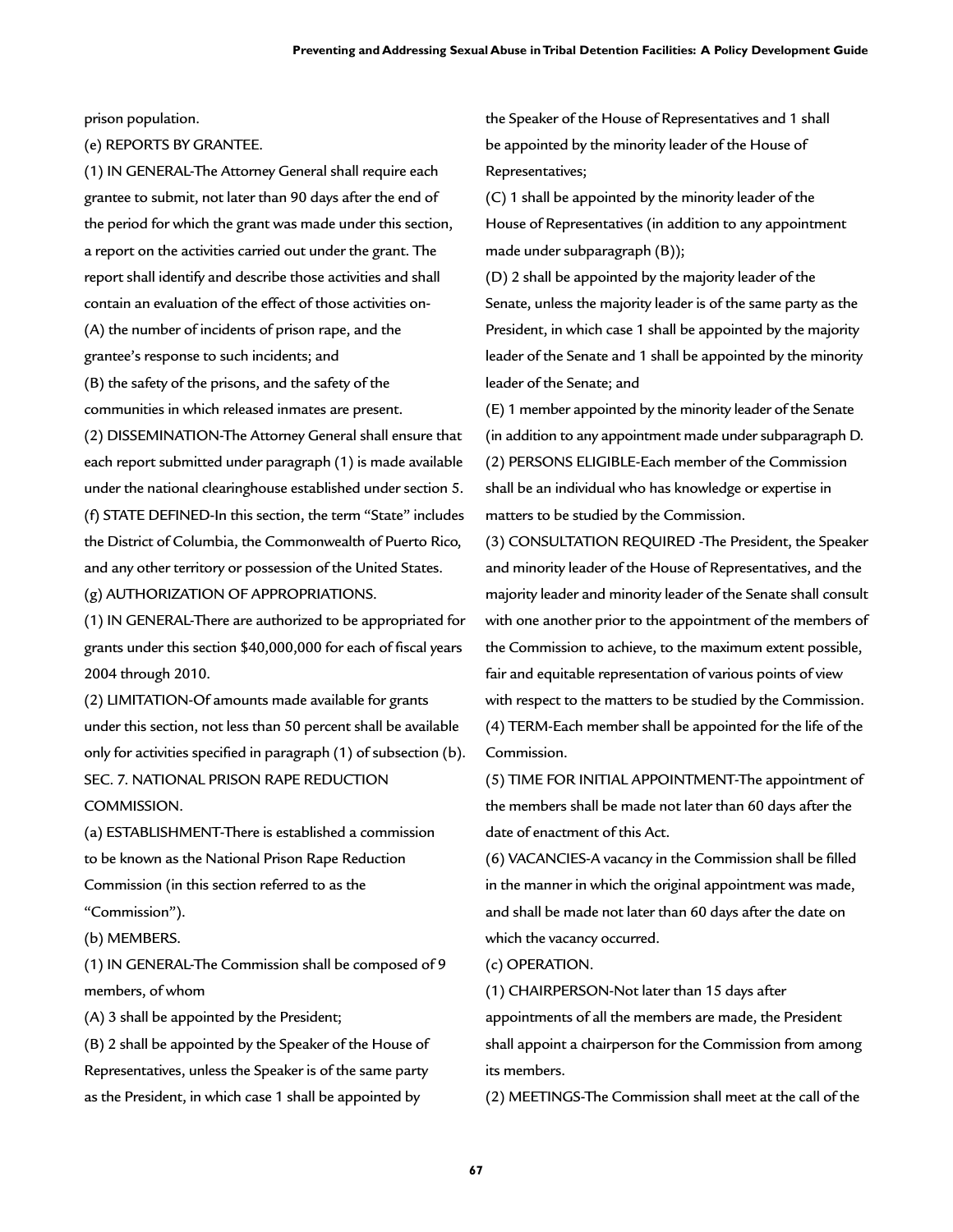chairperson. The initial meeting of the Commission shall take place not later than 30 days after the initial appointment of the members is completed.

(3) QUORUM-A majority of the members of the Commission shall constitute a quorum to conduct business, but the Commission may establish a lesser quorum for conducting hearings scheduled by the Commission.

(4) RULES-The Commission may establish by majority vote any other rules for the conduct of Commission business, if such rules are not inconsistent with this Act or other applicable law.

(d) COMPREHENSIVE STUDY OF THE IMPACTS OF PRISON RAPE.

(1) IN GENERAL-The Commission shall carry out a comprehensive legal and factual study of the penalogical, physical, mental, medical, social, and economic impacts of prison rape in the UnitedStates on

(A) Federal, State, and local governments; and

(B) communities and social institutions generally, including individuals, families, and businesses within such communities and social institutions.

(2) MATTERS INCLUDED-The study under paragraph (1) shall include

(A) a review of existing Federal, State, and local government policies and practices with respect to the prevention, detection, and punishment of prison rape;

(B) an assessment of the relationship between prison rape and prison conditions, and of existing monitoring, regulatory, and enforcement practices that are intended to address any such relationship;

(C) an assessment of pathological or social causes of prison rape;

(D) an assessment of the extent to which the incidence of prison rape contributes to the spread of sexually transmitted diseases and to the transmission of HIV;

(E) an assessment of the characteristics of inmates most likely to commit prison rape and the effectiveness of various types of treatment or programs to reduce such likelihood;

(F) an assessment of the characteristics of inmates most likely to be victims of prison rape and the effectiveness of various types of treatment or programs to reduce such likelihood;

(G) an assessment of the impacts of prison rape on individuals, families, social institutions and the economy generally, including an assessment of the extent to which the incidence of prison rape contributes to recidivism and to increased incidence of sexual assault;

(H) an examination of the feasibility and cost of conducting surveillance, undercover activities, or both, to reduce the incidence of prison rape;

(I) an assessment of the safety and security of prison facilities and the relationship of prison facility construction and design to the incidence of prison rape;

(J) an assessment of the feasibility and cost of any particular proposals for prison reform;

(K) an identification of the need for additional scientific and social science research on the prevalence of prison rape in Federal, State, and local prisons;

(L) an assessment of the general relationship between prison rape and prison violence;

(M) an assessment of the relationship between prison rape and levels of training, supervision, and discipline of prison staff; and

(N) an assessment of existing Federal and State systems for reporting incidents of prison rape, including an assessment of whether existing systems provide an adequate assurance of confidentiality, impartiality and the absence of reprisal.

(3) REPORT.

(A) DISTRIBUTION-Not later than 2 years after the date of the initial meeting of the Commission, the Commission shall submit a report on the study carried out under thissubsection to-

(i) the President;

(ii) the Congress;

(iii) the Attorney General;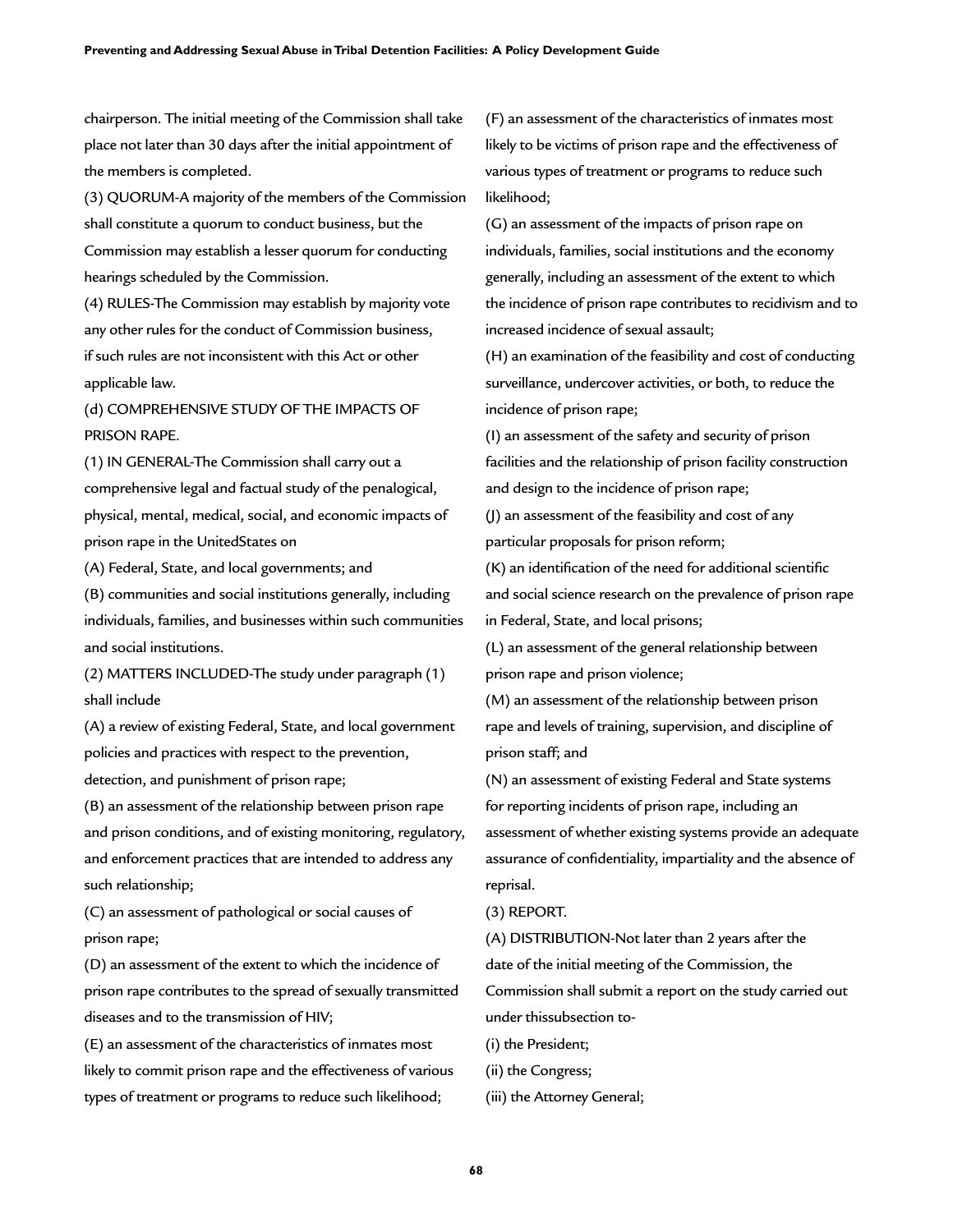(iv) the Secretary of Health and Human Services;

(v)the Director of the Federal Bureau of Prisons; (vi)the chief executive of each State; and

(vii) the head of the department of corrections of each State.

(B) CONTENTS-The report under subparagraph (A) shall include

(i) the findings and conclusions of the Commission;

(ii) recommended national standards for reducing prison rape;

(iii) recommended protocols for preserving evidence and treating victims of prison rape; and

(iv) a summary of the materials relied on by the Commission in the preparation of the report.

(e) RECOMMENDATIONS.

(1) IN GENERAL-In conjunction with the report submitted under subsection (d)(3), the Commission shall provide the Attorney General and the Secretary of Health and Human Services with recommended national standards for enhancing the detection, prevention, reduction, and punishment of prison rape.

(2) MATTERS INCLUDED-The information provided under paragraph (1) shall include recommended national standards relating to

(A) the classification and assignment of prisoners, using proven standardized instruments and protocols, in a manner that limits the occurrence of prison rape;

(B) the investigation and resolution of rape complaints by responsible prison authorities, local and State police, and Federal and State prosecution authorities;

(C) the preservation of physical and testimonial evidence for use in an investigation of the circumstancesrelating to the rape;

(D) acute-term trauma care for rape victims, including standards relating to

(i) the manner and extent of physical examination

and treatment to be provided to any rape victim; and

(ii) the manner. and extent• of any psychological

examination, psychiatric care, medication, and mental health

counseling to be provided to any rape victim;

(E) referrals for long-term continuity of care for rape victims;

(F) educational and medical testing measures for reducing the incidence of HIV transmission due to prison rape;

(G) post-rape prophylactic medical measures for r educing the incidence of transmission of sexual diseases;

(H) the training of correctional staff sufficient to ensure that they understand and appreciate the significance of prison rape and the necessity of its eradication;

(1) the timely and comprehensive investigation of staff sexual misconduct involving rape or other sexual assault on inmates; (J) ensuring the confidentiality of prison rape com plaints and protecting inmates who make complaints of prison rape; (K) creating a system for reporting incidents of prison rape that will ensure the confidentiality of prison rape complaints, protect inmates who make prison rape complaints from retaliation, and assure the impartial resolution of prison rape complaints;

(L) data collection and reporting of

(i) prison rape;

(ii) prison staff sexual misconduct; and

(ill) the resolution of prison rape complaints by prison officials and Federal, State, and lo cal investigation and prosecution authorities; and

(M) such other matters as may reasonably be related to the detection, prevention, reduction, and punishment of prison rape.

(3) LIMITATION -The Commission shall not propose a recommended standard that would impose substantial additional costs compared to the costs presently expended by Federal, State, and local prison authorities.

(D) CONSULTATION WITH ACCREDITATION

ORGANIZATION.-In developing recommended national standards for enhancing the detection, prevention, reduction, and punishment of prison rape, the Commission shall consider any standards that have already been developed,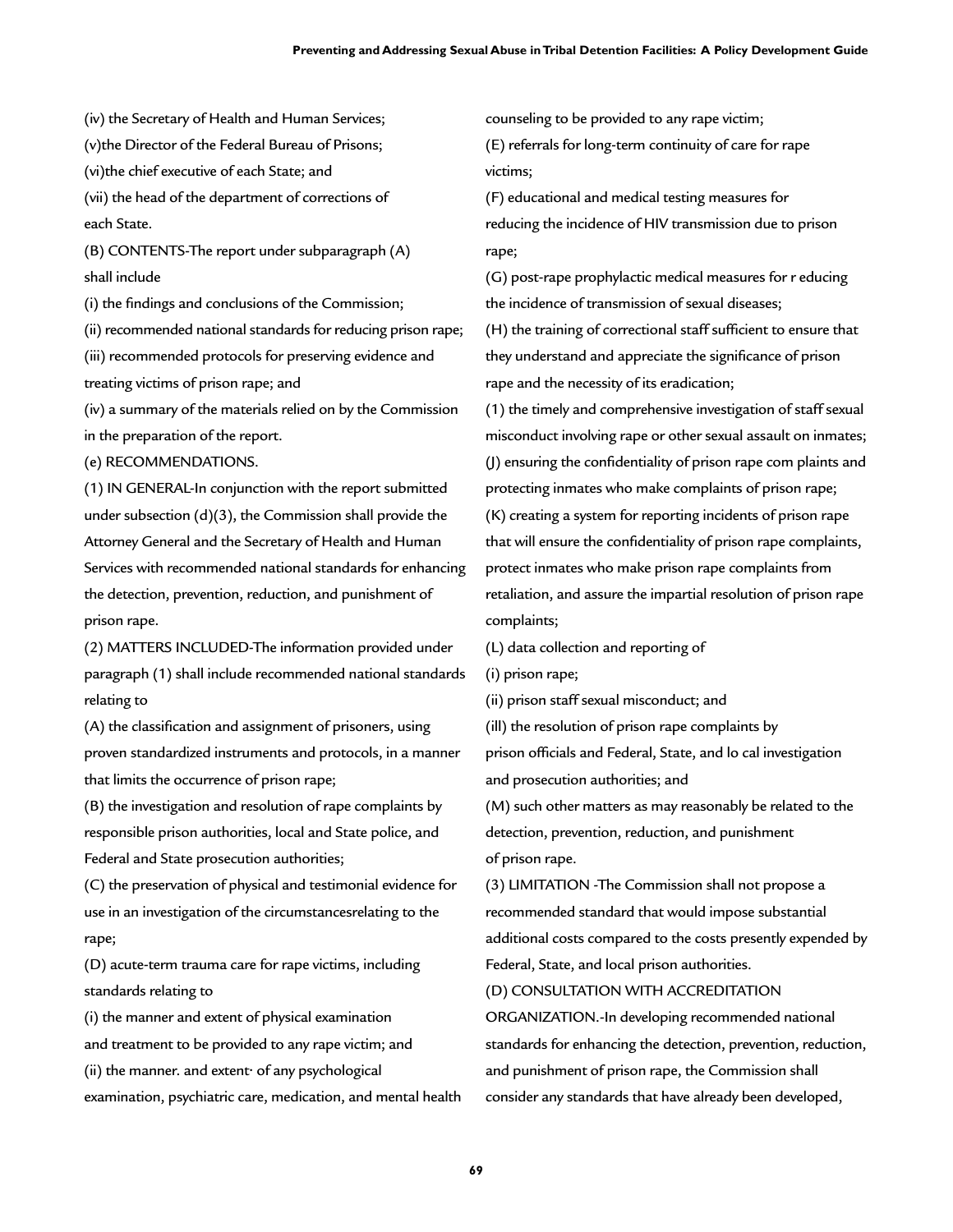or are being developed simultaneously to the deliberations of the Commission. The Commission shall consult with accreditation organizations responsible f or the accreditation of Federal, State, local or private prisons,

that have developed or are currently developing standards related to prison rape. The Commission will also consult with national associations representing the corrections profession that have developed or are currently developing standards related to prison rape.

(g) HEARINGS.

(1) IN GENERAL-The Commission shall hold public

hearings. The Commission may hold such hearings, sit and act at such times and places, take such testimony, and receive such evidence as the Commission considers advisable to carry out its duties under this section.

(2) WITNESS EXPENSE-Witnesses requested to appear before the Commission shall be paid the same fees as are paid to witnesses under section 1821 of title 28, United States Code. The per diem and mileage allowances for witnesses shall be paid from funds appropriated to the Commission.

(h) INFORMATION FROM FEDERAL OR STATE AGENCIES-The Commission may secure directly from any Federal department or agency such information as the Commission considers necessary to carry out its duties under this section. The Commission may request the head of any State or local department or agency to furnish such information to the Commission.

(i) PERSONNEL MATTERS.

(1) TRAVEL EXPENSE-T he members of the Commission shall be allowed travel expenses, including per diem in lieu of subsistence, at rates authorized for employees of agencies under subchapter I of chapter 57 of title 5, United States Code, while away from their homes or regular places of business in theperformance of service for the Commission. (2) DETAIL OF FEDERAL EMPLOYEES With the affirmative vote of 2/3 of the Commission, any Federal• Government employee, with the approval of the head of the appropriate

Federal agency, may be detailed to the Commission without reimbursement, and such detail shall be without interruption or loss of civil service status, benefits, or privileges.

(3) PROCUREMENT OF TEMPORARY AND INTERMITTENT SERVICE - Upon the request of the Commission, the Attorney Gen eral shall provide reasonable and appropriate office space, supplies, and administrative assistance.

#### (j) CONTRACTS FOR RESEARCH.

(1) NATIONAL INSTITUTE OF JUSTICE-With a affirmative vote, the Commission may select nongovernmental researchers and experts to assist the Commission in carrying out its duties under this Act. The National Institute of Justice shall contract with the researchers and experts selected by the Commission to provide funding in exchange for their services. (2) OTHER ORGANIZATIONS-Nothing in this subsection shall be construed to limit the ability of the Commission to enter into contracts with other entities or organizations for research necessary to carry out the duties of the Commission under this section.

(k) SUBPOENAS.

(1) ISSUANCE-The Commission may issue subpoenas for the attendance of witnesses and the production of written or other matter.

(2) ENFORCEMENT-In the case of contumacy or refusal to obey a subpoena, the Attorney General may in a Federal court of appropriate jurisdiction obtain an appropriate order to enforce the subpoena.

#### (3) CONFIDENTIALITY OF DOCUMENTARY

EVIDENCE.-Documents provided to the Commission pursuant to a subpoena issued under this subsection shall not be released publicly without the affirmative vote of of the Commission.

### (l) AUTHORIZATION OF APPROPRIATIONS.-There are authorized to be appropriated such sums as may be necessary to carry out this section.

(m) TERMINATION.<sup>~</sup>The Commission shall terminate on the date that is 60 days after the date on which the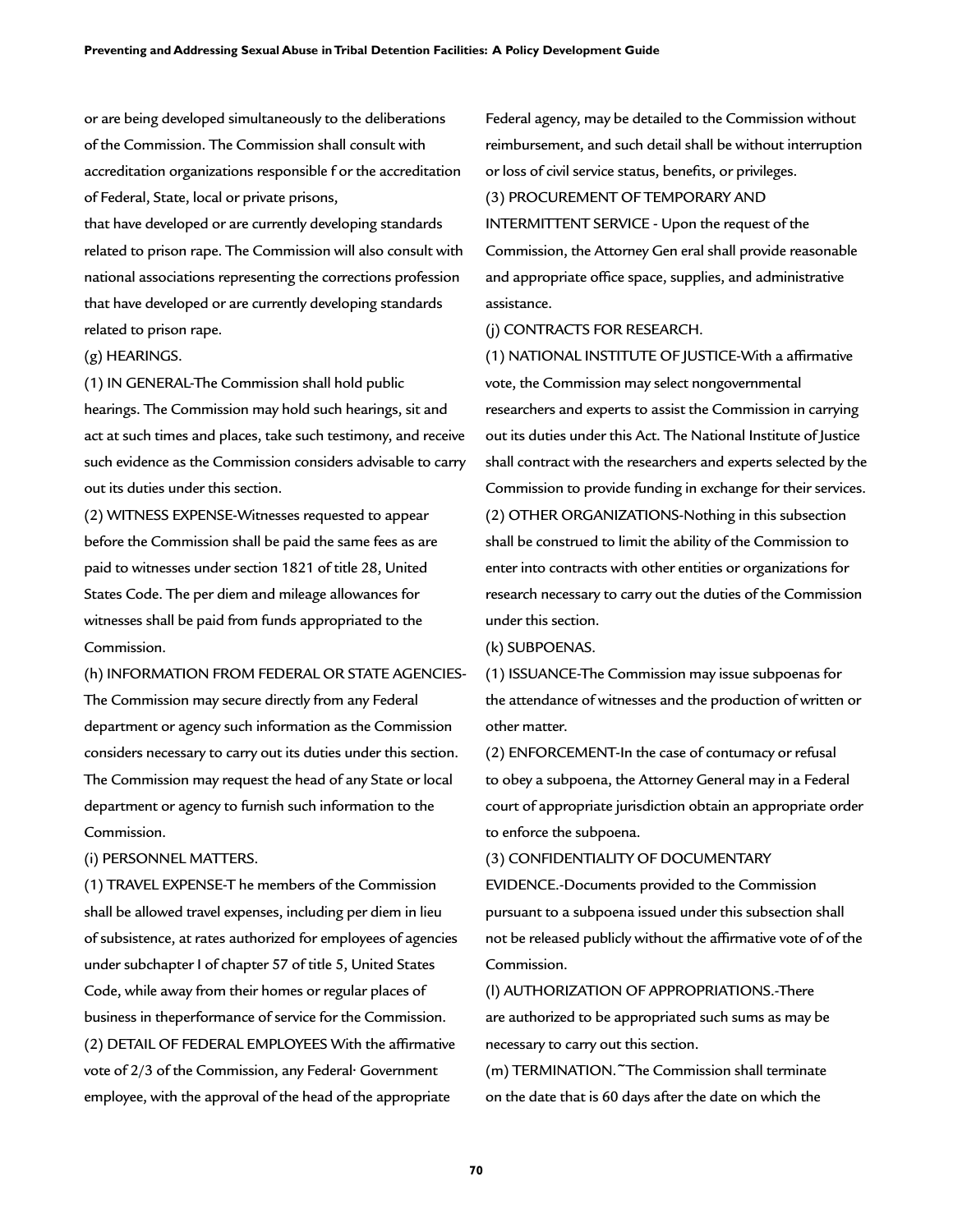Commission submits the reports required by this section.. (n) EXEMPTION.-The Commission shall be exempt from the Federal Advisory Committee Act.

SEC. 8. ADOPTION AND EFFECT OF NATIONAL STANDARDS. (a) PUBLICATION OF PROPOSED STANDARDS.

(1) FINAL RULE-Not later than 1 year after receiving the report specified in section 7(d)(3), the Attorney General shall publish a final rule adopting national standards for the detection, prevention, reduction, and punishment of prison rape.

(2) INDEPENDENT JUDGMENT-The standards• referred to in paragraph (1) shall be based upon the independent judgment of the Attorney General, after giving due consideration to the recommended national standards provided by the Commission under section 7(e), and being informed by such data, opinions, and proposals that the Attorney General determines to be appropriate to consider. (3) LIMITATION.-The Attorney General shall not establish a national standard under this section that would impose substantial additional costs compared to the costs presently expended by Federal, State, and local prison authorities. The Attorney General may, however, provide a list of improvements for consideration by correctional facilities. (4) TRANSMISSION TO STATES-Within 90 days of publishing the final rule under paragraph (1), the Attorney General shall transmit the national standards adopted under such paragraph to the chief executive of each State, the head of the department of corrections of each State, and to the appropriate authorities in those units of local government who oversee operations in one or more prisons.

(b) APPLICABILITY TO FEDERAL BUREAU OF PRISONS-The national standards referred to in subsection (a) shall apply to the Federal Bureau of Prisons immediately upon adoption of the final rule under subsection (a)(4).

(c) ELIGIBILITY FOR FEDERAL FUNDS.

(1) COVERED PROGRAMS.

(A) IN GENERAL-For purposes of this subsection, a

grant program is covered by this subsection if, and only if- (i) the program is carried out by or under the authority of the Attorney General; and

(ii) the program may provide amounts to States for prison purposes.

(B) LIST-For each fiscal year, the Attorney General shall prepare a list identifying each program that meets the criteria of subparagraph (A) and provide that list to each State. (2) ADOPTION OF NATIONAL STANDARDS-For each fiscal year, any amount that a State would otherwise receive for prison purposes for that fiscal year under a grant program covered by this subsection shall be reduced by 5 percent, unless the chief executive of the State submits to the Attorney General

(A) a certification that the State has adopted, and is in full compliance with, the national standards described in section 8(a); or

(B) an assurance that not less than 5 percent of such amount shall. be used only for the purpose of enabling the State to adopt, and achieve full compliance with, those national standards, so as to ensure that a certification under subparagraph (A) may be submitted in future years. (3) REPORT ON NONCOMPLIANCE-Not later than September 30 of each year, the Attorney General shall publish a report listing each grantee that is not in compliance with the national standards adopted pursuant to section 8(a). (4) COOPERATION WITH SURVEY-For each fiscal year, any amount that a State receives for that fiscal year under a grant program covered by this subsection shall not be used for prison purposes (and shall be returned to the grant program if no other authorized use is available), unless the chief executive of the State submits to the Attorney General a certification that neither the State, nor any political subdivision or unit of local government within the State, is listed in a report issued by the Attorney General pursuant to section  $4(c)(2)(C)$ .

(5) REDISTRIBUTION OF AMOUNTS-Amounts under a grant program not granted by reason of a reduction under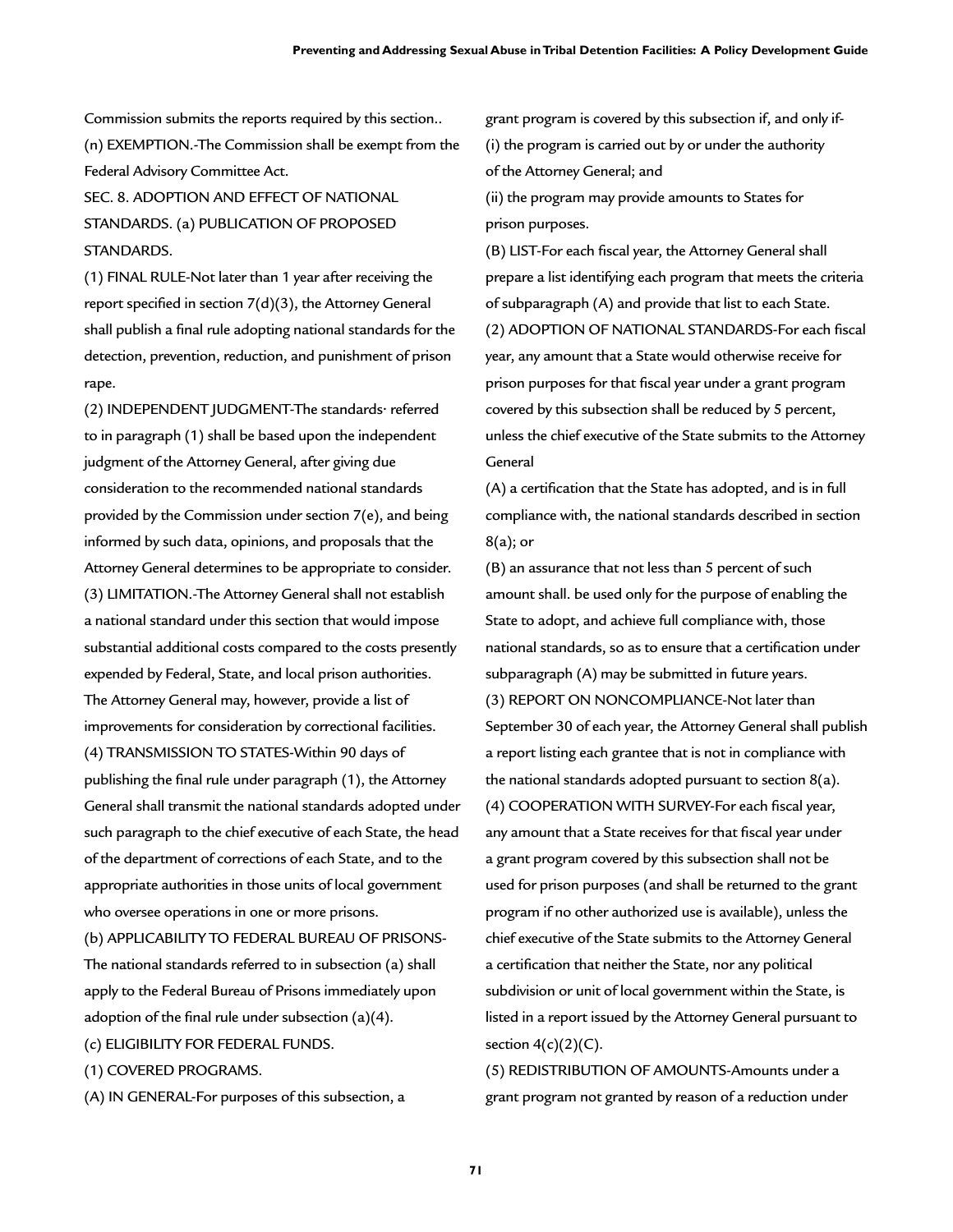paragraph (2), or returned by reason of the prohibition in paragraph (4), shall be granted to one or more entities not subject to such reduction or such prohibition, subject to the other laws governing that program.

(6) IMPLEMENTATION-The Attorney General shall establish procedures to implement this subsection, including procedures for effectively applying this subsection to discretionary grant programs.

(7) EFFECTIVE DATE.

(A) REQUIREMENT OF ADOPTION OF

STANDARDS-The first grants to which paragraph (2) applies are grants for the second fiscal year beginning after the date on which the national standards under section 8(a) are finalized.

(B) REQUIREMENT FOR COOPERATION-The first grants to which paragraph (4) applies are grants for the fiscal year beginning after the date of the enactment of this Act. SEC. 9. REQUIREMENT THAT ACCREDITATION

ORGANIZATIONS ADOPT ACCREDITATION STANDARDS.

(a) ELIGIBILITY FOR FEDERAL GRANTS-Notwithstanding any other provision of law, an organization responsible for the accreditation of Federal, State, local, or private prisons, jails, or other penal facilities may not receive any new Federal grants during any period in which such organization fails to meet any of the requirements of subsection (b).

(b) REQUIREMENTS-To be eligible to receive Federal grant an accreditation organization referred to in subsection (a) must meet the following requirements:

(1) At all times after 90 days after the date of enactment of this Act, the organization shall have in effect, for each facility that it is responsible for accrediting, accreditation standards for' the detection, prevention, reduction, and punishment of prison rape.

(2) At all times after 1 year after the date of the adoption of the final rule under section 8(a)(4), the organization shall, in addition to any other such standards that it may promulgate relevant to the detection, prevention, reduction, and punishment of prison rape, adopt accreditation standards

consistent with the national standards adopted pursuant to such final rule.

SEC. 10. DEFINITIONS.

In this Act, the following definitions shall apply:

(1) CARNAL KNOWLEDGE-The term "carnal knowledge" means contact between the penis and the vulva or the penis and the anus, including penetration of any sort, however slight .

(2) INMATE-The term "inmate" means any person incarcerated or detained in any facility who is accused of, convicted of, sentenced for, or adjudicated delinquent for, violations of criminal law or the terms and conditions of parole, probation, pretrial release, or diversionary program. (3) JAIL-The term "jail" means a confinement facility of a Federal, State, or local law enforcement agency to hold-

(A) persons pending adjudication of criminal charges;

(B) persons committed to confinement after adjudication of criminal charges for sentences of 1 year or less.

(4) HIV-The term "HIV" means the human immunodeficiency virus.

(5) ORAL SODOMY-The term "oral sodomy" means contact between the mouth and the penis, the mouth and the vulva, or the mouth and the anus.

(6) POLICE LOCKUP-The term "police lockup" means a temporary holding facility of a Federal, State, or local law enforcement agency to hold-

(A) inmates pending bail or transport to jail;

(B) inebriates until ready for release; or

(C) juveniles pending parental custody or shelter placement.

(7) PRISON-The term "prison" means any confinement facility, of a Federal, State, or local government, whether administered by such government or by a private organization on behalf of such government, and includes-

(A) any local jailor police lockup; and

(B) any juvenile facility used for the custody or care of juvenile inmates.

(8) PRISON RAPE-The term "prison rape" includes the rape of an inmate in the actual or constructive control of prison officials.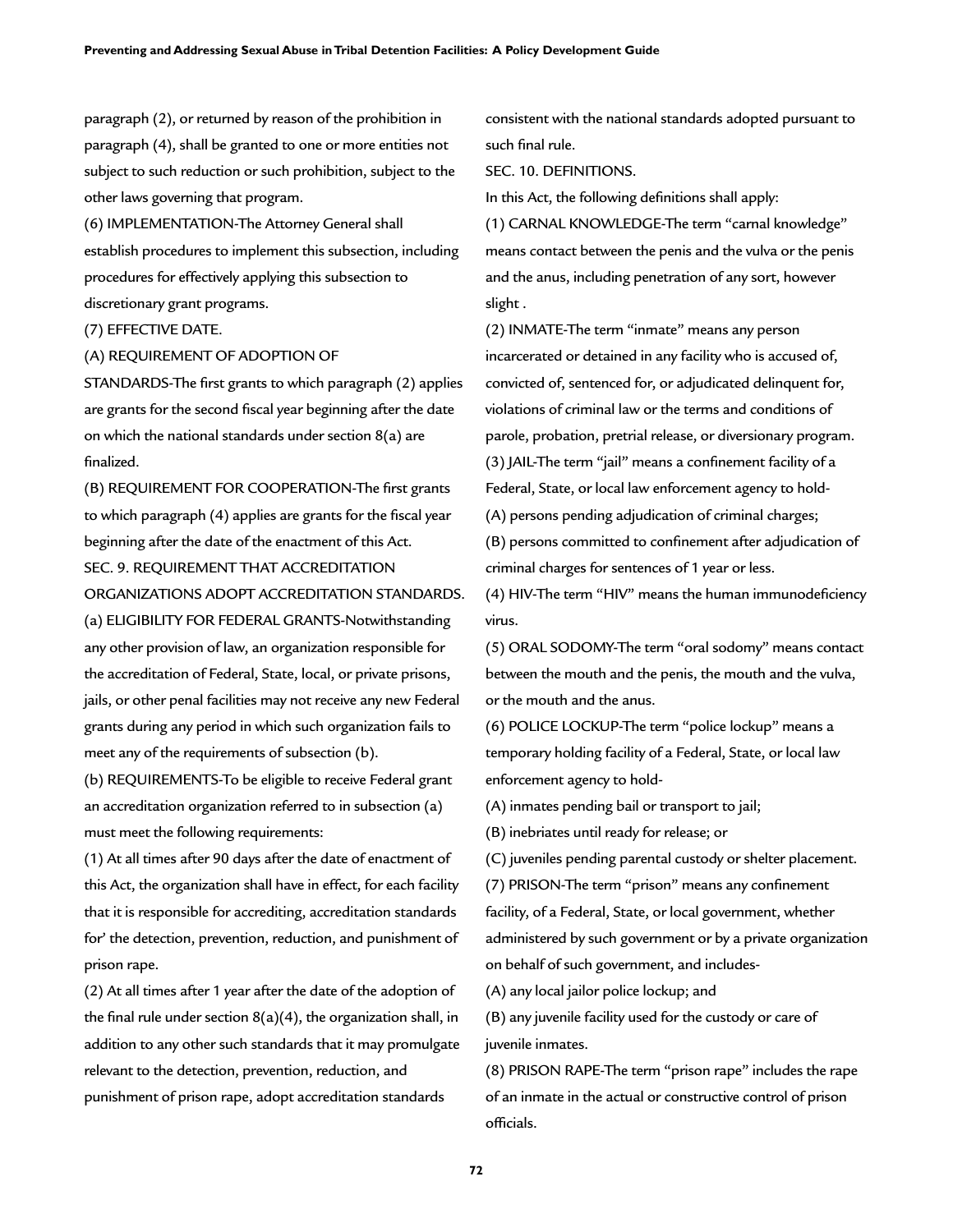(9) RAPE-The term "rape" means-

(A) the carnal knowledge, oral sodomy, sexual assault with an object, or sexual fondling of a person, forcibly or against that person's will;

(B) the carnal knowledge, oral sodomy, sexual assault with an object, or sexual fondling of a person not forcibly or against the person's will, where the victim is incapable of giving consent because of his or her youth or his or her temporary or permanent mental or physical incapacity; or (C) the carnal knowledge, oral sodomy, sexual assault with an object, or sexual fondling of a person achieved through the exploitation of the fear or threat of physical violence or bodily injury.

(10) SEXUAL ASSAULT WITH AN OBJECT-The term "sexual assault with an object" means the use of any hand, finger, object, or other instrument to penetrate, however slightly, the genital or anal opening ofthe body of another person. (11) SEXUAL FONDLING-The term "sexual fondling" means the touching of the private body parts of another person (including the genitalia, anus, groin, breast, inner thigh, or buttocks) for the purpose of sexual gratification.

(12) EXCLUSIONS-The terms and conditions described in paragraphs (9) and (10) shall not apply to-- (A) custodial or medical personnel gathering physical evidence, or engaged in other legitimate medical treatment, in the course of investigating prison rape;

(B) the use of a health care provider's hands or fingers or the use of medical devices in the course of appropriate medical treatment unrelated to prison rape; or

(C) the use of a health care provider's hands or fingers and the use of instruments to perform body cavity searches in order to maintain security and safety within the prison or detention facility, provided that the search is conducted in a manner consistent with constitutional requirements. Approved September 4, 2003.

LEGISLATIVE HISTORY-S. 1435:

CONGRESSIONAL RECORD, Vol. 149 (2003): July 21, considered and passed Senate. July 25, considered and passed House.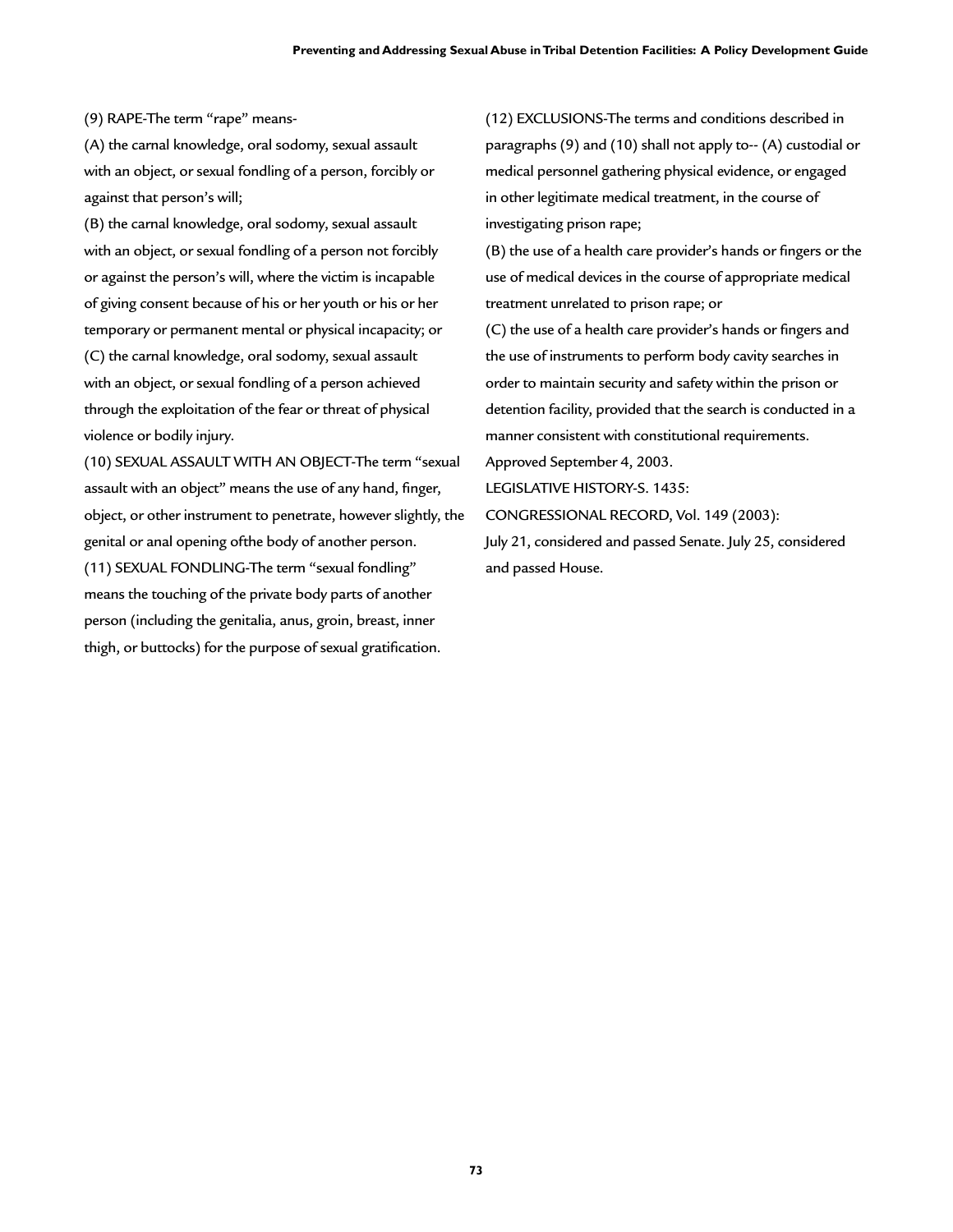## **Suggested Readings**

- Abner, C.E. (2011). *Preventing and addressing sexual abuse in tribal detention facilities: A policy development guide*. Lexington, KY: The Council of State Governments/American Probation and Parole Association.
- Amnesty International. (1999). "*Not part of my sentence": Violations of human rights of women in custody*. New York, NY: Amnesty International.
- Beck, A.J., Harrison, P.M., & Guerino, P. (January 2010). *Sexual victimization in juvenile facilities reported by youth, 2008-09*. BJS Special Report. (NCJ 228416). Washington, DC: U.S. Department of Justice, Office of Justice Programs, Bureau of Justice Statistics.
- Fleisher, M.S., & Krienert, J.L. (2006). The culture of prison sexual violence. Final report prepared for the National Institute of Justice though Grant Number 2003-RP-BX-1001. Retrieved from the National Criminal Justice Reference Service: www.ncjrs.gov/pdffiles1/nij/grants/216515.pdf
- Gerlicher, C., & Shorba, J. (October 2007). PREA and the investigative process. *Corrections Today, 69*(5): 70—75.
- Layman, E.P. (2010). *Preventing and addressing sexual abuse in tribal detention facilities: The impact of the Prison Rape Elimination Act - A Training Curriculum.* Lexington, KY: The Council of State Governments/ American Probation and Parole Association.
- Moss, A., & Wall, A.T. (2005, August). Addressing the challenge of inmate rape. *Corrections Today, 67*(5): 74—78.
- National Institute of Corrections and The Moss Group. (2006). *Prison Rape Elimination Act (PREA): Considerations for policy review*. Washington, DC: U.S. Department of Justice, National Institute of Corrections.
- National Prison Rape Elimination Commission. (June 2009). *National Prison Rape Elimination Commission Report*. Washington, DC: National Prison Rape Elimination Commission.
- Smith, B.V. (2003). Watching you watching me. *Yale Journal of Law and Feminism, 15*(2):225—288.
- Smith, B.V. (2006). Rethinking prison sex: Self expression and safety. Symposium on Sexuality and the Law. *Columbia Journal of Gender and the Law, 15*: 185—234.
- Smith, B. V., & Yarussi, J. M. (2007). Breaking the code of silence: *Correctional officers' handbook on identifying and addressing sexual misconduct*. Washington, DC: American University/Washington College of Law. Retrieved May 25, 2007, from www.wcl.american.edu/nic/for\_correctional\_ employees/breaking\_the\_code\_of\_silence\_correctional\_officers\_handbook.pdf?rd=1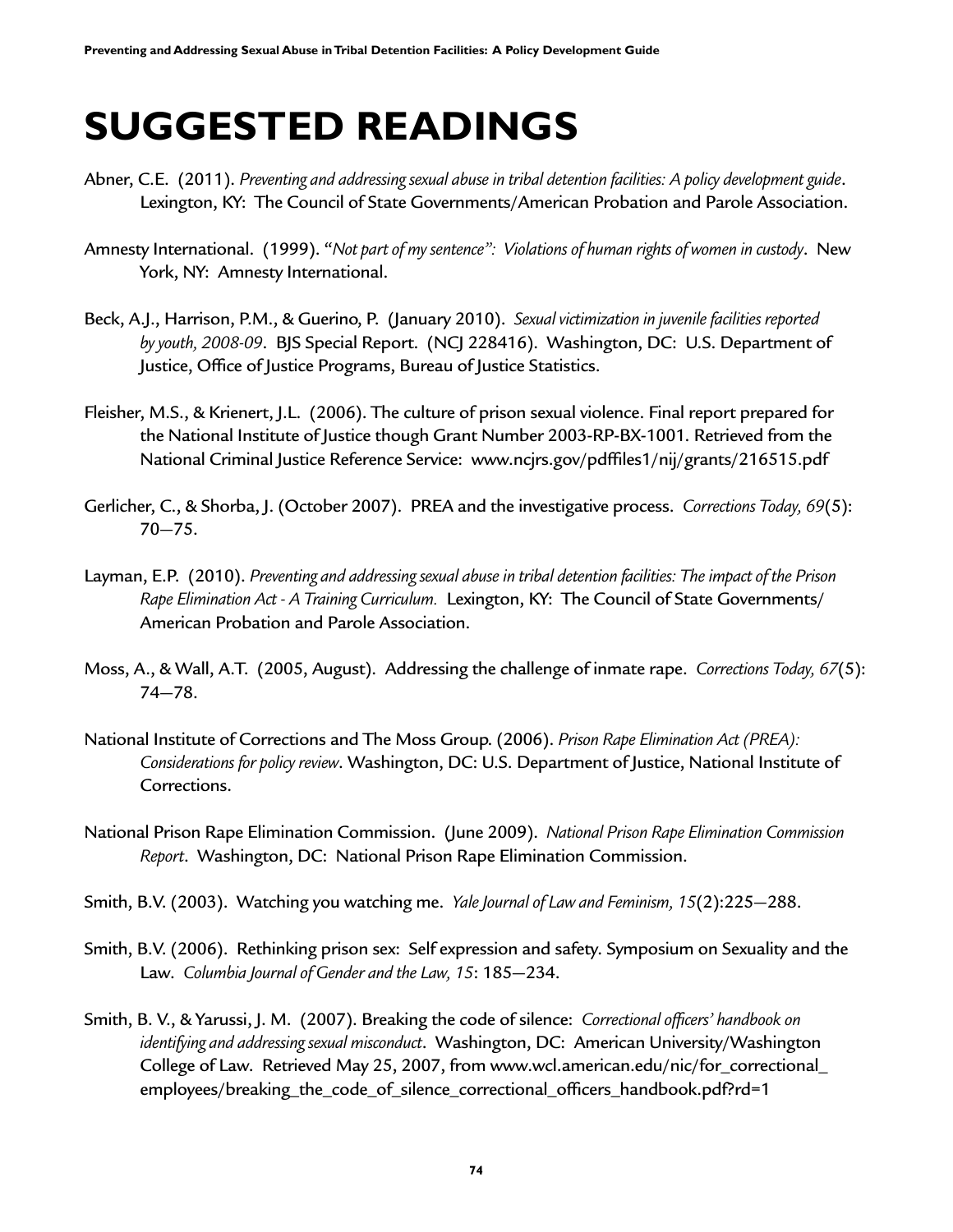Tewksbury, R. (1989). Fear of sexual assault in prison inmates. *The Prison Journal, 69*(1): 62—71.

Vera Institute. (2006). *Confronting confinement: A report of the Commission on Safety and Abuse in America's Prisons*. Washington, DC: Vera Institute of Justice.